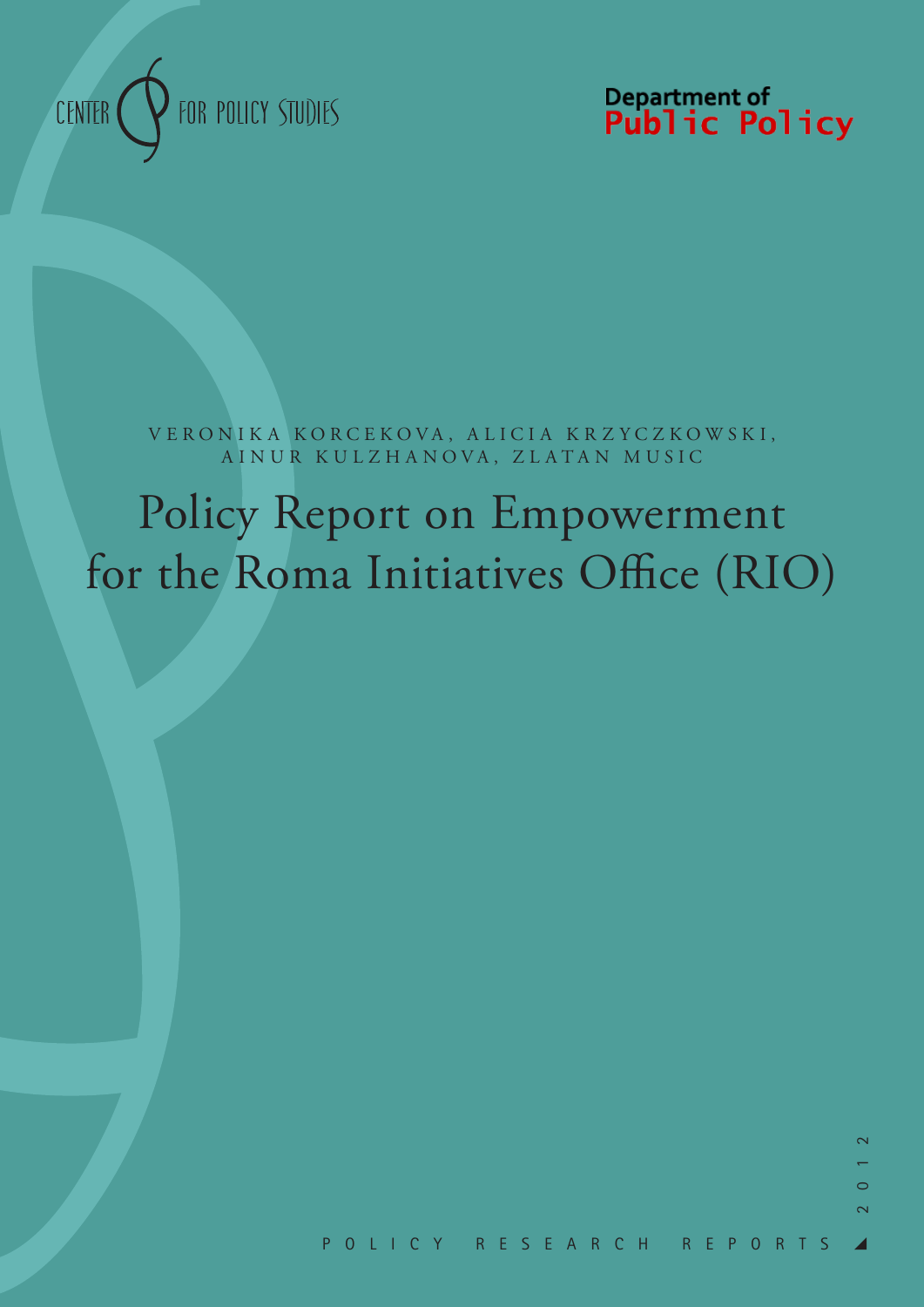## ABOUT THE PROJECT

This study was commissioned by the Roma Initiatives Office (RIO) . It was conducted and recognized in partial fulfillment for the "Policy Labs" course within the Department of Public Policy at Central European University. Policy Labs are part of the MA curriculum. They give an opportunity for small teams to work for external clients producing and presenting policy relevant research that will be used for advocacy, assessment and development. Clients are civic organizations, donors, research centers and international organizations. The Policy Lab focusing on this project was mentored by Andrea Krizsan, Research Fellow, Central European University's Center for Policy Studies.

## ABOUT THE PAPER SERIES

Policy Research Reports are occasional studies that provide support or background information for wider research projects. They include reviews of scientific literature, state of the art reports, and country studies. They are works in progress and offer practical combinations of academic and policy writing.

Veronika Korcekova, Alicia Krzyczkowski, Ainur Kulzhanova and Zlatan Music were students in the Master of Arts program of the Department of Public Policy at Central European University during the 2011-2012 Academic Year.

The views in this report are the authors' own and do not necessarily reflect those of the Center for Policy Studies, Central European University, Roma Initiatives Office or any its entities.

This text may be downloaded only for personal research purposes. Additional reproduction for other purposes, whether in hard copies or electronically, requires the consent of the author(s), editor(s). If cited or quoted, reference should be made to the full name of the author(s), editor(s), the title, the research project, the year and the publisher.

CENTER FOR POLICY STUDIES CENTRAL EUROPEAN UNIVERSITY

Nador utca 9 H–1051 Budapest, Hungary cps@ceu.hu http://cps.ceu.hu

© Central European University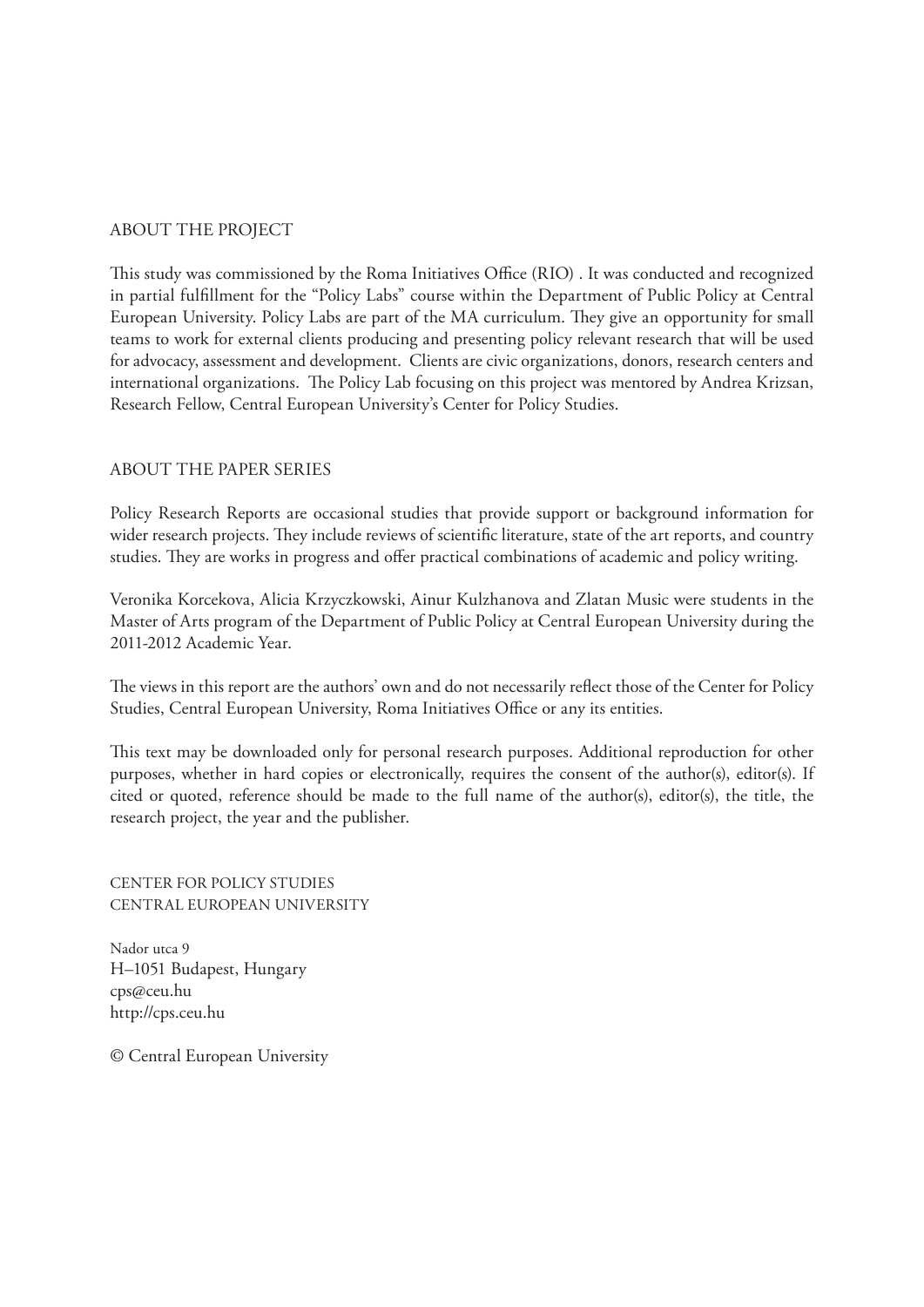# **ABSTRACT**

ABSTRACT<br>overview of browers operationa<br>ons of empowers are depth<br>ent-targeting pr<br>may integrate<br>to its own w This policy paper begins with an overview of broad concepts of empowerment as well as how donors and practitioners operationalize this complex concept "on the ground." From here, four dimensions of empowerment (political, educational, legal and economic) are explored in greater depth; more nuanced definitions and concrete examples of empowerment-targeting programs are given for each. Finally, lessons are drawn for how RIO may integrate extant empowerment concepts, program types or indicators into its own work empowering Roma women.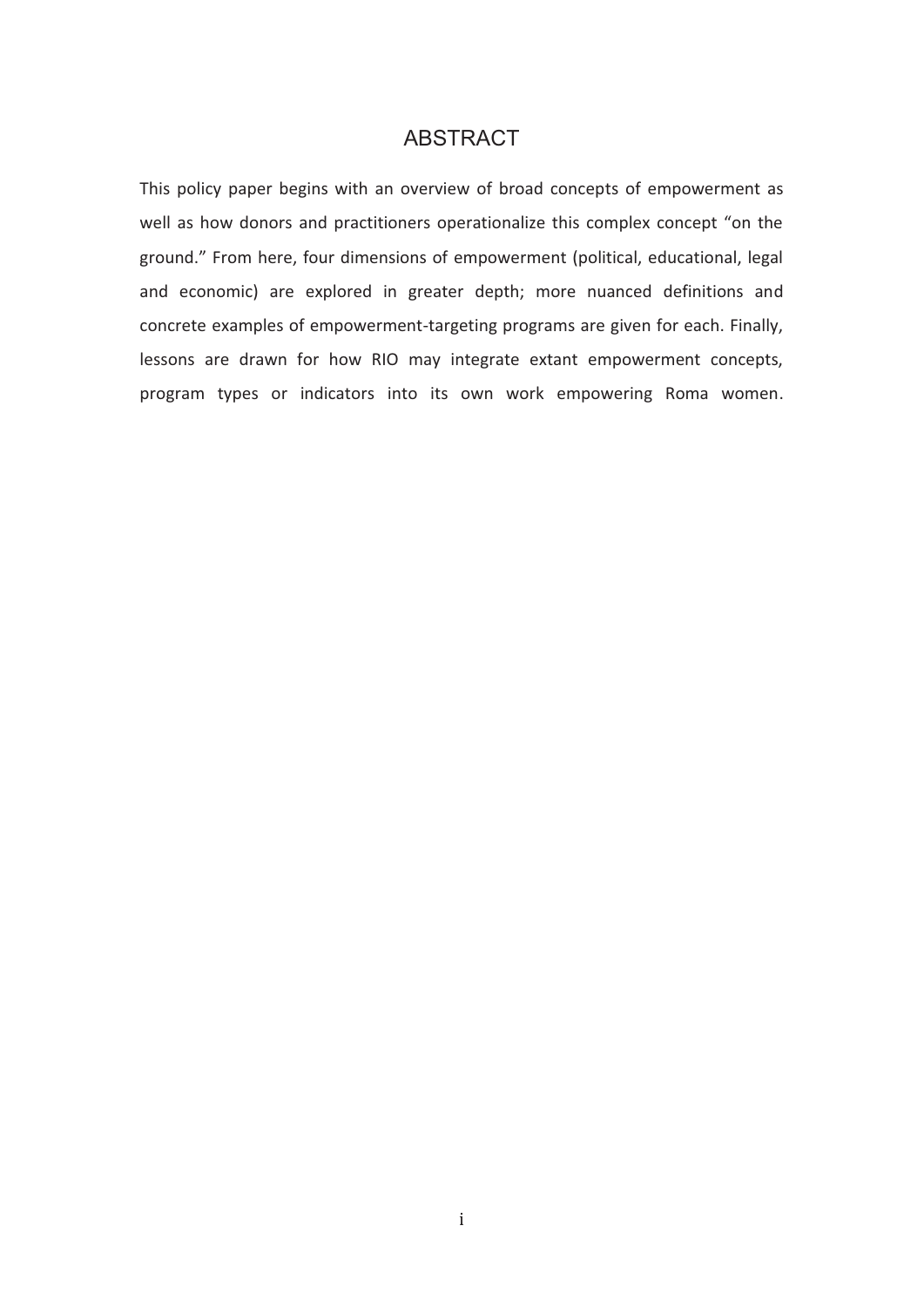# **Table of Contents**

| Operationalizing "Empowerment" in Program Design and Evaluation 5 |  |
|-------------------------------------------------------------------|--|
|                                                                   |  |
|                                                                   |  |
|                                                                   |  |
|                                                                   |  |
|                                                                   |  |
|                                                                   |  |
|                                                                   |  |
|                                                                   |  |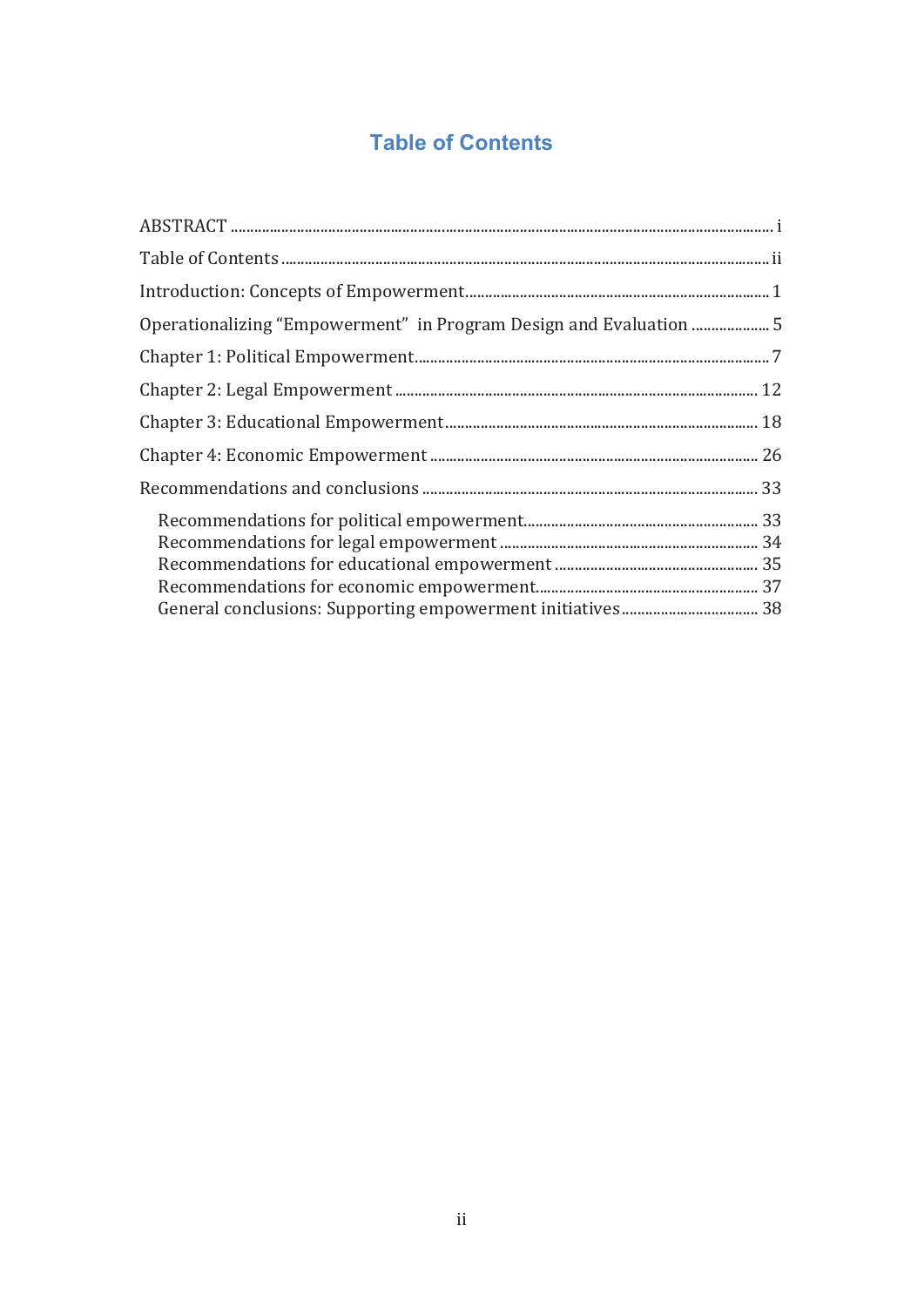# **Introduction: Concepts of Empowerment**

Empowerment is a broadly used concept, however, the general understanding and usage of this term is often problematic. It is very popular mainly in development practice as well as in psychology, education, economics, and leadership studies. As it can be connected to many different contexts and areas, it can be present in various forms. Hence, as Rappoport argues<sup>1</sup>, it is easier to define empowerment by its absence than by its presence. As a result, the term empowerment is often used carelessly and uncritically. This problematic understanding of the concept of empowerment might, in the end risk becoming degraded and valueless<sup>2</sup>.

In order to avoid misunderstanding, it is very important to define this concept in a precise and deliberate manner and identify its main characteristics. As McWhirter points out, empowerment is:

*"the process by which people, organizations or groups who are powerless (a) become aware of the power dynamics at work in their life context, (b) develop the skills and capacity for gaining some reasonable control over their lives, (c) exercise this control without infringing upon the rights of others and (d) support the empowerment of others in the community."<sup>3</sup>*

According to Page and Czuba,

*"Empowerment is a multi-dimensional social process that helps people gain control over their own lives. It is a process that fosters power (that is, the capacity to implement) in people, for use in their own lives, their communities, and in their society, by acting on issues that they define as important."<sup>4</sup>*

Main attributes of empowerment identified in these definitions are "multi-dimensional" and "process-based". Firstly, the **multi-dimensional character** of empowerment means that it occurs in various fields and in different dimensions of life such as social, economic, political spheres. Even though these dimensions—to some extent—overlap and are interconnected, each of them has its own specificities. This is the reason why this document deals with

<sup>1</sup> Rappoport (1984) cited in Page, N. and Cheryl E. Czuba. 1999. What is empowerment?. *Journal of* 

<sup>&</sup>lt;sup>2</sup> Jo Rowlands.1995. Empowerment Examined. *Development in Practice*, Volume 5, No. 2.<br><sup>3</sup> McWhirter (1991) cited in Jo Rowlands.1995. Empowerment Examined. *Development in Practice*, Volume 5, No. 2.

<sup>4</sup> Page, N. and Cheryl E. Czuba. 1999. "What is empowerment?". *Journal of extension,* Volume 37, No.5.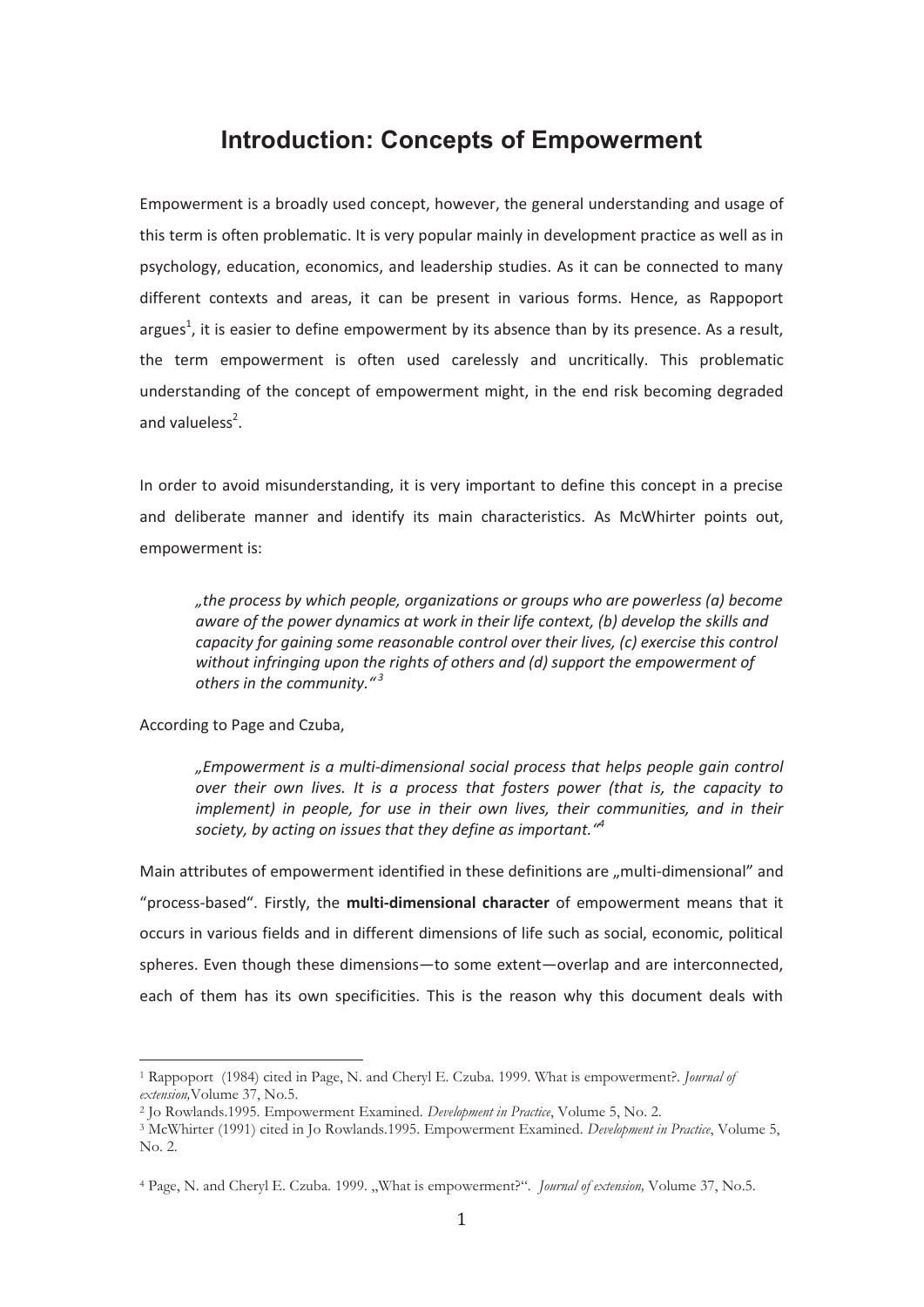$\overline{2}$ 

specific dimensions of empowerment separately and is focused particularly on **political, legal, educational and economic empowerment**.

In addition to various thematic fields, empowerment also occurs at differing level such as that of individual, group, and community<sup>5</sup>. The personal dimension is about "developing a sense of self and individual confidence and capacity, and undoing the effects of internalized oppression." <sup>6</sup> However, many theorists agree that empowerment must go beyond the process of personal development. Individuals must work together to in order to be successful. Therefore collective empowerment at the level of group and community is necessary. Collective cooperation can be seen within households, communities, organizations, institutions, societies or networks.

According to Rowlands, this notion of collective cooperation entails "involvement in political structures but also collective action based on cooperation rather than competition." Furthermore, collective action can be focused locally e.g. village level or in a specific institutional network. Considering the dichotomy of individual versus collective empowerment, it is very important to note that one cannot replace another. Even if collective empowerment is in place, empowerment of individuals within community such as that of women or minority group members must be always regarded as an equivalent necessity.

Secondly, "**process**" refers to a "path or journey, one that develops as we work through it".<sup>7</sup> Yet the unexpected danger of this "path" can be estimating the duration of this process, as well as in the intangible character of empowerment outcomes such as self-confidence, skills and capacities. As many development agencies are predominantly results-oriented, they might be tempted to work with individuals or communities that already possess some degree of control over their lives in order to achieve empowerment-related results as effectively as possible. As a result, such empowerment-focused programs often fail to address the poorest and most marginalized. The identification of appropriate indicators of change as well as regular evaluation should therefore always be regarded as a highly important part of empowerment-related projects.<sup>8</sup>

<sup>5</sup> Ibid

<sup>6</sup> Jo Rowlands.1995. "Empowerment Examined." *Development in Practice*, Volume 5, No. 2. )

Page, N. and Cheryl E. Czuba. 1999. "What is empowerment?" *Journal of extension,* Volume 37, No.5. -

Jo Rowlands.1995. :Empowerment Examined." *Development in Practice*, Volume 5, No. 2.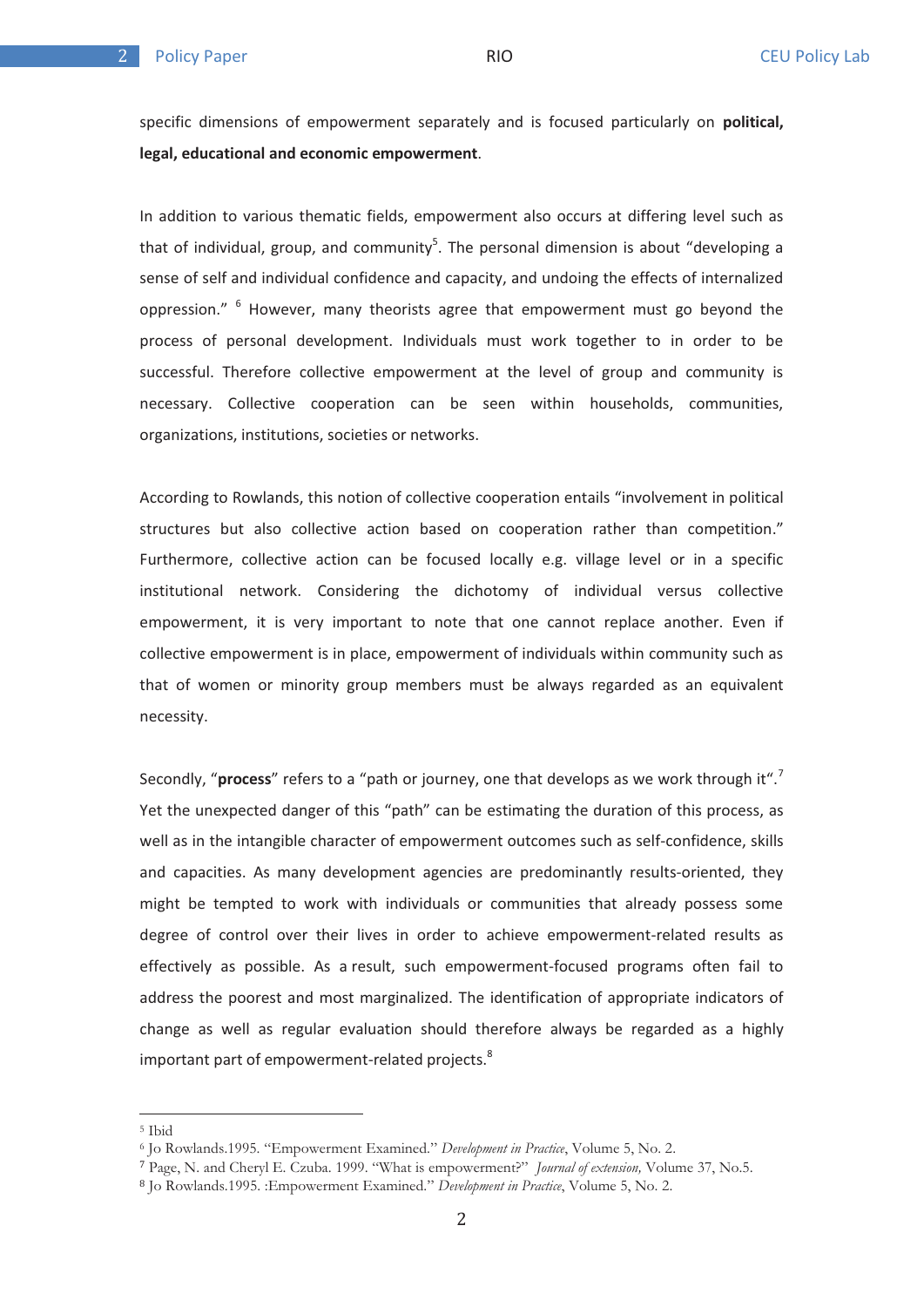$\overline{2}$ 

Achieving empowerment is intimately linked to addressing the causes of disempowerment and tackling disadvantage caused by the way in which power relations shape choices, opportunities and well-being. Insights from gender theory into the empowerment debate have increased clarity over the use of the concept of power. Rowland (1997) categorizes four types of power relations to stress the importance between such<sup>9</sup>; a concrete example for women's and/or ethnic minority groups' empowerment is given for each:

 $\bullet$  **Power over**, which emphasizes the ability to coerce and influence the actions and thoughts of the less-powerful.

In social and legal terms this means that women would have a greater role in decision-making processes.

 $\bullet$  **Power to**, which implies to mobilization and change of existing hierarchies, but also means access to decision-making.

Speaking in economic terms, this would mean the increased access of women to more income and microfinance, at the same time reducing the burden of unpaid work and childcare. It also allows for acquiring of knowledge of legal and political processes for removing the formal barriers of historically disenfranchised groups.

- $\bullet$ Power with, which is power that stems from collective action and stresses the way in which gaining power actually strengthens the power of others. An example of "power with" is that of international women's groups collectively challenging discrimination and forming joint actions with NGO coalitions for the purpose of requesting the increase of public welfare provision. This participation in such a movement allows them to further lobby for their interests.
- $\bullet$  **Power within,** which is power coming from individual consciousness; it focuses on building self-esteem.

"Power within" might be evidenced in women's desire for equal rights to access resources, and their level of self-esteem, confidence and recognition within their society. Ethnic minorities may harness such power to challenge legal discrimination and political exclusion.

<sup>&</sup>lt;sup>9</sup> Cecilia Luttrell and Sitna Quiroz, with Claire Scrutton and Kate Bird, "Understanding and operationalizing empowerment", Overseas Development Institute, Working Paper 308, November 2009, available at www.odi.org.uk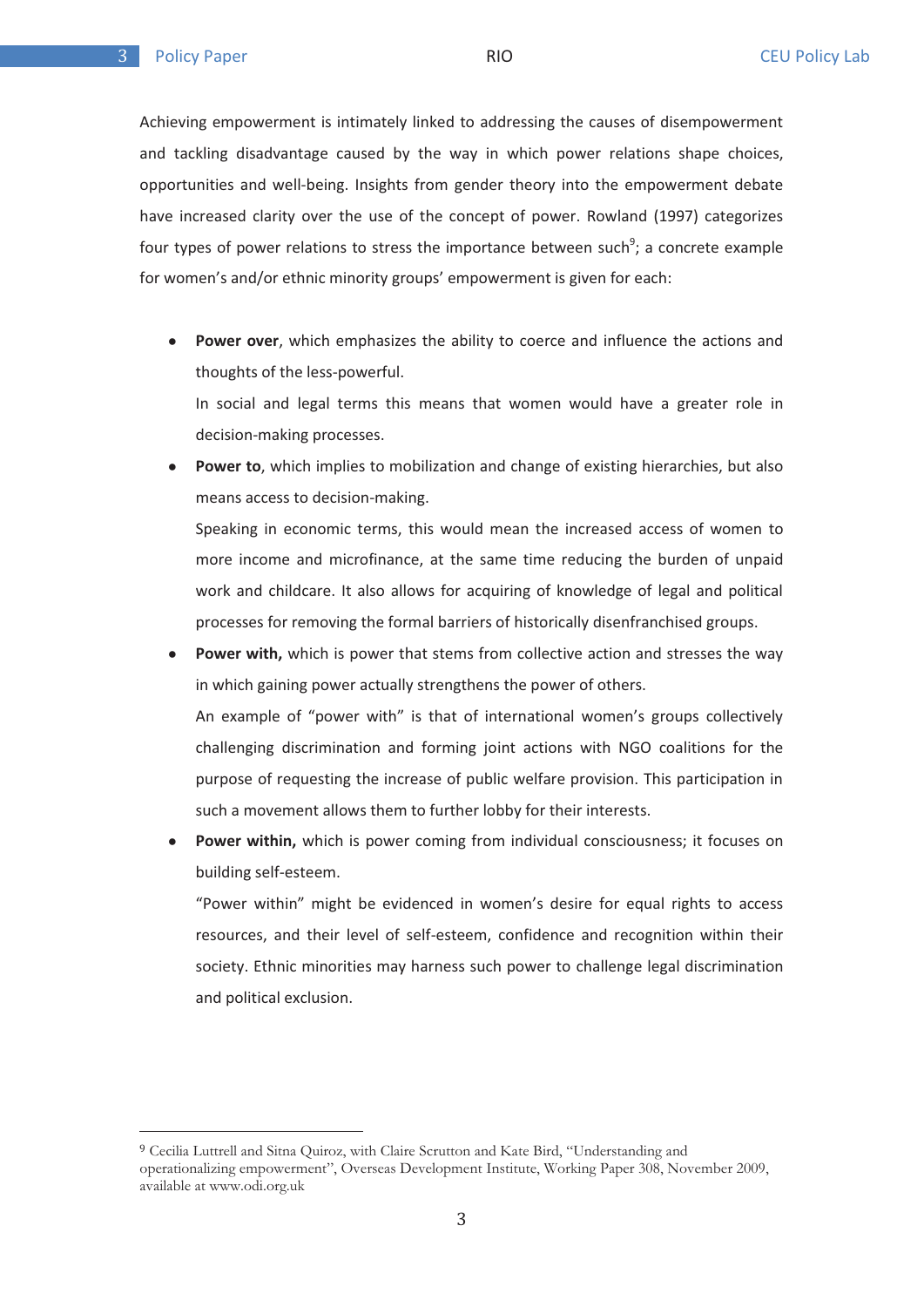.

Moreover, these aspects of empowerment are not "flat," but interlocking and even hierarchical. Longwe suggests that the power to access welfare and other basic needs are prerequisites to "higher" degrees of power such as participation, mobilization and control<sup>10</sup>.

Considering all of the critical aspects of empowerment mentioned above, it is essential for outside professionals to consider the way in which such are fostered via empowerment-related projects. The role of funders, supporting institutions and implementing organizations must maintain a facilitative approach, creating *external support* for beneficiaries' *internal process* of empowerment. Once the process of empowerment becomes directive and imposed by outsiders, it can no longer be considered to be encouraging genuine empowerment but—on the contrary—disempowering the people  $concerned<sup>11</sup>$ .

 $10$  as cited in Luttrell and Quiroz (ibid)

Carothers, T. and D. de Gramont. 2011. "Aiding Governance in Developing Countries. Progress Amid Uncertainties.: *The Carnegie Papers*, November, p. 11.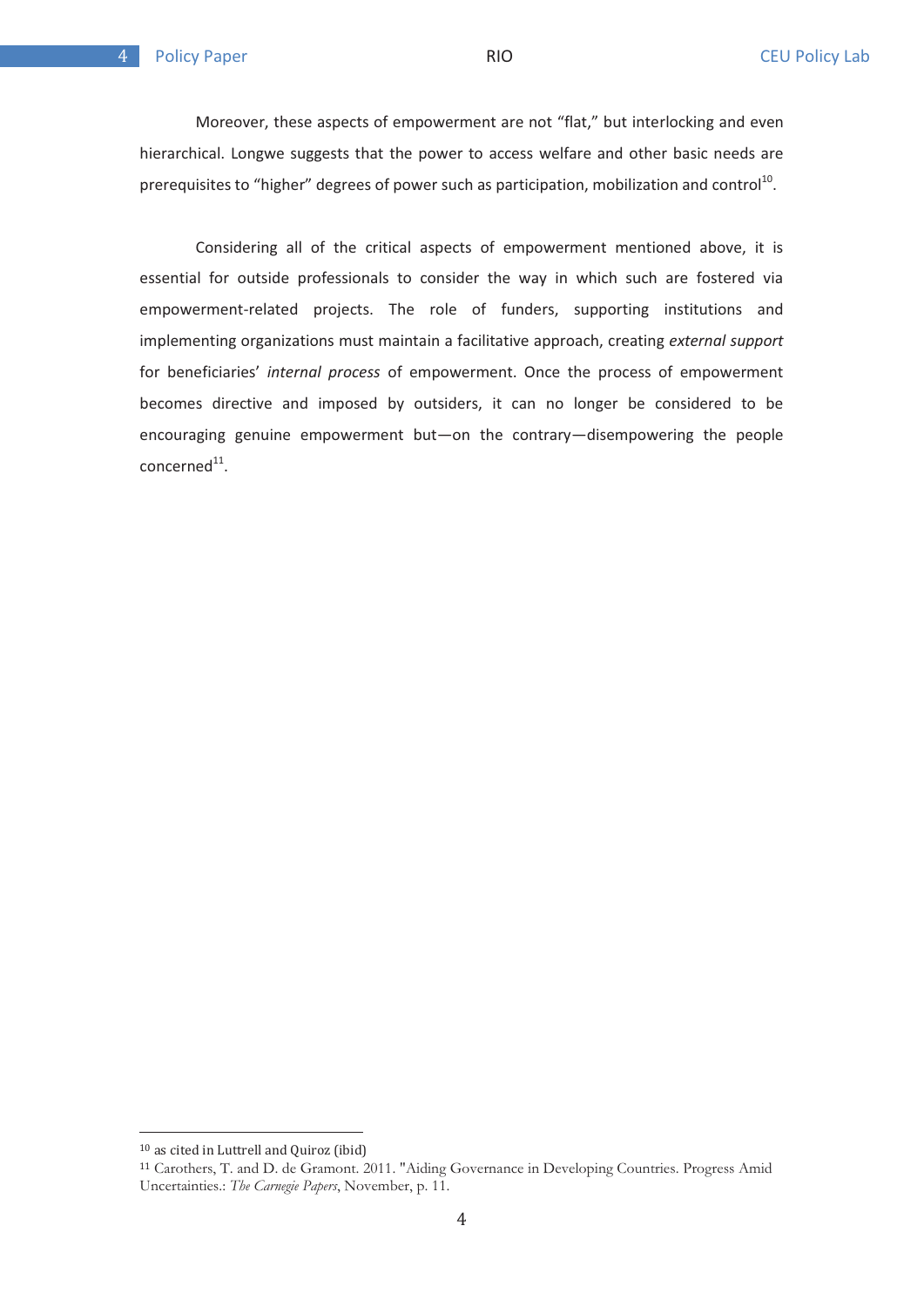# **in Program Design and Evaluation**

So how do governments, NGOs and donors foster empowerment? The very nature of empowerment—intangible, non-linear in its progress and based on a complex, inter-linking system of variables—makes it a particularly challenging concept to both promote and measure. The *process-based* nature of empowerment fundamentally runs contrary to traditional project management, which places strong emphasis on the *products*, or quantifiable outputs, of programs<sup>12</sup>. This is especially true in the modern sphere, wherein the rise of evidence-based policymaking in the public sector and an increased pressure to quantify program objectives and outputs can be seen throughout much of the development field, both public and private $^{13}$ .

The process of developing, monitoring and evaluating programmatic elements has the potential to enhance programmatic self-reflection, bolster support for programs, and build a body of research for future initiatives. However, there is equal potential for negative consequences. By applying traditional programmatic design and indicators to the sphere of empowerment projects, donors, supporting institutions and project-managing organizations run the risk of unintentionally promoting "empowerment lite"—in which beneficiary organizations are forced to focus their efforts on the most easily-quantified activities<sup>14</sup>. Thus, organizations working in the field must strike a balance between the shorter-term nature of the project cycle and the longer-term nature of the empowerment process.

In the following sections, four major dimensions of empowerment, and the ways in which development agencies and organizations have worked to support such will be explored: political empowerment, legal empowerment, educational empowerment and economic empowerment. Legal and political forms of empowerment are examined for their contribution to providing opportunities for access, participation and institutionalization of roles of power for all people. Education, essential to decision-making, access to the labor

<sup>&</sup>lt;sup>12</sup> Ebrahim, Alnoor (2003). "Accountability In Practice: Mechanisms for NGOs." *World Development* 31 (5), 813-829<br><sup>13</sup> See, for example, Davies et. al (2000), *"What Works? Evidence-based Policy and Practice in Public* 

*Services."* The Policy Press. Chapter 1, 2. .

Cornwall, Andrea (2012). "Donor policies fail to bring real and sustained change for women." *The Guardian* Poverty Matters Blog. http://www.guardian.co.uk/global-development/povertymatters/2012/mar/05/women-route-to-empowerment-not-mapped-out (accessed 06.03.2012).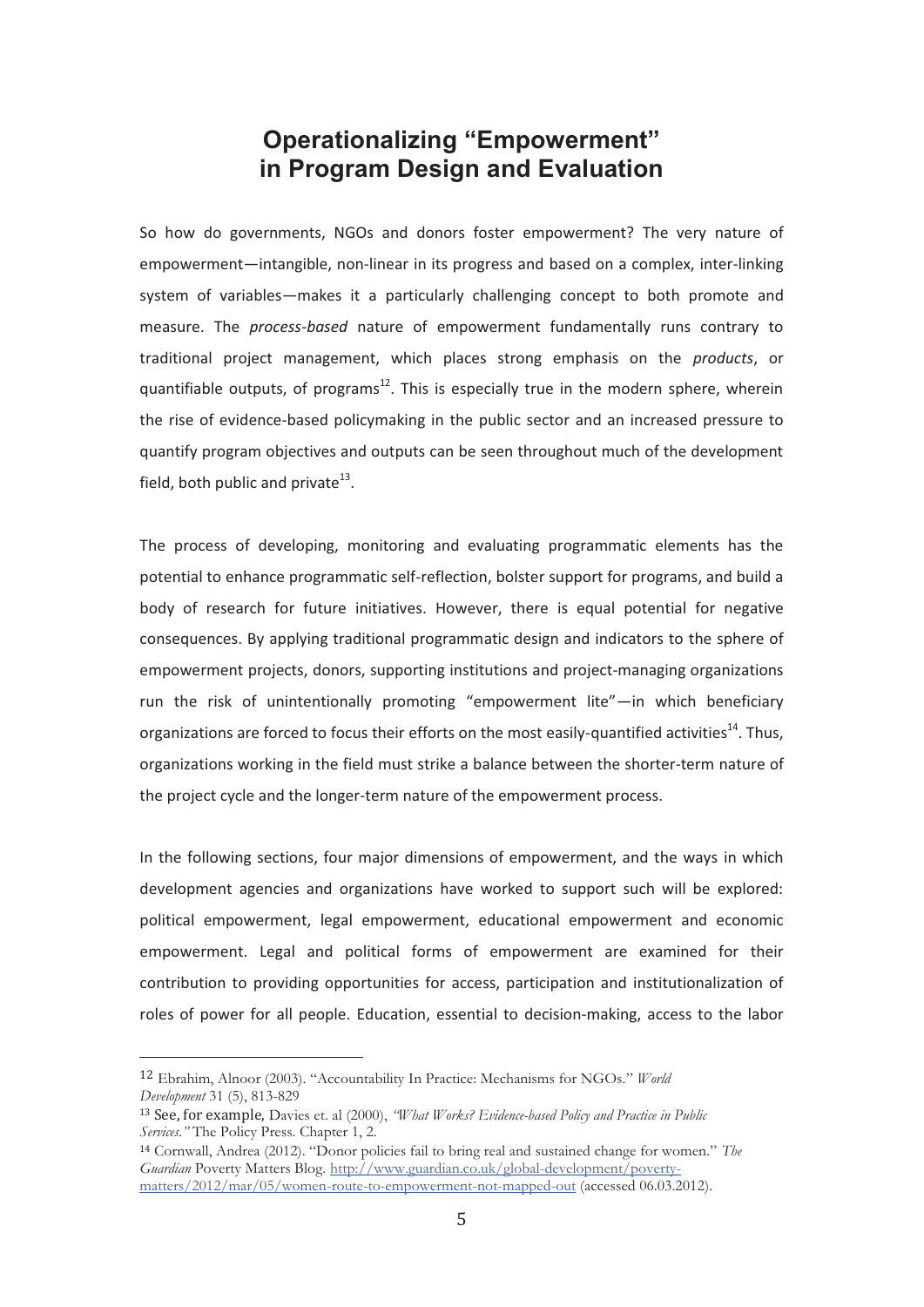#### $6<sup>1</sup>$

market and breaking the cycle of poverty, is targeted within the realm of social empowerment. Finally, economic empowerment receives in-depth attention as a driver of individuals' and families' ability to make their own decisions and as a complementary component to other forms of empowerment.

In each section, programs, outcomes and lessons learned which are particularly relevant to RIO's areas of focus (women and/or Roma populations) are emphasized.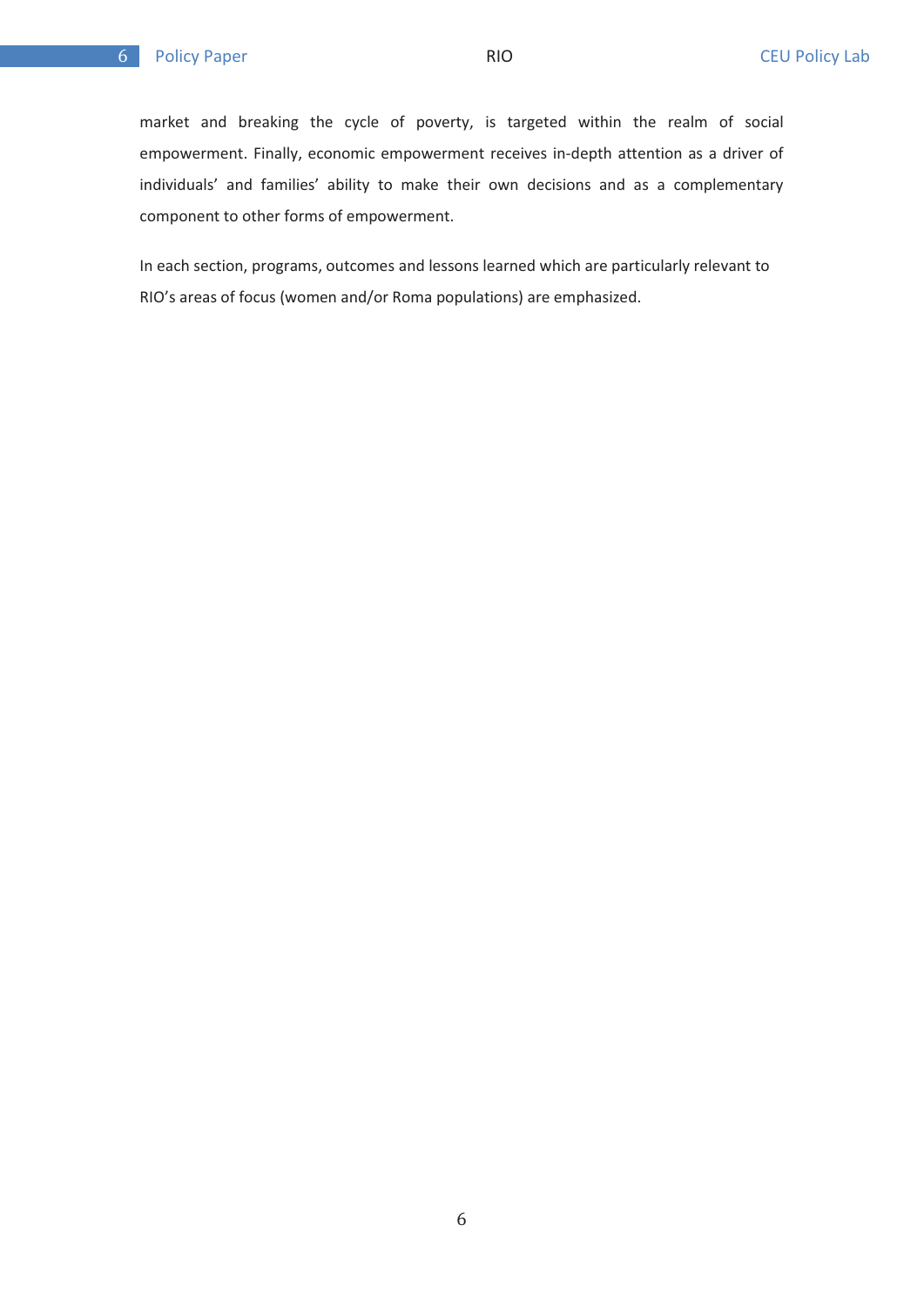$\overline{7}$ 

# **Chapter 1: Political Empowerment**

#### **Definition**

Political empowerment represents the capacity to analyze, organize and mobilize, which results in the collective action that is needed for collective change. It is often related to a rights-based approach to empowerment and the empowering of citizens to claim their rights and entitlements $^{15}$ .

EXAMPLES of POLITICAL EMPOWERMENT-TARGETING PROGRAMS

#### **1. Organization: 'Rights for all', Bosnia and Herzegovina**

'Rights for All' is a nongovernmental human rights and advocacy organization in Bosnia and Herzegovina (BiH). The organization's main activities are to expose and document human rights violations and abuses thorough detailed analysis and reporting. The core belief of the organization is in achieving deep-rooted and sustainable change from the **power within** members of society. The strategies this organization uses in its project design and implementation is international advocacy and mobilization of public demanding legislative and policy reform at all levels of government in BiH.<sup>16</sup>

#### **1.1. Program: Roma Women for Life without Violence**

This program, started in 2010, targets, identifies and addresses two separate issues; Roma women's rights within the context of Human Rights and the issue of violence towards Roma women. In order to increase the participation of women in political processes, the issues of domestic violence, education and access to institutions had to be considered. The methodology resulted in concrete set of recommendations used for further lobbying activities of the governmental stakeholders to amend relevant strategies and action plans concerning women rights and particularly Roma women's issues.

 $^{15}$  Piron and Watkins (2004) as cited in Cecilia Luttrell and Sitna Quiroz, with Claire Scrutton and Kate Bird, "Understanding and operationalizing empowerment", Overseas Development Institute, Working Paper 308, Movember 2009, available at www.odi.org.uk

<sup>/</sup> (== -9-- !=-9-=\$
-->>->>? !&-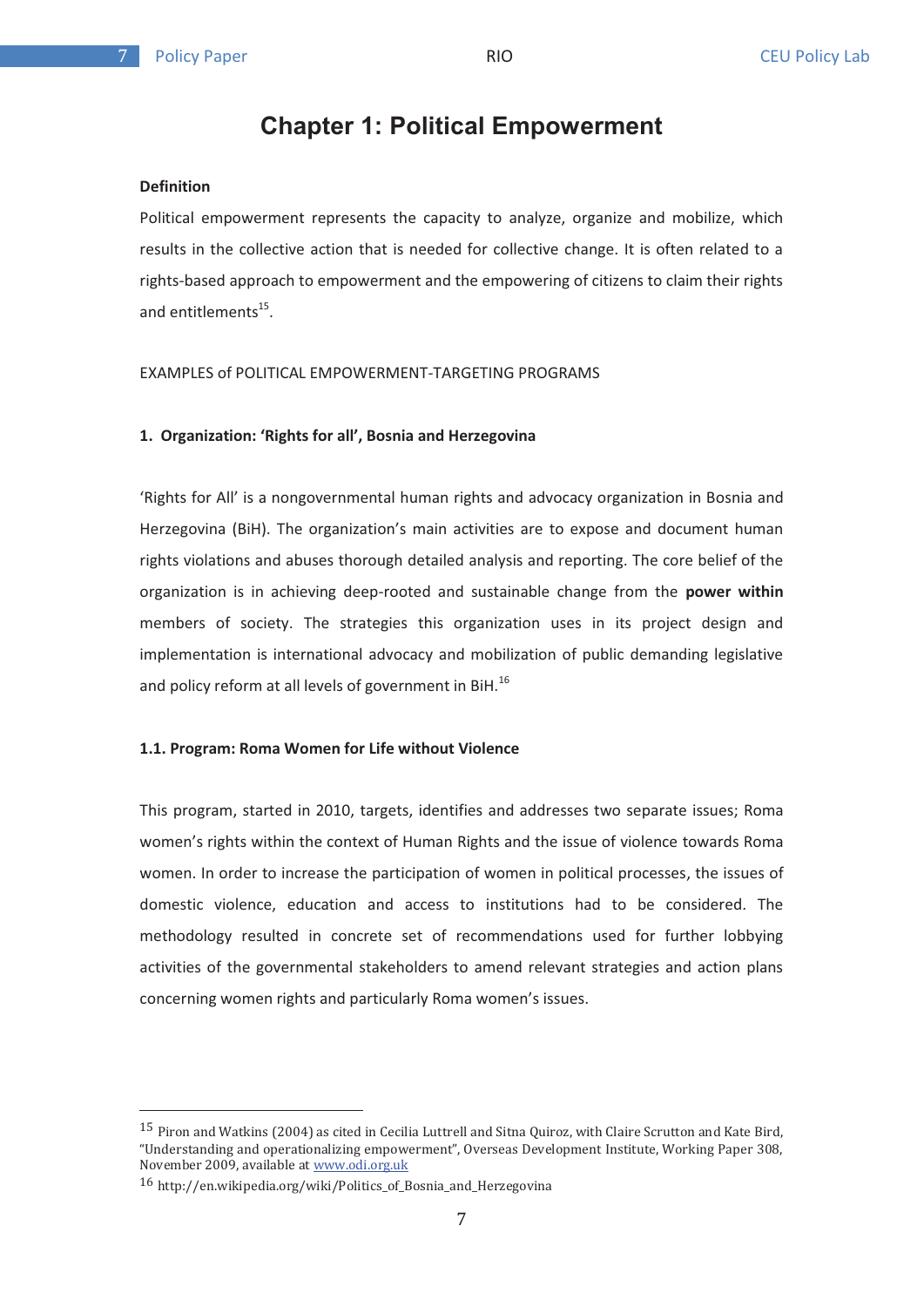Even though BiH signed the Roma Decade goals, the country still lacks a substantive and sustainable response to issues of low participation of women in politics and no participation at all of Roma women. With support of UN Trust Fund to End Violence against Women, Rights for All (in cooperation with partner organizations) developed the first extensive Report on Domestic Violence against Roma Women in BiH 2010 to address this issue.<sup>17</sup> This was primarily done through extensive field research which gathered information about the state and quality of life of women living in Roma communities that are often described patriarchal and traditional.

The methodology encompassed:

 $\bullet$ *The formation of a team of Roma women leaders* 

Performed through consultations with various Roma nongovernmental organizations (NGO) in the country and women leaders with previous professional experience in women's rights and community work. This stage resulted in identification of 12 Roma women that directly participated in the field research, report writing and lobbying activities.

 $\bullet$ *The set-up of an NGO network* 

Envisaged to act as a support mechanism to the work of the Roma women leaders' team during the stage of surveying. The network consisted of 25 leading women's and Roma NGOs that offered practical advice, and contributed to the final set of recommendations.

- *Survey* 

A detailed survey aimed to obtain a relevant insight into the degree and causes of domestic violence against women in their respective communities conducted in 9 different Roma communities in BIH. $^{18}$  Important to consider here is the establishment of trust based relationship between the Roma women leaders and the female members in Roma communities for the purpose of getting valid responses.

 $\bullet$ *Recommendations* 

Recommendations included enforcement of existing laws governing domestic violence, but also in the related areas of healthcare and social welfare, including trainings for public servants and Roma women. Such programs should be funded by the BiH government and implemented in Roma communities and in close cooperation with Roma NGOs.

 $\bullet$ *Lobbying* 

<sup>&</sup>lt;sup>17</sup> Complete report available at: http://www.rightsforall.ba/eng/womens\_rights.htm

<sup>18</sup> Sarajovo Zonica Kalzani Visoko Vitoz Tuzla Srobronica Klius Drniavor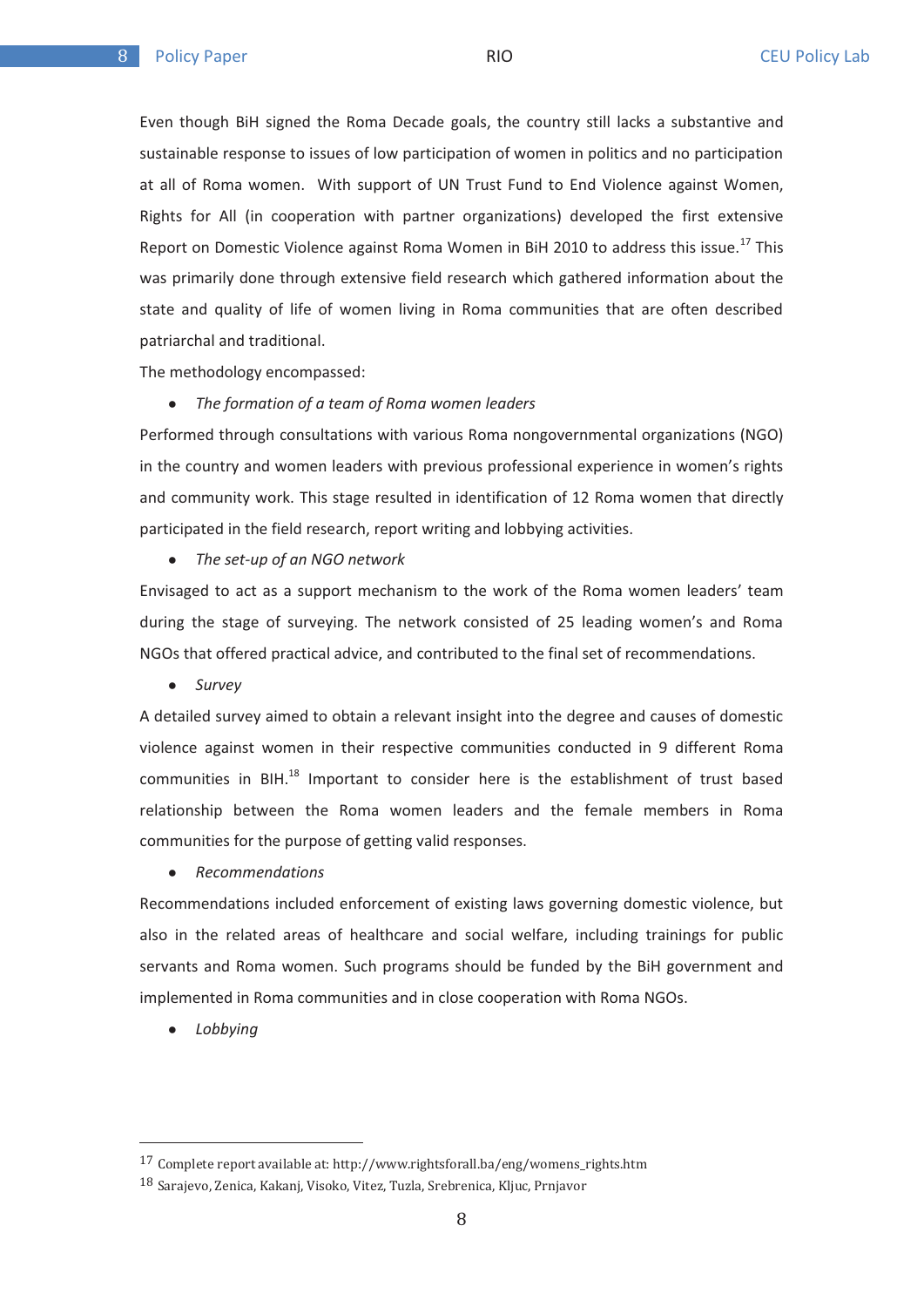$\mathbf{q}$ 

Conducted meetings and presentations of findings to relevant policy-making bodies<sup>19</sup>, to reassess action plans, legislative framework on gender equality and elections, and funding. Tools used for the lobbying activities were face-to-face presentations of the findings from the survey/report and screening of a related documentary film<sup>20</sup>.

 $\bullet$ *Results* 

To date, over 600 Roma women have been surveyed. The program is still in progress. The initial lobbying impacts of the program were positively reflected at the local level, where Municipal Centers for Social Work and Police Departments adopted many of the recommendations with regards to education and providing help to Roma women. Furthermore, public servants participated in many of the trainings, meetings and consultations conducted by the aforementioned network. The request for revision of the country's action plans is pending, but the fact that the members of the Parliamentary Commission recently decided to organize systematic visits to all 9 Roma communities involved is promising.

#### **2. Organization: Foundation CURE, Bosnia and Herzegovina**

Foundation CURE is a nongovernmental organization that focuses on feminist activism and raising political involvement/engagement of citizens<sup>21</sup>. Since the day it was established the organization's staff has trained more than 1000 persons, mainly women, to achieve their full potential. The long-term goal of this organization is to open Multimedia Resource Centre for girls and women of BiH where they will get access to expert knowledge, human and technological resources for enhancement of personal capabilities. The organization believes that feminism, as an agenda, heals and empowers individuals, communities, societies and women.

#### **2.1. Program: Empowering the role of women in political life**

Foundation CURE and a partner NGO INFOHOUSE thoroughly analyzed women's position in contemporary social and political life in BiH using the reports. In 2011 they published their findings and recommendations in a study titled "Empowering the role of women in political

<sup>&</sup>lt;sup>19</sup> Ministerial authorities, Centers for Social Justice, Gender Equality Agencies and Parliamentary **Commissions** 

<sup>&</sup>lt;sup>20</sup> http://www.rightsforall.ba/eng/video.htm

the comparation of the complete the complete three complete that is a set of the complete three complete three complete  $14-14$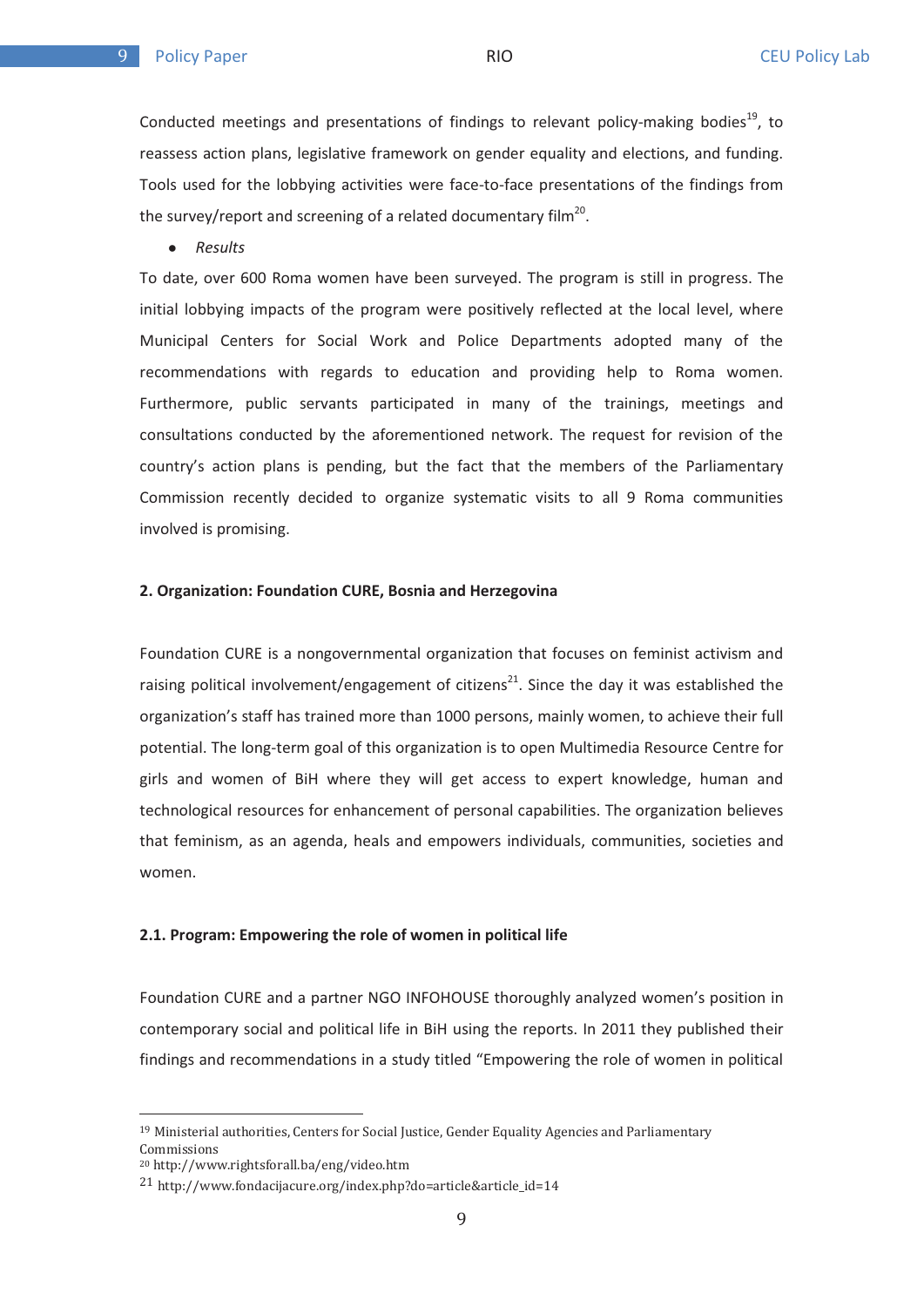life. $"^{22}$  The organizations distributed it to all women interested in improving personal capacities and image regardless of their chosen field of work. 1000 copies have been distributed, and is available on the organization's website.<sup>23</sup> The activists of these two NGOs advocate that women can be more politically empowered if they receive practical education and tips on how to successfully build and/or improve their personal and public image. The organizations' efforts are directed in providing this education to all women in BiH. They address three aspects for attaining greater political empowerment:

- $\bullet$ Building a good relationship with the media
- $\bullet$ Building a successful political image
- $\bullet$ Developing leadership skills

#### *Relation of programs to political empowerment*

Women today remain widely under-represented in decision-making processes ranging from the household to the national political level. This imbalance of power is historical and can be addressed through the creation of "rights-based" programs and equal opportunities. In order to secure greater access on the part of women to social, economic, and political resources, local authorities must recognize the issues of domestic violence and especially women's human rights. Also, women themselves should be more aware of their rights and receive the tools and training to enable them to advantage of resources at their disposal. The empowerment of women in the society can be further facilitated through the setting up networks of women leaders and nongovernmental organizations' which are able to effectively advocate and lobby for a change in status of those who are less empowered.

In order to measure the success of the implemented programs in Bosnia and Herzegovina region, both aforementioned organizations used quantitative indicators. These comprised of questionnaires, one to one meetings with the stakeholders and Roma women leaders. This methodology allowed them to collect information with regards to Roma women's current standing in the community and socio-political life. They provided insights that caused the organizations to slightly modify their project and focus it on women's human rights, domestic violence issues and creation of greater awareness. This was due to the field research results, which revealed information not known prior to program implementation.

<sup>&</sup>lt;sup>22</sup> http://www.fondacijacure.org/uploads/infohouse%20prirucnik%202011.pdf .<br>1. 113 x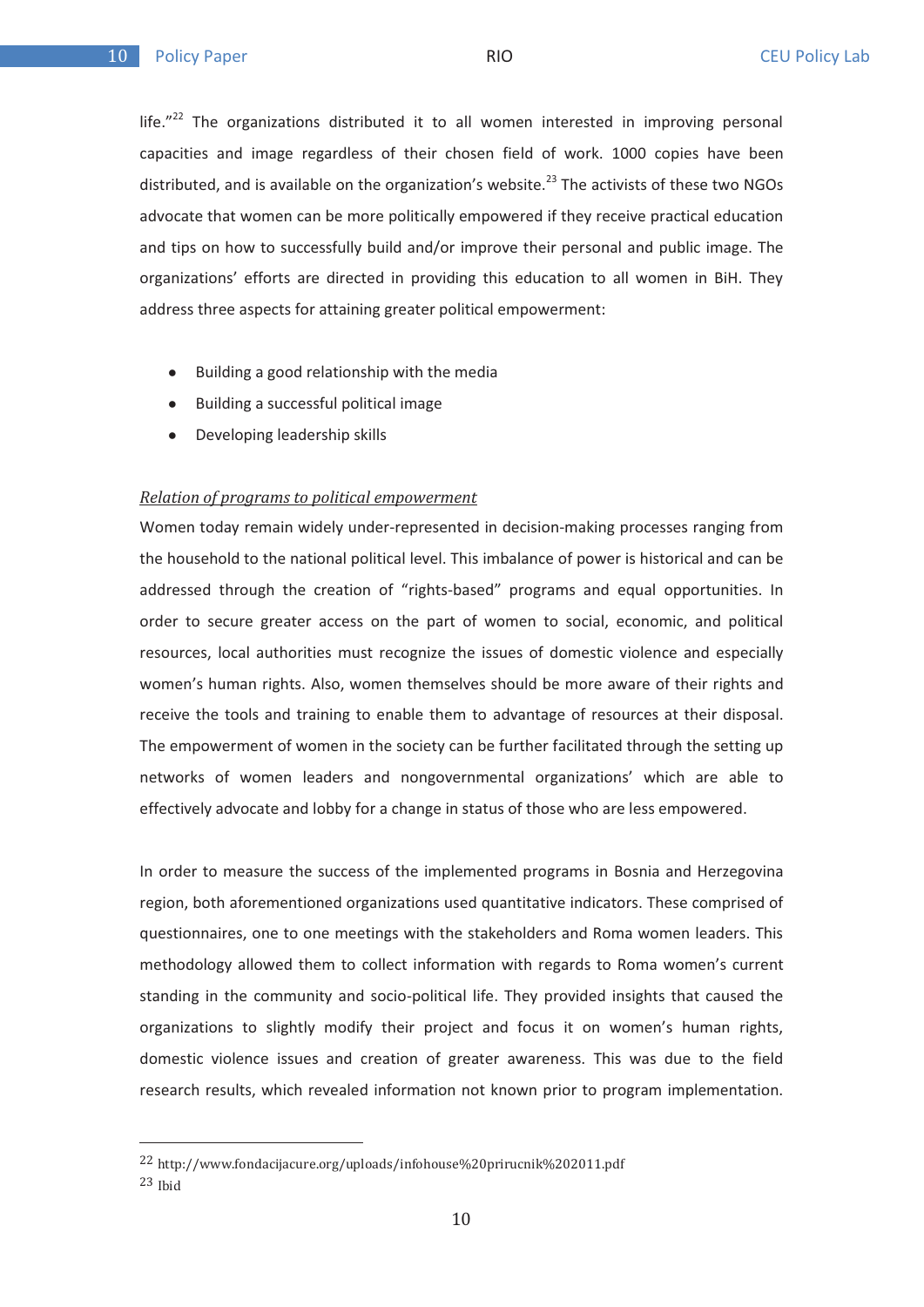$\overline{11}$ 

Ultimately, a strong network of Roma women leaders was created (12) and several hundred women interviewed in total of 10 Bosnian Roma communities. This program is still ongoing as the program's findings are being currently used for lobbying efforts of the domestic government. However, the lobbying success so far was limited due to the long process of constituting the national governments after general elections in 2010.

Educational empowerment also plays a major role in promoting political empowerment. Only through education / informative efforts can full awareness of the broader legal and political environment take place. However, the educational/awareness-raising components of political empowerment programs can be hard to measure due to the fact that women's participation in Bosnian political life is below the levels even prescribed by the legislation. Creation of greater awareness is crucial as many Roma and other communities outside of large cities are simply disregarded and only targeted by the political leaders during preelection seasons.

 $11$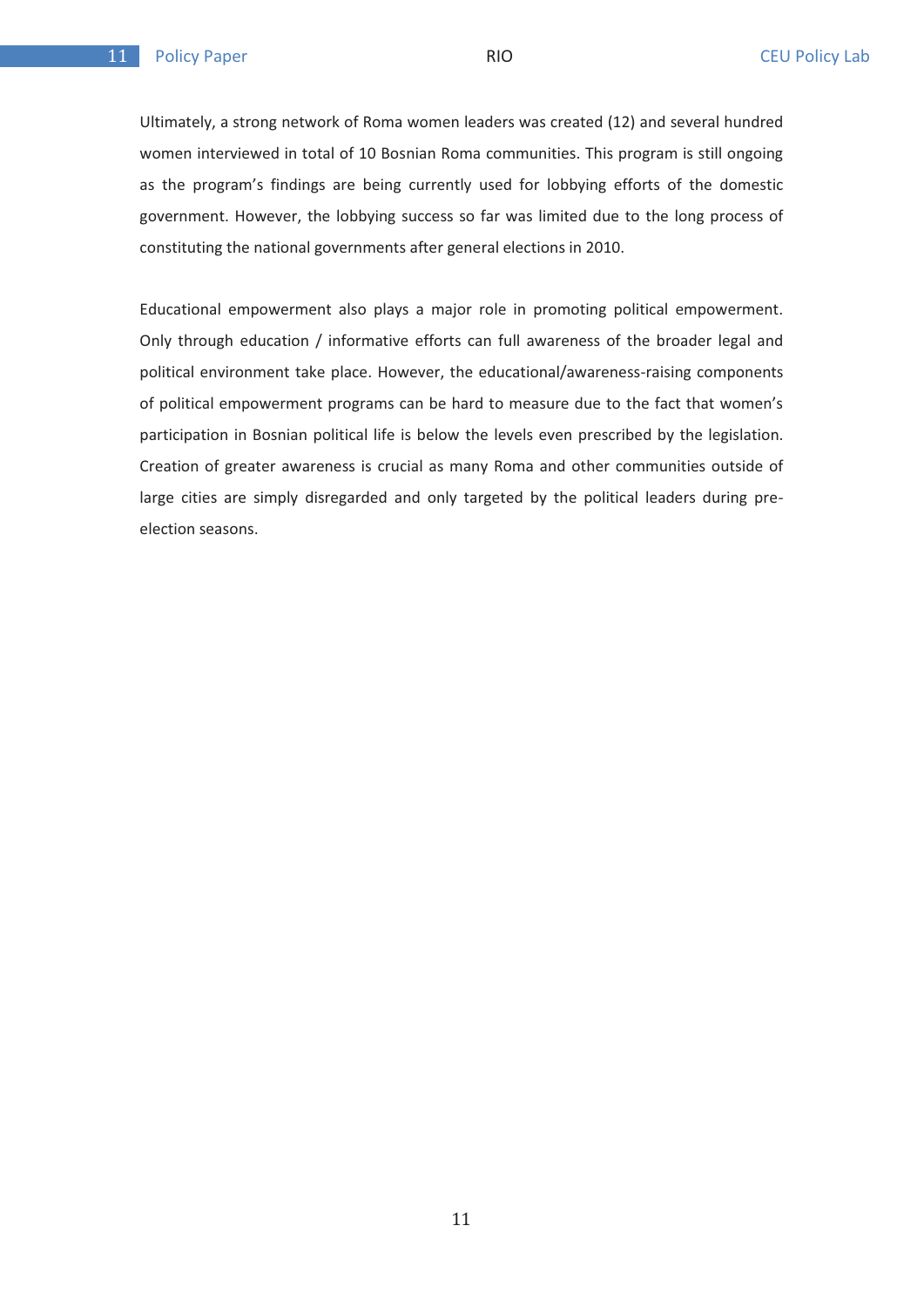# **Chapter 2: Legal Empowerment**

#### **Definition**

The concept of legal empowerment is one largely focused on the practical aspects of an individual's access to the legal services or alternative dispute resolution mechanisms<sup>24</sup> : "it uses law as a tool for change – to empower citizens and communities as agents in their own development $v^{25}$ . This concept lies "at the nexus of law and development," $^{26}$  and focuses mainly on fostering what Rowland<sup>27</sup> would classify as **power to** (make decisions and institutional changes), **power with** (others, communities), and **power within** (oneself; selfesteem). Increasingly, donors like UNDP and the Asian Development Bank place emphasis on fostering all three of these types of power in legal empowerment initiatives (see below).

## EXAMPLES OF LEGAL EMPOWERMENT-TARGETING PROGRAMS

In recent years, the burgeoning field of legal empowerment can be characterized as moving "downwards"—increasingly towards the grassroots level—and "outwards"—placing more emphasis on citizens' access to legally-mandated public goods and services in a decentralized state. While major development actors such as UNDP continue to emphasize the importance of a legislative framework for empowering disadvantaged populations<sup>28</sup>, field research from pilot programs around the developing world additionally spotlights the need for context-specific, engaging programs wherein target populations not only have *de jure* access to rights (**power to**), but are aware of and engaged in accessing such rights and dispute resolution mechanisms29 as individuals (**power within**) and communities (**power with**).

 $^{24}$  Golub, S. (2003). "Beyond Rule of Law Orthodoxy: The Legal Empowerment Alternative." Carnegie Working Paper no. 41 (October). Washington, D.C.: Carnegie Endowment for carriegie *Working 1* a

<sup>&</sup>lt;sup>25</sup> "The Legal Approach to International Development" (2011). *White Paper.* Haki Legal Empowerment Network. http://www.hakinetwork.org/wp-content/uploads/2011/06/Haki-Legal-Empowerment-White-Paper.pdf

<sup>26</sup> *Ibid* 27 *Coci* 

lia Luttrell and Sitna Quiroz, with Claire Scrutton and Kate Bird, "Understanding and operationalizing empowerment", Overseas Development Institute, Working Paper 308, Sperationalizing empowerment , o verseas B.<br>November 2009, available at <u>www.odi.org.uk</u>

<sup>&</sup>lt;sup>28</sup> Making the Law Work for Everyone. Volume I: Report of the Commission on Legal Empowerment *of the Poor (2008).* New York: the Commission on Legal Empowerment of the Poor and United by the Poor (2008). *Sy the 1 cor* (2000). Hen Torm the c

<sup>&</sup>lt;sup>29</sup> "The Legal Approach to International Development" (2011). *Ibid*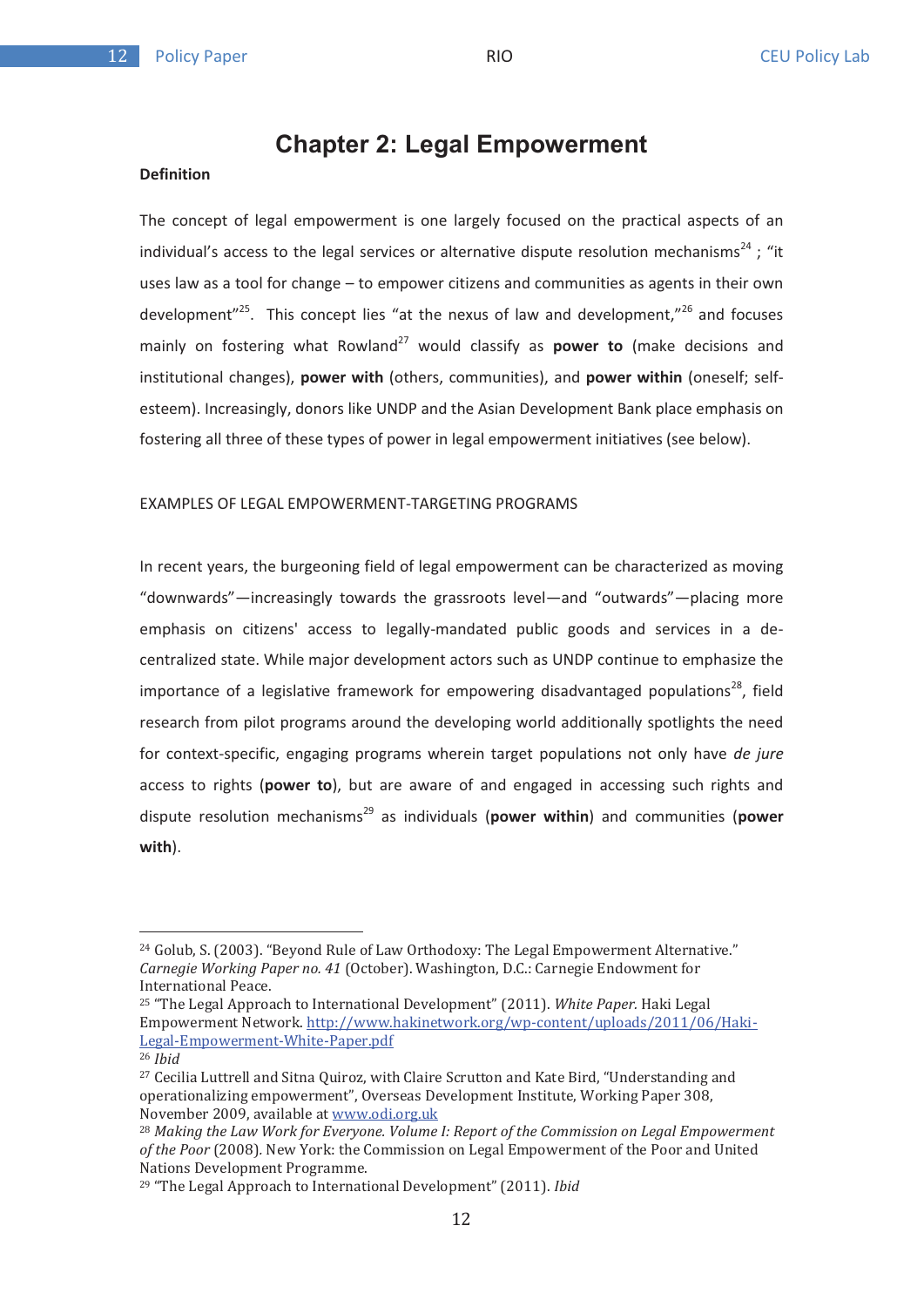For almost all major donors working in the development field, the past decade has brought a paradigmatic shift from macro-level rule-of-law based programs (e.g. judicial and legislative reform) to complementary micro-level programs<sup>30</sup>. These "complementary" programs focus on the ability of the most vulnerable sub-sets of society to access the rights and services which are already legally theirs. A decade ago, development scholars and practitioners were calling for increased emphasis on the role of development, civil society and the poor, themselves, in increasing disadvantaged populations' control over their own lives; this shift from "rule of law" reform to the more holistic approach of "legal empowerment" has since become the gold standard for donor organizations ranging from UNDP to OSF's Justice initiative $31$ .

#### **1. Organization: Asian Development Bank, international**

The Asian Development Bank (ADB) is a multilateral development finance institution modeled after the World Bank. The ADB supports a wide range of programs across eleven "sectors" (e.g. agriculture, education) and ten "themes" (e.g. capacity development). Legal empowerment programs are funded under the auspices of poverty reduction, as such initiatives "build people's knowledge, skills and confidence" contribute to not just macroeconomic growth, but "inclusive growth,"32 or **power to** and **power within**. Two such legal empowerment programs are highlighted below.

#### **1.1 Program: Legal Empowerment for Women and Disadvantaged Groups**

In an effort to address Millennium Development Goals by bolstering legal empowerment in developing countries, ADB created and piloted a short-term technical assistance program targeting women and disadvantaged groups. This pilot project took place over the course of under a year in Indonesia, Pakistan and Bangladesh and was implemented for the modest budget of \$550,000. Of note in this pilot program is the fact that the legal empowerment component pilot was always added to an ADB program already in progress. This is indicative of ADB's integrated approach to empowerment. In all cases, the pilot project was initiated following the creation of a situational analysis report, which was then used to tailor legal empowerment initiatives to local contexts.

<sup>&</sup>lt;sup>30</sup> Making the Law Work for Everyone. Ibid.

<sup>&</sup>lt;sup>31</sup> Golub, S. (2003). "Beyond Rule of Law Orthodoxy: The Legal Empowerment Alternative." Carnegie Working Paper no. 41 (October). Washington, D.C.: Carnegie Endowment for darnegre *Trorting* Pa

mer nationary cace.<br><sup>32</sup> Legal Empowerment for Women and Disadvantaged Groups: Final Report (2009). Mandaluyong Egui Empowerment for Weinen und Bleutuneus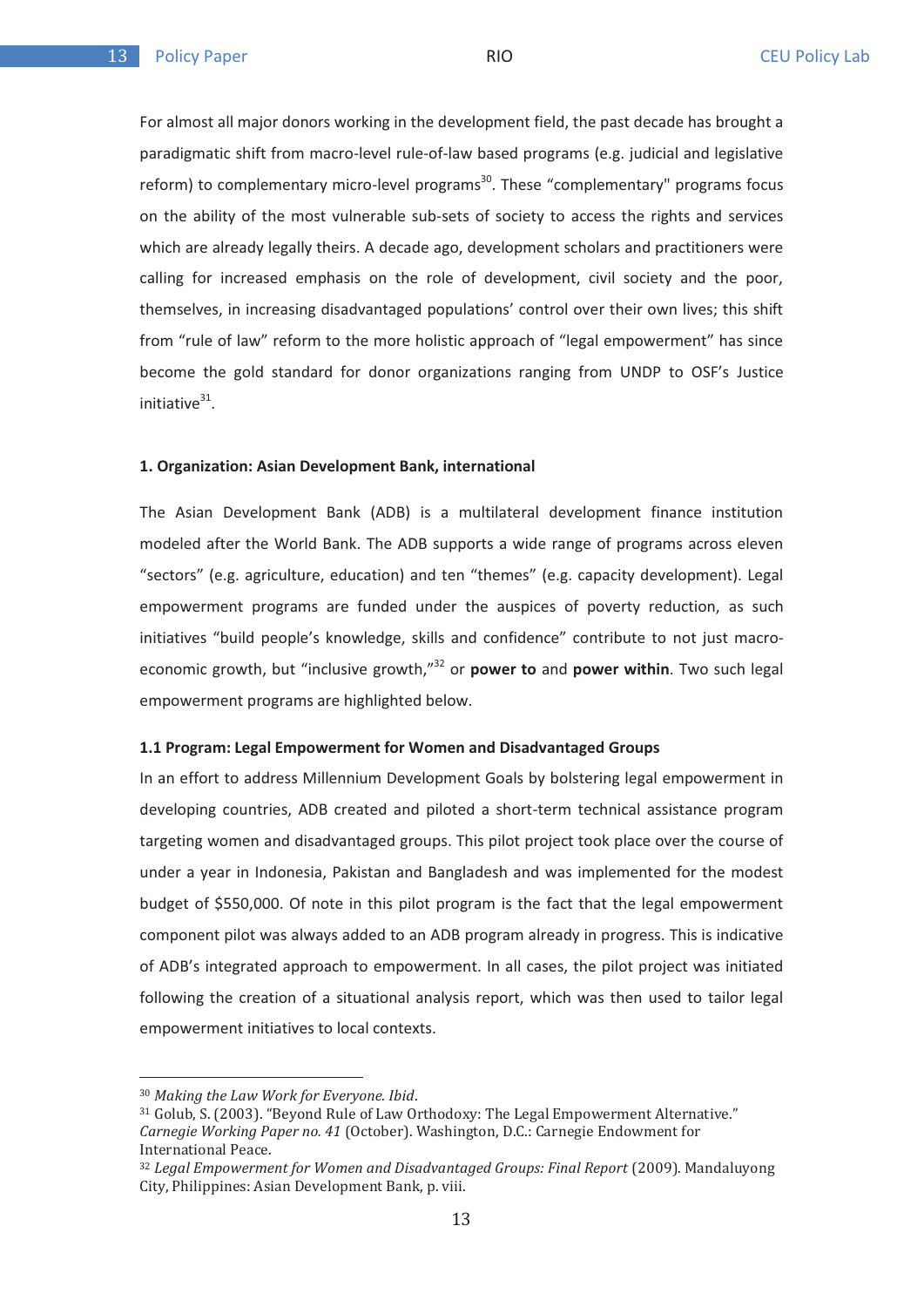## **1.1.1. Indonesia: Neighborhood Upgrading and Shelter Sector Project** <sup>33</sup>

This program aimed to facilitate low income families' accessing of their legal rights and financial resources available to them via trainings and awareness-raising. The original loan program aimed to 1) improve low income families' access to plots of land, 2) increase families' opportunities to upgrade existing housing, 3) provide financing for shelter and 4) create a government-financed, de-centralized pro-poor shelter provision and financing system. The legal empowerment components added to this program included:

- - Trainings on community planning of land space and legal documents for both citizens and community-level bureaucrats
- Trainings on loan documents (rights and responsibilities; critical legal thinking)
- $\bullet$ Information campaign to non-participants on potential for enrollment
- - Trainings for community administrator / site visit to the national land agency office (procedural information; problem-solving skills)

*Outcome:* participants indicated enthusiasm for information gained.

*Pitfalls*: short-term nature of the initiative and no further monitoring post-intervention made longer-term benefits (i.e. empowerment) impossible to determine.

#### **1.1.2. Bangladesh: Second Small-Scale Water Resources Development Sector Project <sup>34</sup>**

This program utilized the local (non-traditional) dispute resolution mechanism space ("judicial forum") in order to facilitate sustainable agriculture and fishery production in communities whose livelihoods were dependent upon such. The legal components added to this program included:

- $\bullet$  Training session at local judicial forum regarding rights and info dissemination (whole community; local authorities)
- -Interactive "legal awareness fora" on legal rights (whole community)
- - Issue-based drama presentation on a range of topics: illegal water management, decision-making procedures, human rights, domestic violence (whole community)

*Outcomes*: increased attendance at judicial fora; increased participation in judicial for a (particularly amongst women); increased understanding of legal rights<sup>35</sup>; increased questions directed towards local judicial authorities

*Pitfalls*: local judicial authorities were unappreciative of increased scrutiny

<sup>&</sup>lt;sup>33</sup> *Ibid*, p. 17.

<sup>&</sup>lt;sup>34</sup> *Ibid,* p. 13.

<sup>15</sup> in comparison to a control group in another village.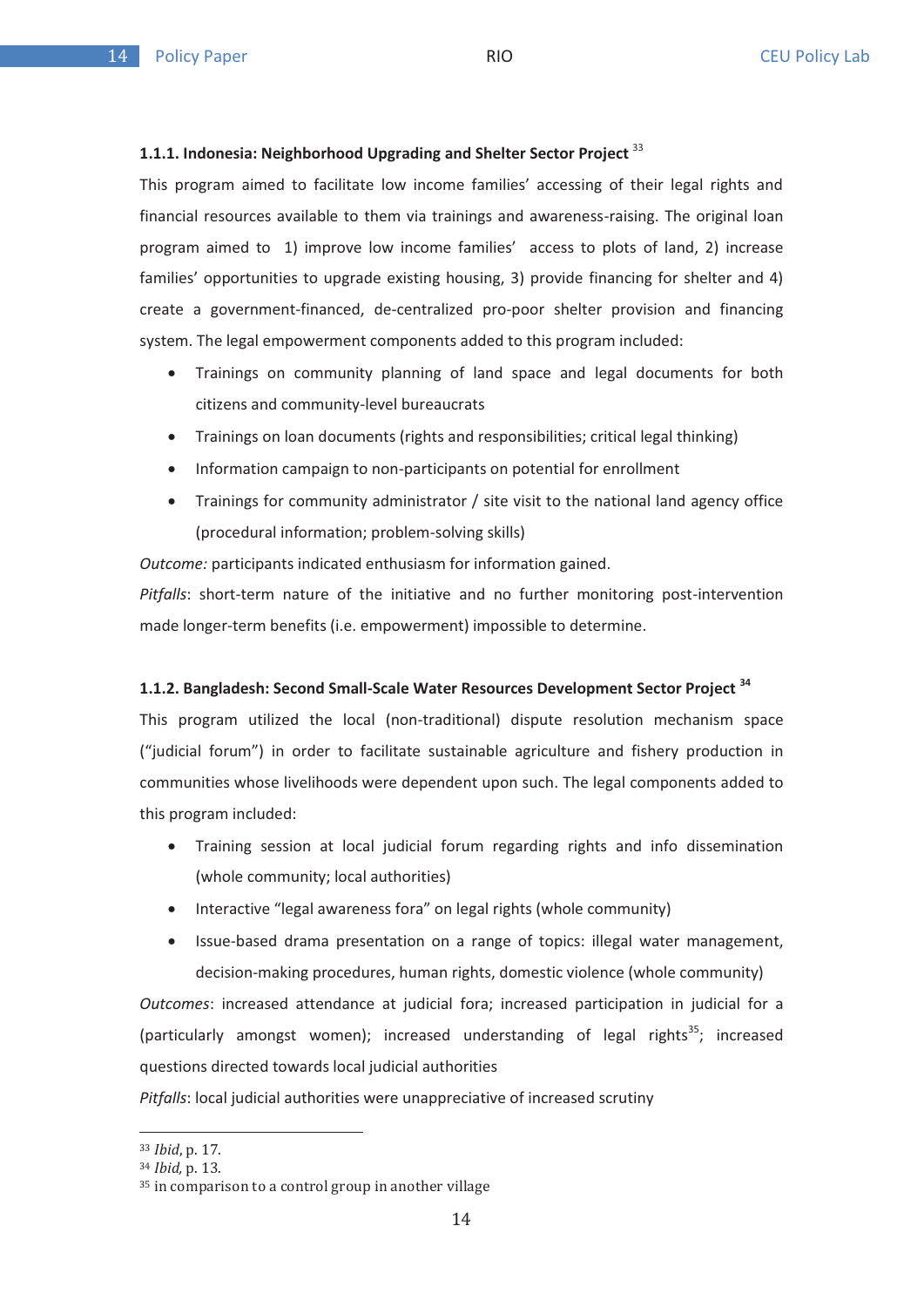In all instances, ADB recognized that the short duration of pilot programs and monitoring thereof were insufficient. ADB emphasized that "legal empowerment is a long-term process and the best results are achieved over time."<sup>36</sup>

#### **2. Organization: HALT – An Organization of Americans for Legal Reform, Washington, DC**

Over 30 years old and holding the title of the U.S.'s largest legal reform organization<sup>37</sup>, HALT represents a citizen-supported effort to make America's well-established civil justice system more accessible to all members of society. Since its inception, the organization has focused primarily on the twin pillars of legal reform advocacy and educating citizens on how to access the *status quo* system. As the founder of HALT explains, change in the legal system can be long in coming, and people need to exercise their rights *now*38.

#### **2.1 Program: Education services**

This focuses on creating and disseminating information about individuals' rights and the procedures involved in accessing the civil justice system. In order to pursue this goal, HALT produces free brochures and pamphlets as well as full-length (low-cost) books on a range of topics, from accessing free or low-cost legal services to tenants' rights and how to claim social benefits. Additionally, from its office in Washington, DC, the organization responds to all individuals' requests (via post, e-mail or telephone) for information about local legal aid services anywhere in the U.S. $^{39}$ .

#### **2.2. Program: Advocacy efforts**

 HALT advocates before bar associations, legislatures and courts for reforms in five major areas:

- $\bullet$ Freedom of information
- $\bullet$ Small claims court reform
- $\bullet$ Lawyer accountability
- -Legal Consumer's Bill of Rights
- -Judicial integrity

<sup>&</sup>lt;sup>36</sup> *Ibid*, p. 30.

 $\frac{1}{27}$  ktm //www.halt.org/about.halt/

<sup>&</sup>lt;sub>38</sub> (HALT founder) Paul Hasse. "An Interview with HALT's Founder" (1998). *The Legal Reformer* (cummor) https://halt.org/about.halt/naul.hasse.nhn <sup>39</sup> "Where do I go for legal help?" *Citizens Legal Guide*, p. 4.

where us is not regarded to the children begin white produced in the China Client Kit ndf<br>http://www.halt.org/lic/internet.hrochures/Where Do I Co for Help Client Kit ndf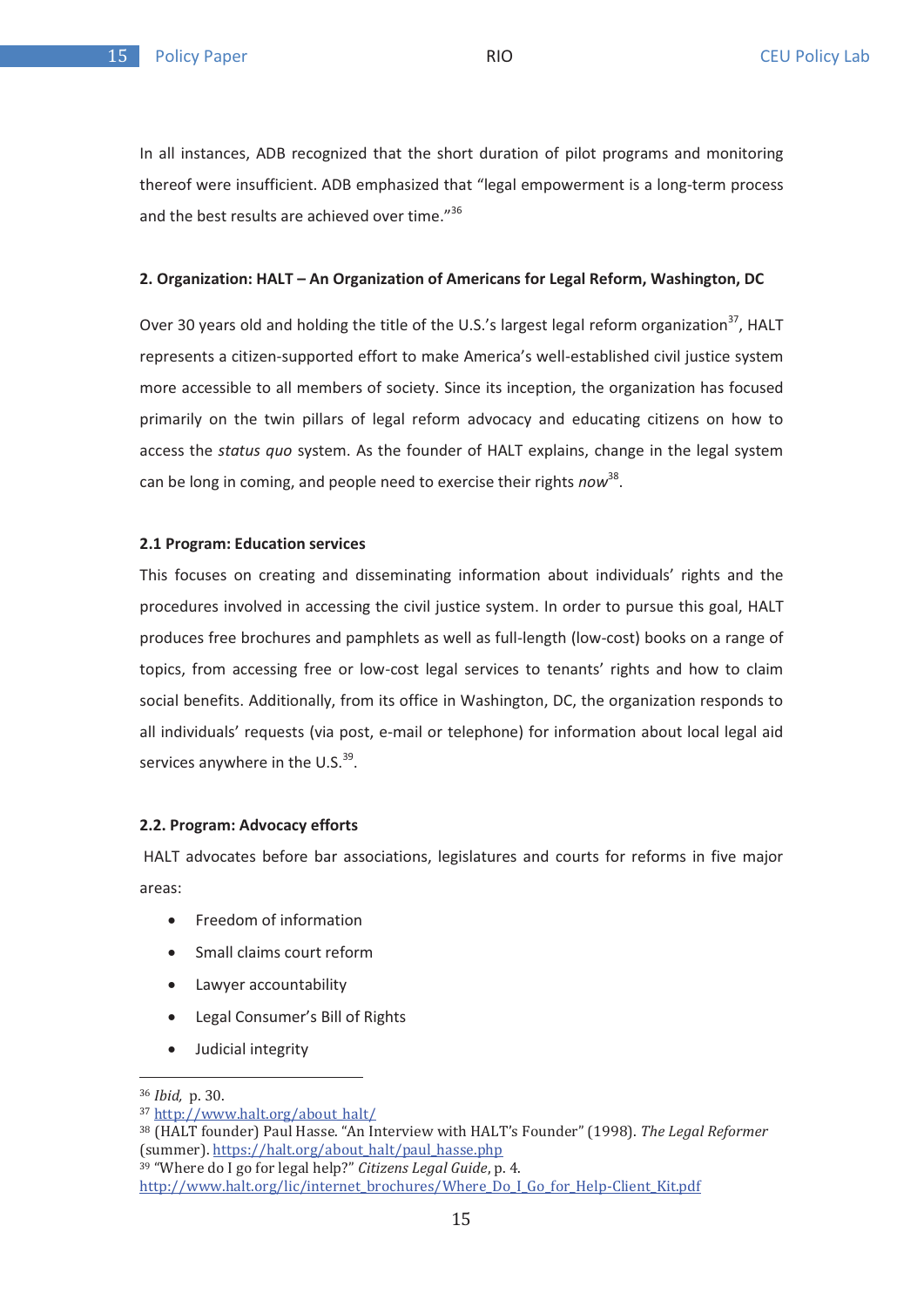In the words of founder Paul Hasse, one of the major challenges in the organization's early years was being able to substantively accomplish its goals of advocacy and education—to "pull of what you said you were going to do"; in the education field, this meant producing high quality educational materials, and in the advocacy area, this meant "working with legislators and building coalitions and producing thoughtful materials about reform" <sup>40</sup>. As such, HALT measures its success in quantity of educational materials accessed and statelevel legislative and bar association reforms.

## *Relation of programs to legal empowerment*

While the Asian Development Bank and HALT's programs both foster legal empowerment by enabling citizens to better use existing administrative mechanisms, how they operationalized this common objective diverges. While HALT emphasizes the creation and availability of practical informational "tools" (e.g. self-help guides, databases of legal aid resources), the ADB additionally emphasizes a more interactive methodology in introducing these tools, in which skill-building via hands-on training is central. Both methods target building citizens' **power to**.

The approach taken by the Asian Development Bank (ADB) in targeting legal empowerment for women and disadvantaged groups, focuses program objectives and its quantitative and qualitative indicators around a set of "four mutually-reinforcing components": 1) confidence (**power within**) and 2) knowledge, 3) strategies and 4) outcomes (**power to**) 41. Functionally, programs focusing on these objectives often take the shape of initiatives on labor rights, business rights and rule of law, similar to those of the UNDP and other major international funders.

In terms of measuring "success," HALT relies on continued user-initiated retrieval of information materials (as well as monetary support received by individual donors) as an indirect indication of user interest and/or satisfaction. However, ADB's far more programbased approach aims to measure not only beneficiary *access* to information, but directly

<sup>&</sup>lt;sup>40</sup> "An Interview with HALT's Founder" (1998). *The Legal Reformer* (summer). https://halt.org/about halt/paul hasse.php

<sup>11</sup> Legal Empowerment for Women and Disadvantaged Groups: Final Report (2009). Mandaluyong Ega Empowerment for Women and Bisat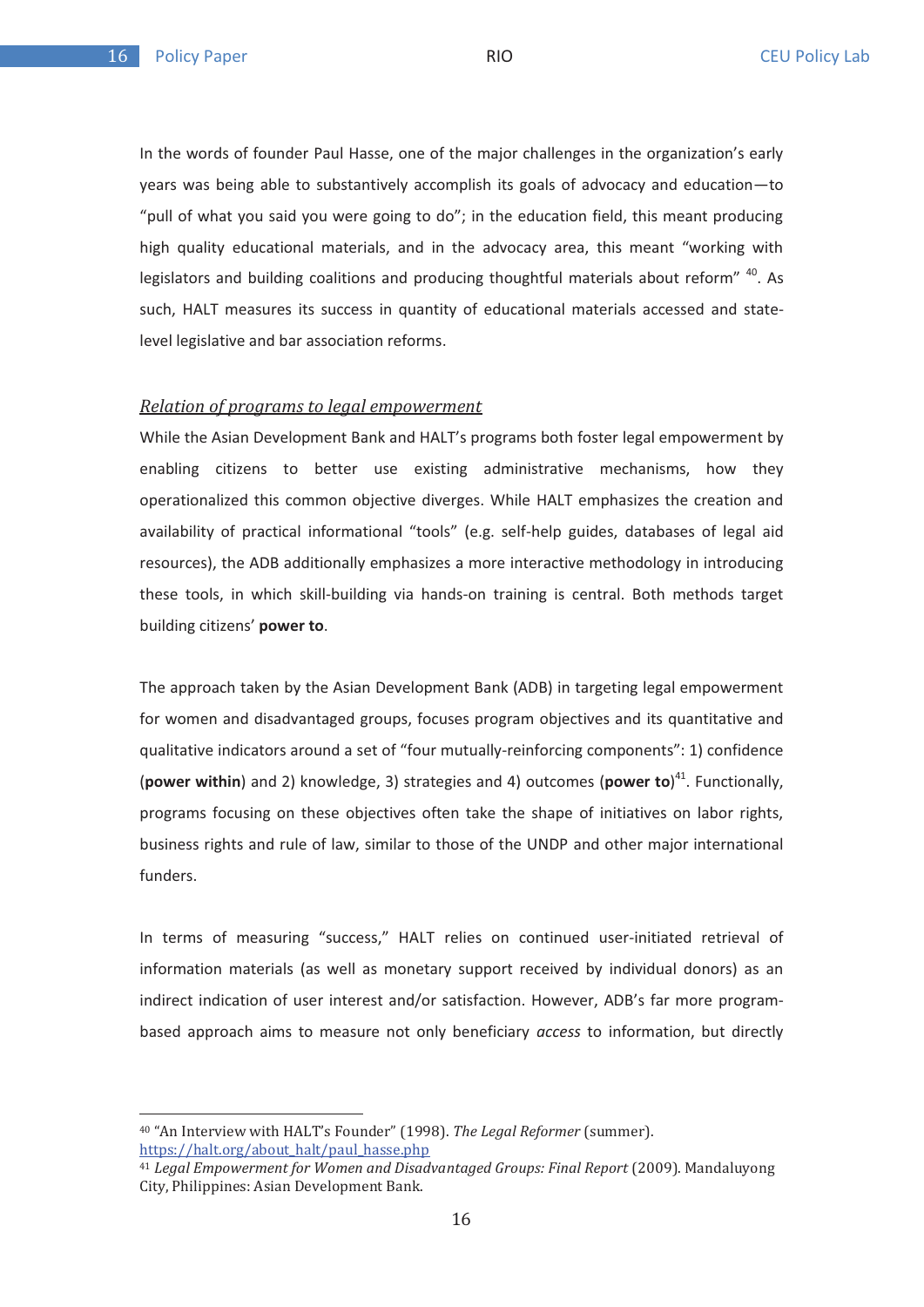surveys participants on *perceived efficacy* of the program<sup>42</sup>. ADB considers this survey component as a "significant step forward in empowerment activities" and a tool for tailoring future initiatives in the field $43$ .

Both organizations contend that equitable access to the legal systems (and the benefits it provides) is a right for all fractions of the population. ADP additionally frames legal empowerment as fundamentally based on economic empowerment. Other actors in the development field also emphasize the importance of explicitly integrating programs targeting *legal* and *political* empowerment: "to succeed, legal empowerment has to lead to systemic change, including institutional reform...Political leadership is imperative"<sup>44</sup>. Thus legal empowerment is increasingly viewed as part of an interlocking system of rights to access resources, the knowledge, skills and confidence to do so and the capacity to expand access to others.

 $42$  in building skills and confidence in accessing the legal system

<sup>&</sup>lt;sup>43</sup> *Ibid*, p. ix.

<sup>&</sup>lt;sup>44</sup> Making the Law Work for Everyone. Ibid, p. 22.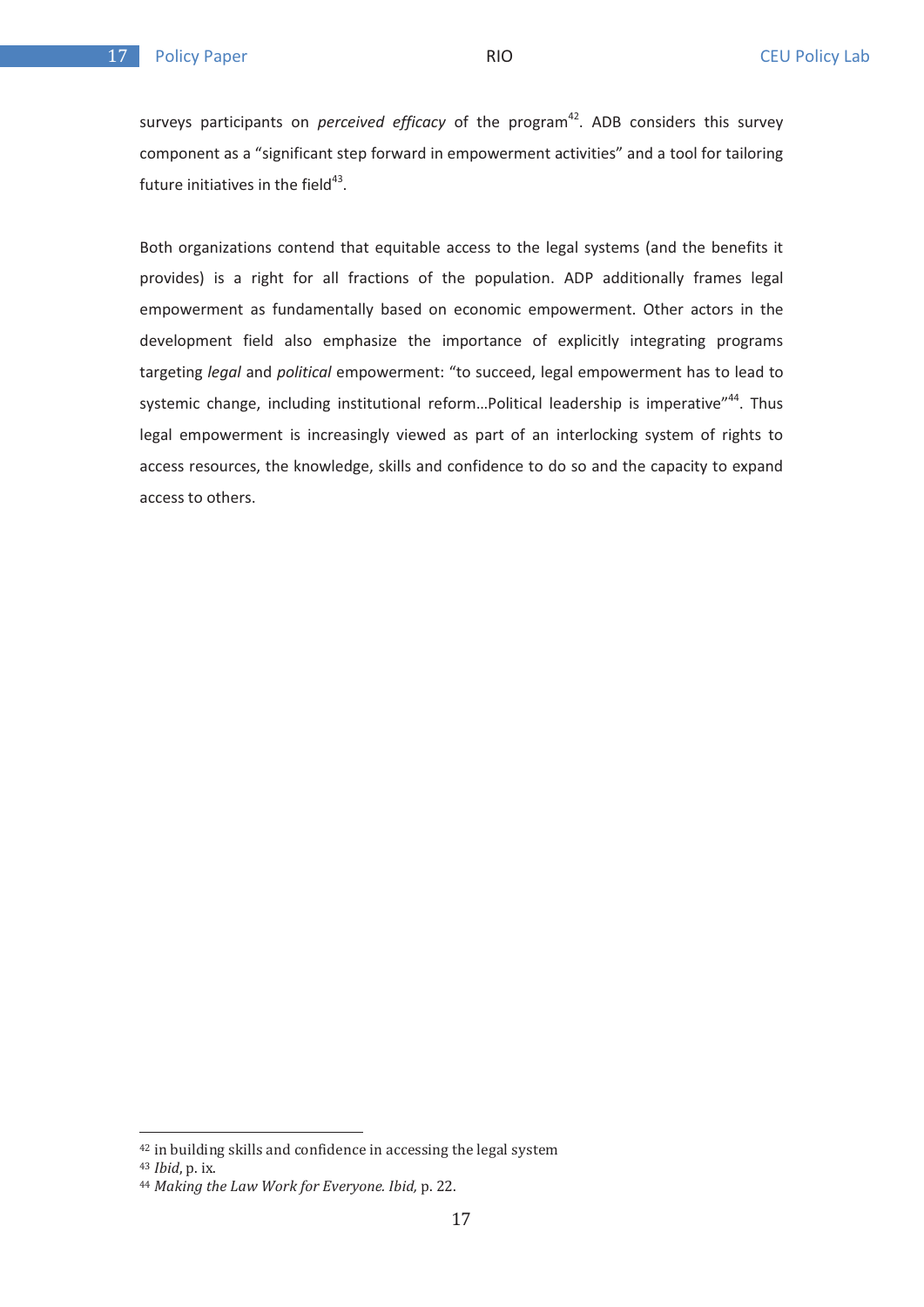# **Chapter 3: Educational Empowerment**

#### **Definition**

Although it often makes up a significant part of any empowerment project, educational empowerment lacks a precise definition. However, much work has been done by the international and national empowerment organizations, and they share a number of characteristics: if being empowered means to have freedom in and control over one's own life, being educationally empowered would mean to have access to a quality education without being discriminated against on the basis of religion, ethnicity, gender, age or socioeconomic status<sup>45</sup>.

Educational empowerment's main dimension is clearly **power to.** By ensuring access to education, especially for women and girls, ethnic and religious minorities, improving or creating conditions for their attendance, by offsetting the cost of school attendance, organizations can provide beneficiaries with the opportunity to continue their education, find (better) jobs and live a better life—and, in so doing, obtain the **power to** influence the existing structures in the society. Many projects emphasize the **power within** the target group, allowing them to develop their skills and talents, get knowledge outside the classroom and thus making them more confident, well-rounded individuals and giving them a way to express themselves.

Since those who are discriminated against on the basis of gender, religion or ethnic origin, they may have internalized these perceptions and developed a low sense of self-worth. The success of an educational empowerment initiative lies partially in changing the self-image of the discriminated group, in addition to changing how the rest of the society and the government see them. For this reason, part of the case studies presented include a policy dimension that is not part of a power dimension classification, but is nevertheless important, as it allows for a long-term institutionalized change.

<sup>&</sup>lt;sup>45</sup> World Bank (2001). "What is Empowerment?" *World Development Report 2000/2001* – Attacking world Bailin (2001). What is ampowerment: World Beverepment Report 2000) 2001 Tridenting<br>Poverty. Available online: http://siteresources.worldbank.org/INTEMPOWERMENT/Resources/486312-<u>1095094954594/draft2.pdf</u>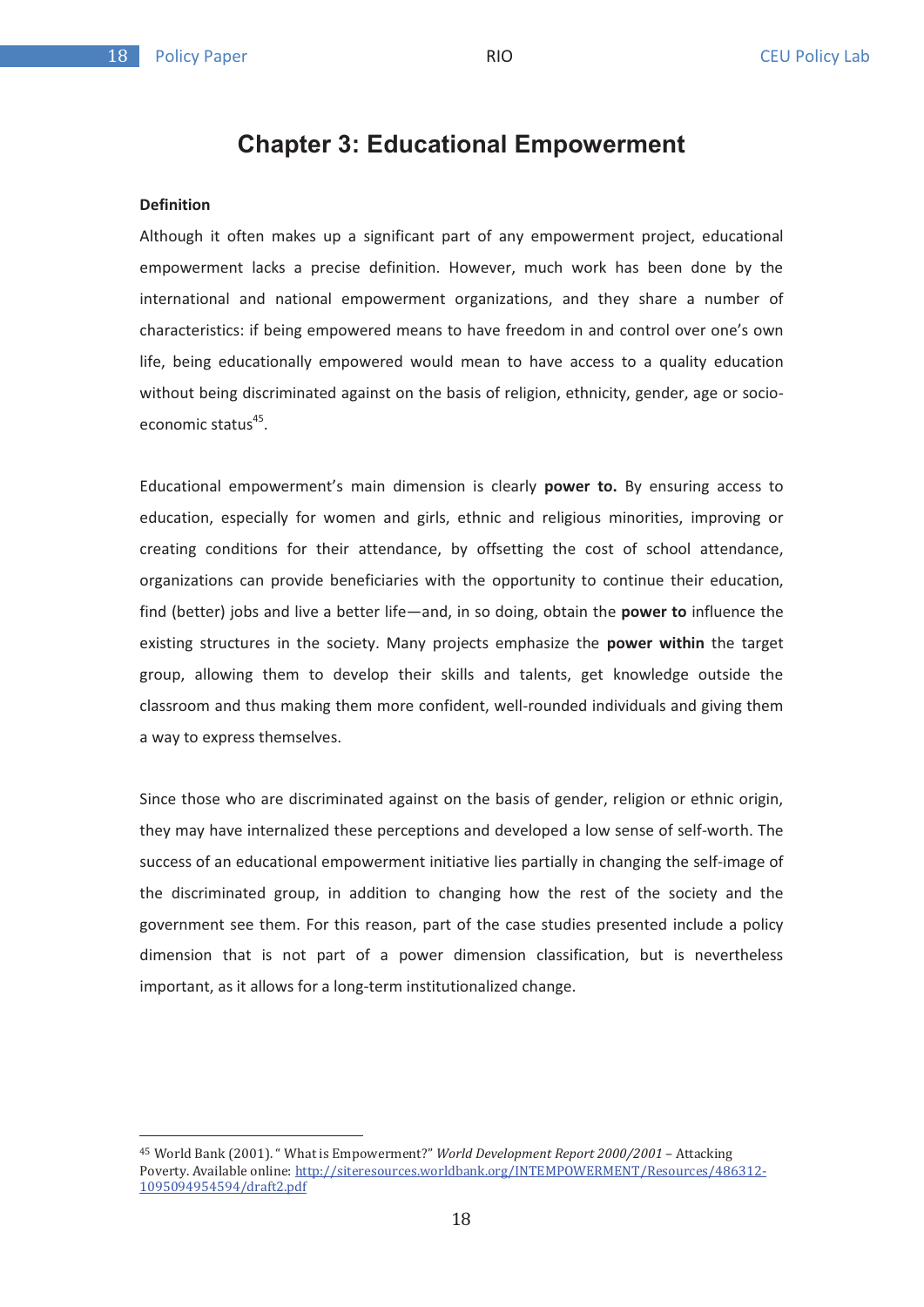Experience shows that the early education has the highest return on investment of any poverty intervention<sup>46</sup>, and thus ensuring the access to quality education for children has become a key component of educational empowerment projects. The following part will present two early education projects of two organizations, working in Hungary, Romania and a number of other Eastern European and Balkan countries.

#### EXAMPLES of EDUCATIONAL EMPOWERMENT-TARGETING PROGRAMS

#### **1. Organization: Roma Education Fund, Hungary**

Roma Education Fund was established within the framework of the Decade of Roma Inclusion 2005-2015, with the support of the European Union in general and governments of ten individual participant-countries in particular. The organization cooperates with a number of big organizations, such as UN bodies (UNDP, UN-HABITAT, UNHCR, UNICEF), World Health Organization, the World Bank and Open Society Foundation as well as with local NGOs in participant countries, such as Chance for Children Foundation (CFCF) in Hungary, the Civic Association Equalizing Opportunities in Slovakia, National Roma Centrum (NRC) in Macedonia, etc.

"A Good Start" is one of the core programs of the organization, as it targets the youngest members of the Roma community, the children from zero to six/seven years of age and sets a foundation for their further achievements and successes.

#### **1.1. Program: A Good Start**

Started in summer 2010, "A Good Start" (AGS) program, run by REF in cooperation with 15 local NGOs promotes pre-school education for children of up to six/seven years of age in 16 locations in four countries – Hungary, Slovakia, Macedonia and Romania<sup>47</sup>. The program emphasizes the importance of the early childhood education and care as a key to further

<sup>&</sup>lt;sup>46</sup> See, for example, James J. Heckman & Dimitriy V. Masterov, 2007. "The Productivity Argument for Investing in Young Children," *NBER Working Papers*, 13016, National Bureau of Economic ror *investing* ...<br>Research, Inc.

<sup>&</sup>lt;sup>47</sup> Roma Education Fund (2010), "2010 Annual Report". Available online: http://www.romaeducationfund.hu/sites/default/files/publications/ref\_annual2011\_singlepage  $rac{\mu}{\sigma}$ ndf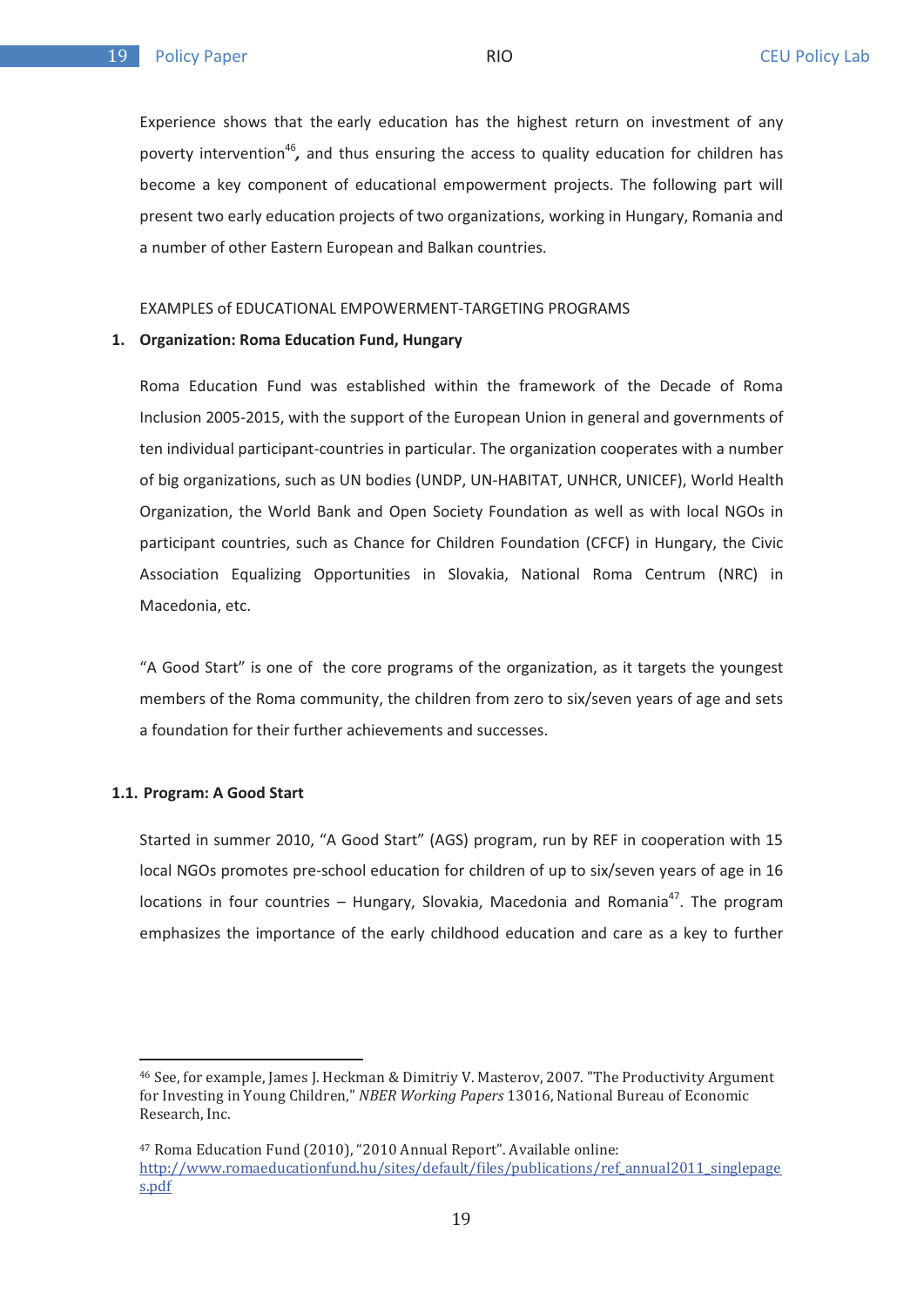education and employment. The survey shows that the Roma households face various barriers, such as low employment chances, low salaries, early parenthood, etc. <sup>48</sup>

The realization of empowerment by REF focuses on two power dimensions: **power to** and **power within,** it also has a facilitating **policy** dimension**.** They are practically expressed in four dimensions of the AGS project: *facilitation* of school attendance by children – **power to**; *community work*, which includes work with kids, parents and cooperation between parents and teachers – **power within***, improvement* of schools - **policy**, *lobbying* in the local and national government - **policy**. The **power to** approach is the main objective of the REF's work, as it aims to ensure equal access to education for Roma children, in order to allow them to continue education, find a better job and live a better life.

In order to strengthen the outcome, the REF also supports projects that fall into **power within** dimension. Through development of various skills and talents of children and their parents, and facilitating their cooperation with the education system in their countries, the REF aims to build a sense of self-confidence and self-worth that might have suffered as a result of long-term segregation and discrimination policies. A part of REF's work is to make sure the power to and power within are exercised. For this reason, the AGS includes work towards policy change, such as school conditions and government approach. However, to date the REF reports no significant change, schools serving Roma children remain in poor conditions and segregation persists.

#### FACILITATION: POWER TO

*Transportation.* In a province of Craiova-Mofleni of Romania the REF and its partner Romani CRISS accompanies the children to class; in Vinica, Macedonia, a bus is provided to those who live far from the school.

*Tuition fees, clothes and school supplies.* In almost all participant countries the Roma communities live in poverty and cannot afford to buy the supplies for school and clothes for the children and pay their tuition. The REF and local partner NGOs have been providing the necessary aid for the children.

<sup>&</sup>lt;sup>48</sup> Roma Education Fund (2011), "2011 Annual Report". Available online:

http://www.romaeducationfund.hu/sites/default/files/publications/ref\_annual2011\_singlepage  $rac{\mu}{\sigma}$ ndf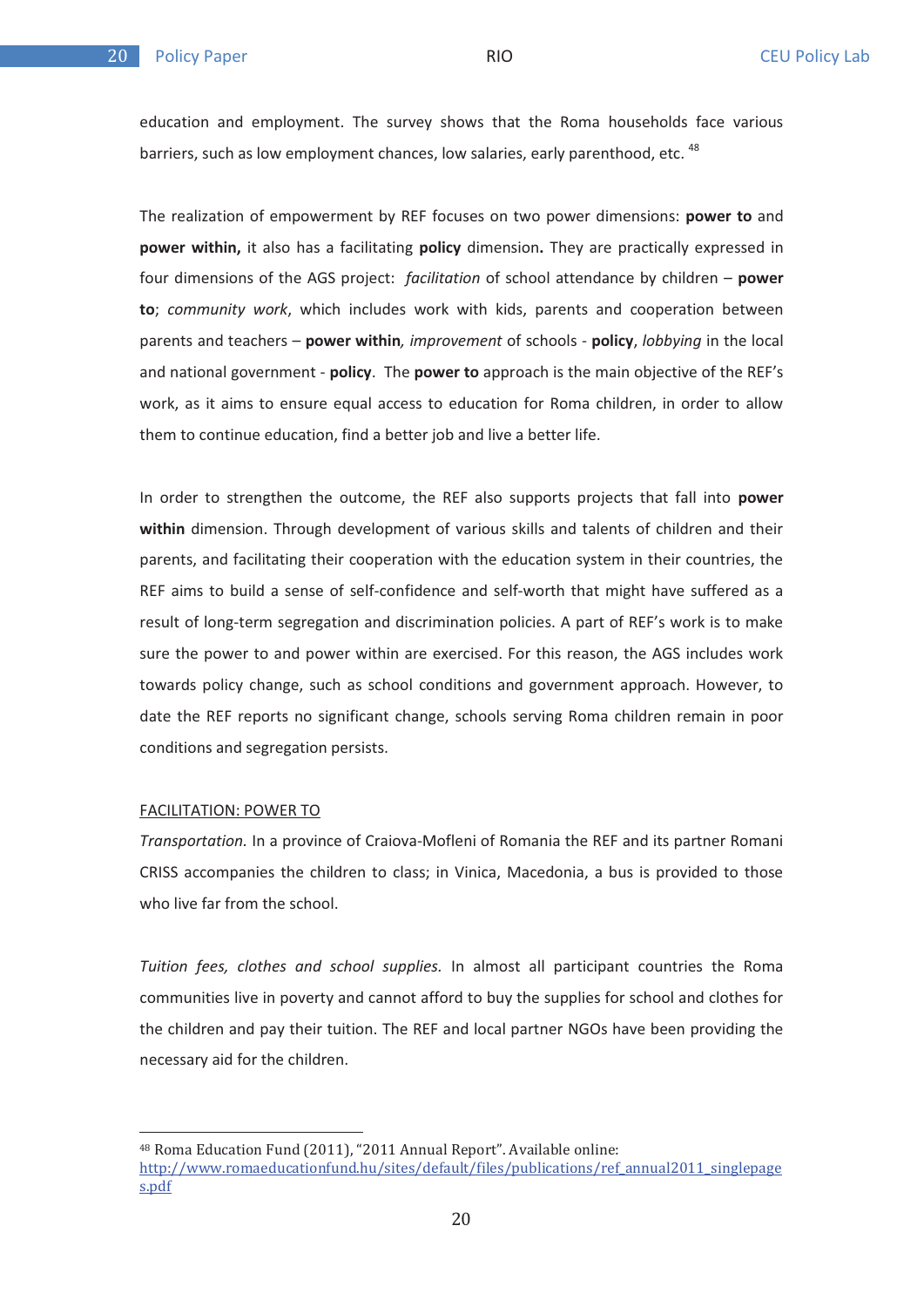*Language.* In Zborov, Slovakia, the language barrier was often found to be a problem. For this reason, the REF and its local partner asked the government for a Romanes-Slovakian translator.

*Lack of places.* The province of Abranovce, Slovakia lacked free places in the preschool. The REF and Equal Chances organized informal study groups, carried out by a mediator and a family assistant.

#### COMMUNITY WORK: POWER WITHIN

*Health.* In Banska Bystrica, Slovakia, the low enrollment rates were partially due to poor health conditions of the Roma community members. The REF and local NGO KARI provided home visits, medical assistance, and organized immunization of children and prenatal care for the mothers, and conducted health related events for the community.

*Additional training and skills development.* In several provinces of Romania new community centers were opened, and provide after school education for children. This allows for improvement of their command of language, interpersonal skills, cognitive and personal development. In Telechiu, Romania, with an increased attention and trainings, as well as use of the ISSA-developed Child Portfolio, the children showed improved communication skills, better command of Romanian language and a level of development appropriate to their age.

*"Meséd" or "Your Tale".* The REF with the help of the partner NGOs organizes seminars for parents and community members on a regular basis. In Hungary, a project called "Meséd" or "Your Tale", aimed at helping mothers in the upbringing of their children, improving their literacy late and developing various skills have proven to be effective. After a nine-month course, some mothers were able to find jobs, and have possibly become more active participants in the life of their community.

*Home School Community Liason (HSCL).* In Hungary, a HSCL program promotes cooperation between parents and teachers. Once a week parents come to preschool and teach a class (arts, sport, etc.). In this way, they get a chance to understand the teachers work and show their talents and teachers benefit from increased involvement of parents, and this allows for a positive influence on the development of children. The program showed good results, and there is an interest in continuing the project.

21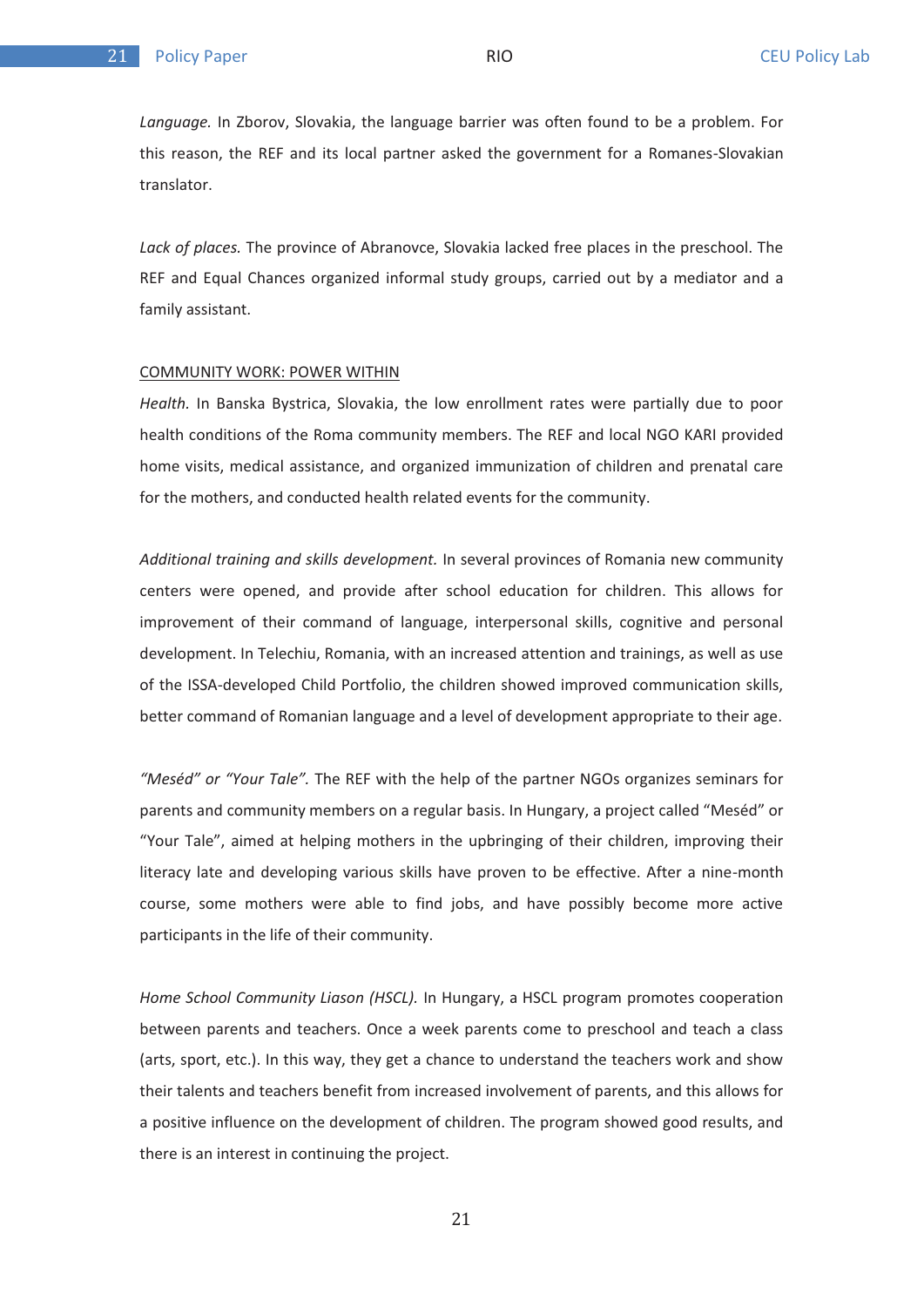#### IMPROVING SCHOOLS: POLICY

*Poor facilities and conditions.* In Eastern Macedonia, REF covered the tuition fees for children, however, the lack of facilities and poor condition of the buildings still limit the enrollment and participation of children in education.

*Segregation.* In Zborov, Slovakia, the enrollment in mainstream education was a challenge, since some of the Roma children targeted in the program failed to enroll and had to go to the preparatory class first, which increases their chances to end up in a segregated class. In Martin, Slovakia, the REF and its local partner are lobbying against the segregation in schools, though with no success so far.

#### **2. Organization: Ovidiu Ro, Romania**

Ovidiu Ro (OvR) is a Romanian NGO with a mission "to make early education standard public policy" in Romania<sup>49</sup>. The organization currently emphasizes the connection between an educated workforce and the economic performance of the country—a message which differs substantially than that of earlier years, wherein providing pre-school to under-served populations was positioned primarily as a moral imperative. Over the course of its eight-year history, the organization has focused on providing the same core programs—empowering poor families and communities to overcome economic and social barriers to sending their children to school (**power to** and **power with**). Ovidiu Ro strongly emphasizes that economic, and not "cultural", barriers stand in the way of Roma parents enrolling and sending their children to school, and has designed a program with strong economic and social engagement components (**power to** and **power with**) to counteract such<sup>50</sup>.

However, the organization has noticeably shifted how it frames this work, including its target group of beneficiaries, from "Roma families" to "disadvantaged families." The organization went one step further on July 1, 2012, changing its name from Ovidiu Rom (associated by Romanian speakers with "Roma") to Ovidiu Ro (associated with "Romania")<sup>51</sup>. The organization has increasingly shifted to using transparent, means-tested criteria<sup>52</sup> to

<sup>&</sup>lt;sup>49</sup> Ovidu Rom, Overview. <u>http://www.ovid.ro/en/strategy-and-programs/overview/</u>

<sup>&</sup>lt;sub>50</sub> See, especially, page 8 of "Learning from America's Mistakes: A Proposal for Closing the Gap between Children of Roma Descent and Other Children in the European Union – STARTING WITH ectrical annui on of roma *Besecht* and other annui on in the Baropean onton Torrittin<br>ROMANIA" *Ovidiu Rom White Paper*, August 2008. Available at: <u>http://www.ovid.ro/wp</u>content/unloads/2010/02/eng white naper 1 august f

<sup>&</sup>lt;u>toment, aprodus, 2010, or, or, or, or, or, or, and a disperit algiper.</u><br><sup>51</sup> Ovidiu Ro, Founder's Message: http://www.ovid.ro/en/about-us/founders-message/

 $\frac{1}{2}$  Eligible households cannot earn over  $\epsilon$ 42 per month per family member, must live in sub- $\frac{1}{2}$  and  $\frac{1}{2}$  and  $\frac{1}{2}$  and  $\frac{1}{2}$  and  $\frac{1}{2}$  and  $\frac{1}{2}$  and  $\frac{1}{2}$  and  $\frac{1}{2}$  and  $\frac{1}{2}$  and  $\frac{1}{2}$  and  $\frac{1}{2}$  and  $\frac{1}{2}$  and  $\frac{1}{2}$  and  $\frac{1}{2}$  and  $\frac{1}{2}$  and  $\frac{1}{2}$  a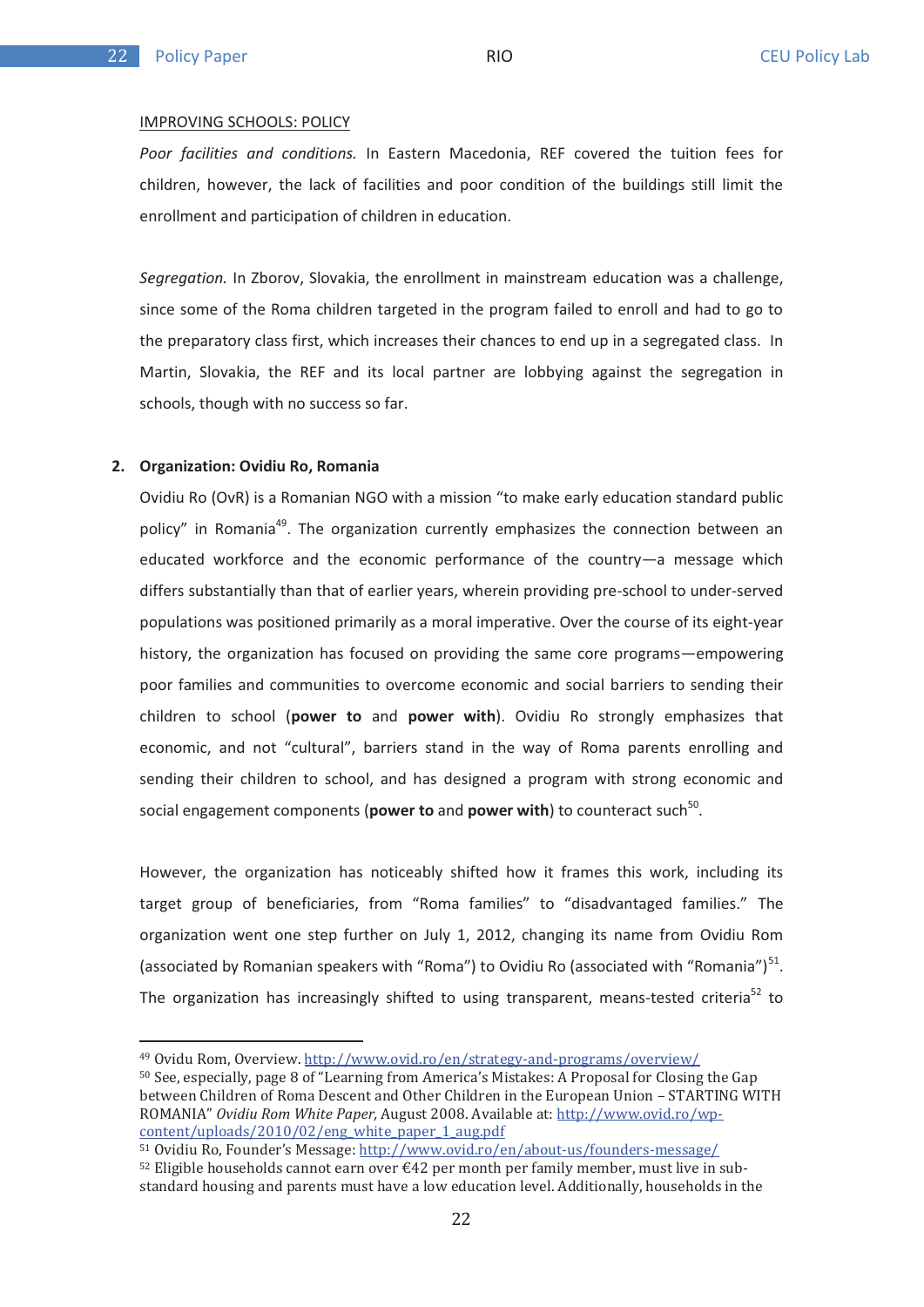$2<sub>2</sub>$ 

select communities and households with which to work. Although the communities and households served are often overwhelming Romani (as Roma disproportionately occupy under-served communities), OvR's messaging on providing services to *impoverished* families and not just *Roma* families may allow it to garner more broad-based public and/or political support in a society which "harbours one of the worst cases of social stigma (against Roma) in Europe"<sup>53</sup>.

#### **2.1.Program: Every Child in Pre-School**

Ovidiu Ro's decade-long experience in educational empowerment led it to focus on early childhood education, expressed in its flagship Every Child in Pre-School program ( *"Fiecare*  Copil în Grădiniță" in Romanian). This program's activities cover two dimensions of empowerment: **power to** and **power with.** Ovidiu Ro (OvR) has a strong orientation towards these dimensions as a result of its work to improve children's motivation and ability to (**power to**) attend school, and its integration of community and schools in making this happen (**power with)**. It has achieved impressive results. The **power to** dimension is especially strong, as OvR has succeeded in enabling low-income households to send their children to school (80% of the 1300 children participating —all of which came from households below the poverty line— had 100% attendance over the school year; the vast majority of these students were not previously enrolled at all, or attended preschool only sporadically $)^{54}$ .

#### MOTIVATION AND FACILITATION: POWER TO

OvR developed a set of tools to overcome the economic and social barriers to families sending their children to school; these center around "covering the hidden costs of education" (school supplies, transport, food), engaging parents and communities in the educational system, and utilizing a relatively new development tool called "conditional cash

pilot phase must have lived in or near the 17 communities across the country wherein the pilot phot phase mast have noted in or hear and 17 communities across are country wherein are phot<br>was running. See: Seghedi, A., M. Gheorgheiu and L. Hawke (2011). "The Education Gap 'Tipping *Mas Famming, seer segnear, in, in ancorgileia and al namile (2011). The Badeddon dap Tippi.*<br>Point.'" Report to Minister of Education – Fiecare copil în grădiniță: First year results. Asociația ovidiu Rom. http://www.ovid.ro/wp-content/uploads/2011/09/August-Report-to-Educationoviara riom.<br>Minister.pdf

<sup>&#</sup>x27;,<-6B &-96? "-!R0FFM(8--!--6#*European Roma Rights Centre, http://www.errc.org/article/being-a-gypsy-the-worst-social-stigma-in*noma nights centre, <u>http://www.chrek</u><br>romania/1385 . Accessed 4 May 2012.

<sup>1.</sup> Seghedi, A., M. Gheorgheiu and L. Hawke (2011). "The Education Gap 'Tipping Point.'" *Report to Minister of Education – Fiecare copil în grădiniță: First year results.*-Asociația Ovidiu Rom.<br>
<sub>Minister of Education – Fiecare copil în grădiniță: First year results. Asociația Ovidiu Rom.</sub>  $\frac{1}{\sqrt{2}}$  . Thus we will be a set of the set of the set of the set of the set of the set of the set of the set of the set of the set of the set of the set of the set of the set of the set of the set of the set of the s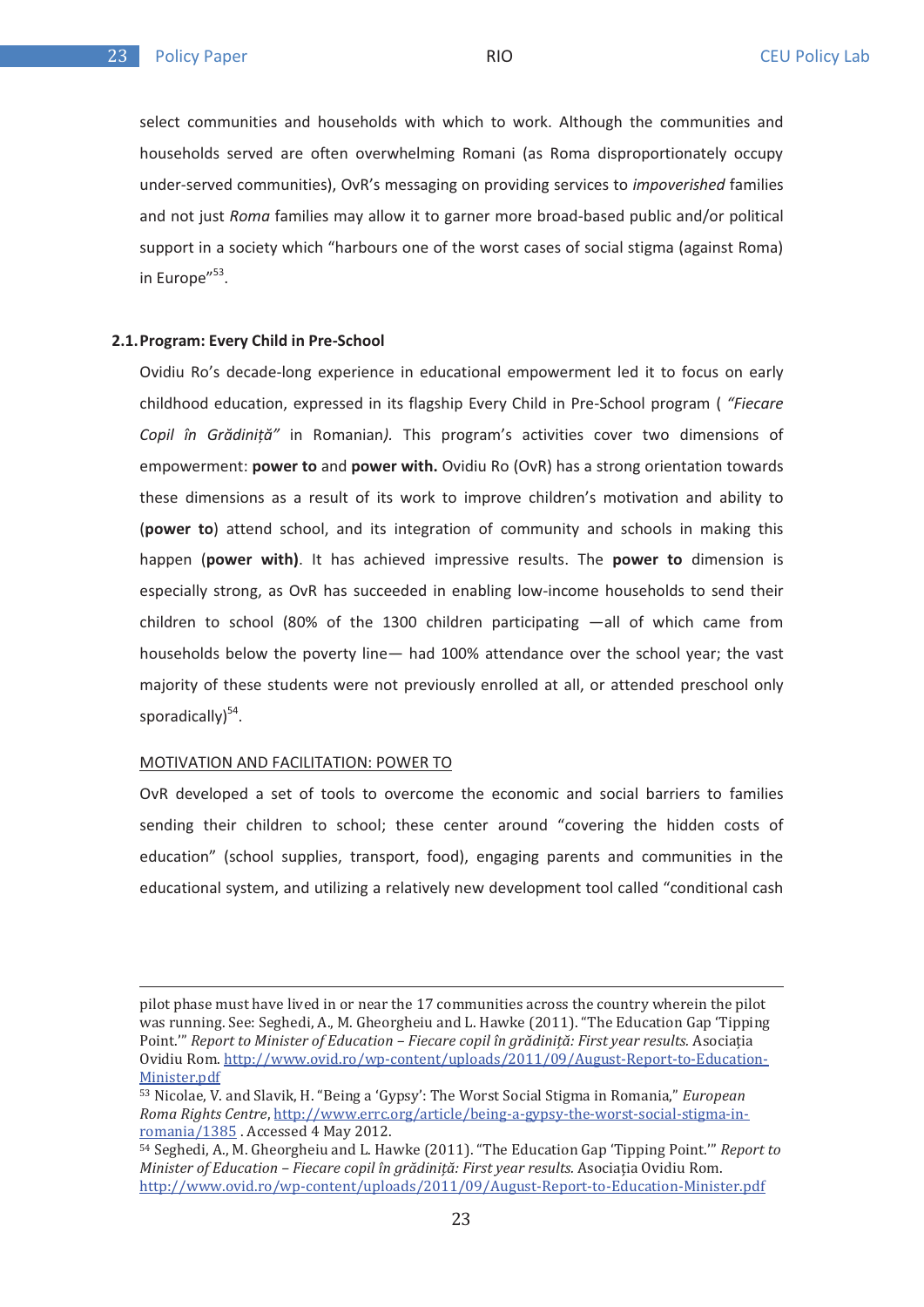transfers," which ties financial benefits received by participating families to students' school attendance<sup>55</sup>.

Each participating family receives clothes, school supplies at the start of the school year and €15<sup>56</sup> in food vouchers monthly (€12 in the July 2011-February 2012 period<sup>57</sup>) for each child with 100% attendance in that month<sup>58</sup>. Participating families have indicated all of these elements as essential; some had previously not sent their children for shame of not being able to dress their child appropriately. For some of the poorest families, the monthly food vouchers gained via the program represents a much-needed source of additional income.

#### COMMUNITY AND SCHOOL WORK: POWER WITH

Like REF's A Good Start, OvR's program provides additional training to teachers in participating communities, engages parents in the registration process and brings them into the classroom as assistants, and has a community-school liaison component. Unlike "A Good Start", the "Every Child in Pre-School" program does not organize after-school classes and emphasize development of other skills and talents. However, Ovidiu Rom was able to overcome issues A Good Start faced regarding limited space by working closely with teachers and local government officials to ensure "spillover" classrooms. Teachers are also given a stipend of €15 per student to defray the cost of additional materials. In addition to over 80% of the students "sponsored" by OvR achieving perfect attendance—a 40% increase in perfect attendance in comparison to the previous year—an unexpected spillover effect was an increase in attendance rates of children *not* engaged in the program who shared a school building with the high-attending OvR participants (**power with**).

#### *Relation of programs to educational empowerment*

The education organizations presented in this report concentrate their efforts in two dimensions of empowerment. They lobby for change in the national governments, thus promoting taking the **power to** approach. Their main focus is providing education and skills trainings for the communities, thus strengthening the **power with**. However, educational

<sup>&</sup>lt;sup>55</sup> http://www.ovid.ro/en/programs/family-support/

<sup>&</sup>lt;sup>56</sup> Alina Seghedi, Maria Gheorghiu and Leslie Hawke (2011). "The Education Gap "Tipping Point". ovidiu Rom. Available online: http://www.ovid.ro/wp-content/uploads/2011/09/August-Report-to-Education-Minister.pdf

<sup>&</sup>lt;u>so port to Baucadon Annocempar</u><br>57 Ovidiu Rom (2012). "Mid-year report July 2011-February 2012". Available online: ovidia Rom (2012). This year report jary 2011 Test any 2012. Trivaliable of three.<br>http://www.ovid.ro/wp-content/uploads/2012/04/Mid-Year-Report-July-2011-February- $\frac{mnp}{2012.pdf}$ 

<sup>&#</sup>x27;-MM"-9F#7 count against a child's attendance record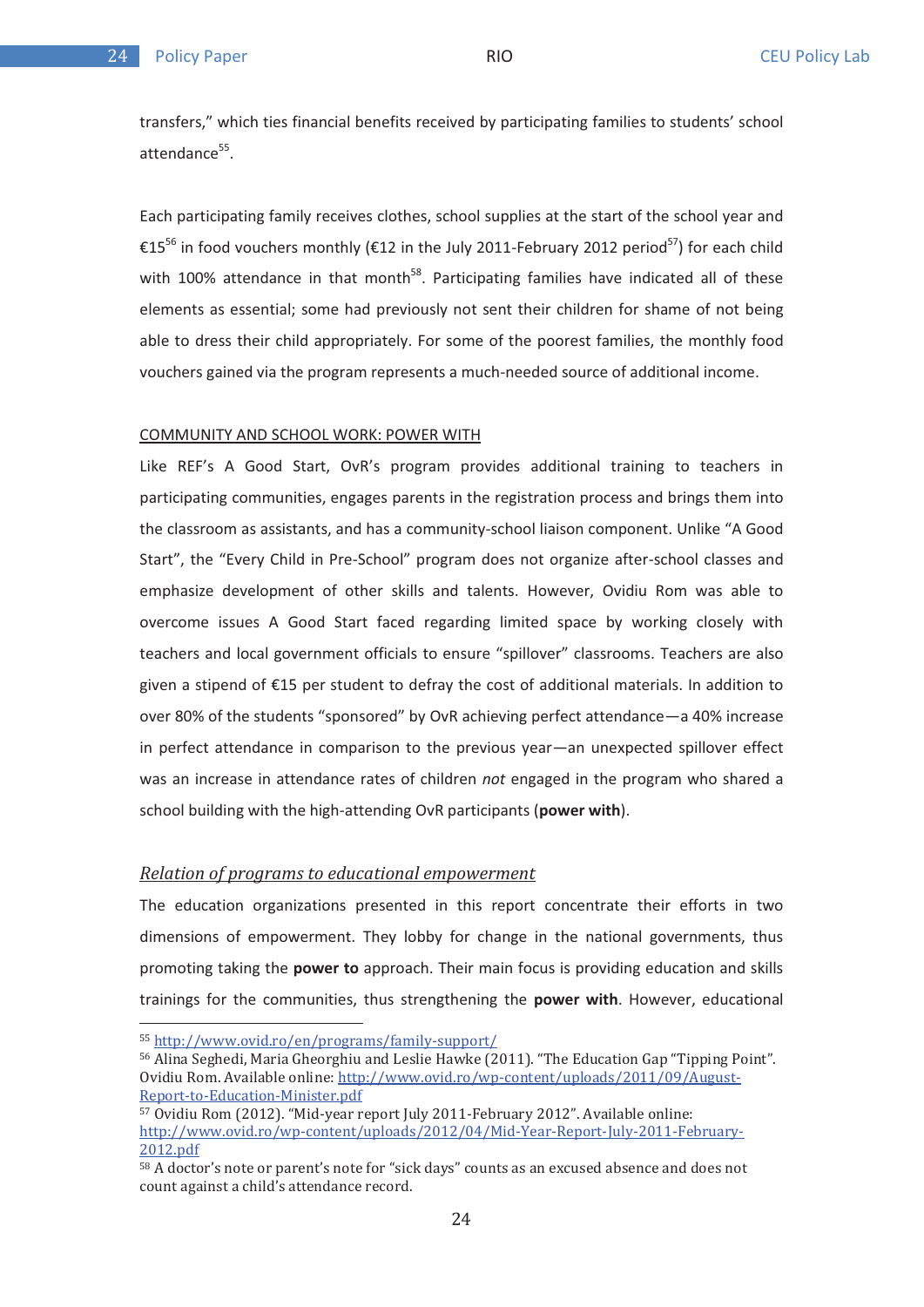empowerment is not done in isolation from other areas, such as political and economic empowerment, and both organizations have included these aspects in the scope of their work. By providing food vouchers (Ovidiu Ro, "Every Child in Pre-School") and paying tuition fees (both organizations) for the Roma community members, they made sure that the family can afford to send their child to school. Both organizations are giving the community **power to** facilitate school attendance. For example, OvR organizes buses that take children to and from school ("Every Child in Pre-School"). Of the two, REF has the stronger policy component and is able to effectively lobby for the Roma rights, focusing on giving underserved populations the **power to.** 

Educational empowerment is inseparable from the other areas: political, social and economic empowerment. Education is the means by which organizations can raise community awareness of their political and human rights. By organizing skills trainings and special courses for mothers, the organizations help women in the process of upbringing (*"Meséd", REF),* help them navigate the educational system (OvR and REF) and foster cooperation between parents and schools. Meséd had been particularly successful, because some mothers were able to find jobs after a few months of training organized by REF and local partners. In this way, REF was able to bridge the gap between social and economic empowerment by helping these women find a stable income. Conversely, OvR's policy of offsetting the cost of education with food vouchers for the duration of children's participation in the program means that the family will lose this source of income upon the child's "aging out" of the program.

When discussing the success of their programs, both organizations mainly refer to numbers. The REF has developed a set of three tools for impact assessment, all of which are quantitative. They gather data on the number of Roma people employed by the organization, the amount of money provided in grants, number of students participating in various projects. Ovidiu Ro relies on quantitative methods as well, providing the data on program coverage, attendance rates, etc. The lack of qualitative analysis can be explained by the fact that most of these projects are recent and their impact may not be seen until much later, when the project beneficiaries graduate and seek employment. Additionally, both organizations acknowledge the slow nature of change, both in policy and in society; new ways of thinking and policy-making—both about and within Roma communities— will be measured in years or even generations, not over the course of a single grant cycle.

25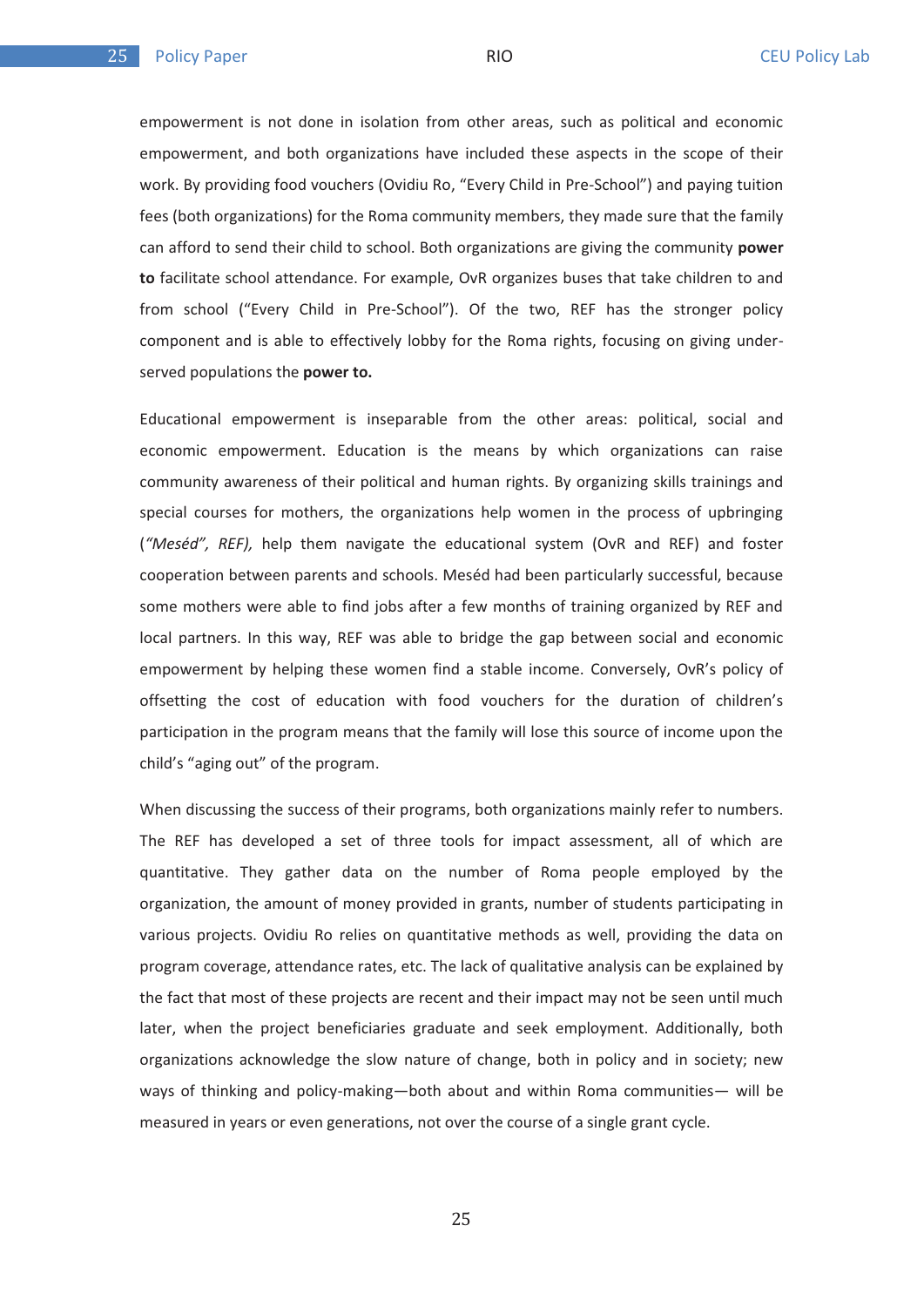\*/

# **Chapter 4: Economic Empowerment**

## **Definition**

An empowerment approach oriented on economic activity is mostly concerned with providing access to markets and incomes so that people can participate in economic decision-making. As Jo Rowlands argues, "it is about individuals being able to maximize the opportunities available to them without or despite constraints of structure and State."<sup>59</sup> Hence, considering the classification into four types of power relations<sup>60</sup>, economic empowerment could be seen through the lens of all these types. Firstly, empowerment as **power to** results in an increased capacity to act, either in terms of improved financial situation or financial literacy, stable housing etc. Secondly, **power with** is pursued when individuals and communities are economically empowered through collaboration with each other by building alliances and collective action.

However, several possible pitfalls must be stressed from the beginning. Economic empowerment is not only about having the opportunity to access economic decisionmaking. First and foremost economic empowerment must include the awareness of people affected that they are "entitled to occupy that decision-making space." $61$  In other words, people involved in empowerment processes must deem themselves capable to act and have influence. Only afterwards can the economic empowerment be identified as **power within**.

The concept of economic empowerment is sometimes used interchangeably with the concept of development. Yet the distinction should be made between these two notions. While development is usually done "for" somebody and it is accompanied with economic growth and profit, economic empowerment should not be imposed to someone and is not necessarily positively correlated with the economic growth. Accordingly, programs related to economic empowerment should always stress the importance of the **power to** dimension.

The understanding of economic empowerment as a *process* that is independent from other types of empowerment (e.g. social, political etc.) might be also highly problematic. Even though the central element of projects related to economic empowerment is the

<sup>&</sup>lt;sup>59</sup> Jo Rowlands.1995. "Empowerment Examined." *Development in Practice*, Volume 5, No. 2.

Cecilia Luttrell and Sitna Quiroz, with Claire Scrutton and Kate Bird, "Understanding and

operationalizing empowerment", Overseas Development Institute, Working Paper 308, November 2009, available at www.odi.org.uk

 $61$  Ibid.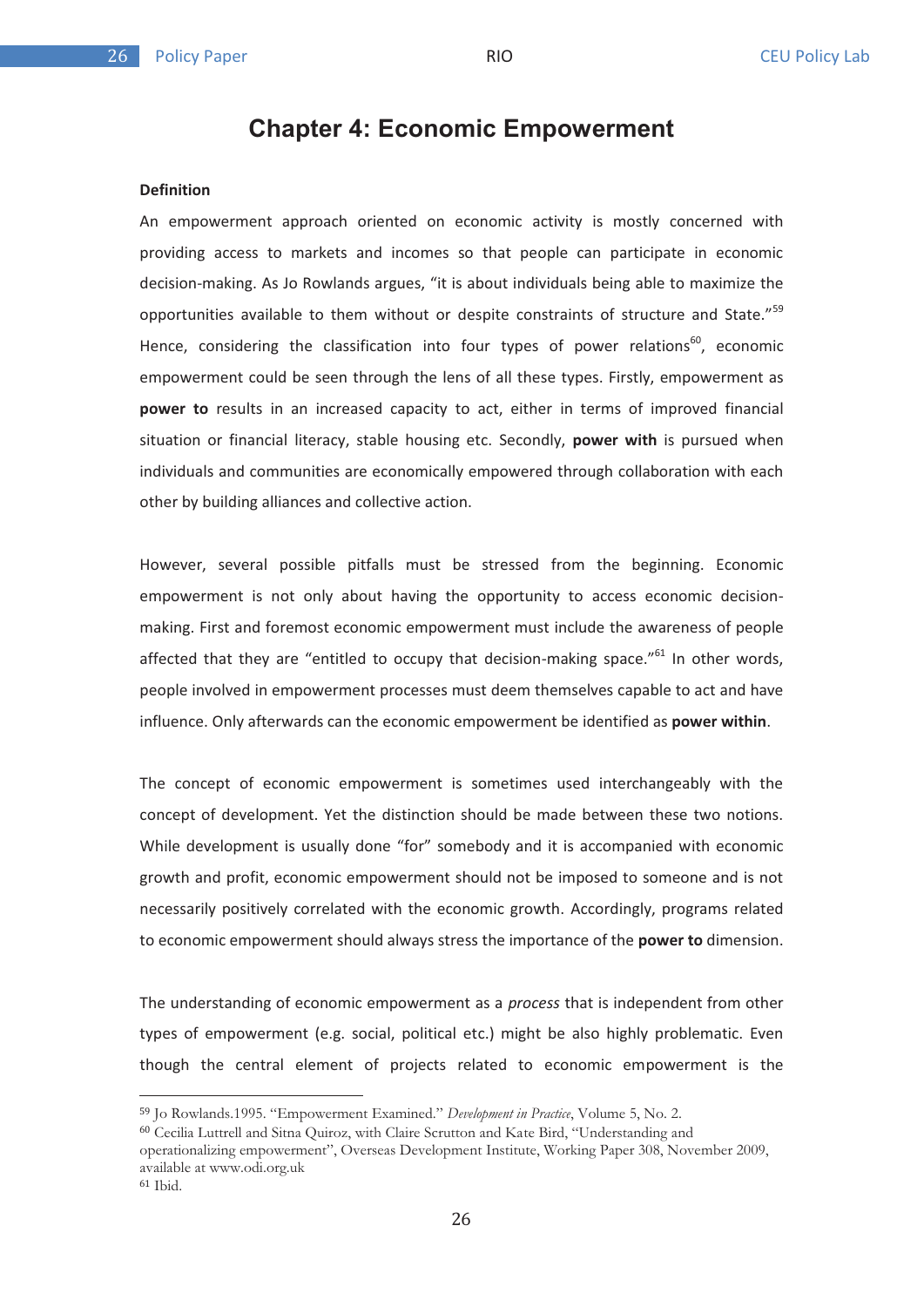enhancement of economic opportunities, the success of such projects is often very much dependent from other areas as well. Sole economic activities may but also may not lead to wished outcomes accompanying economic empowerment such as self-esteem, analytical skills etc. According to Mr. Balazs Horvath, an UNDP expert on Poverty Reduction, there must be certain threshold of all types of empowerment in order to be successful in achieving some of them.

In addition, as the empowerment has the process-based nature, desired outcomes of the projects cannot be measured only by quantifiable indicators using traditional methods of project evaluation, but there is a need to consider qualitative, context-specific criteria as well.

#### EXAMPLES of ECONOMIC EMPOWERMENT-TARGETING PROGRAMS

Economic empowerment comprises many different activities and programs. Their main common feature is the goal of giving economic opportunities to economically disadvantaged or marginalized individuals or communities. Some areas of economic empowerment activities are:

- microfinance / Loans with low interest rates are given to target communities in order to enable them to start their own small business
- financial literacy
- business training
- self-employment programs
- community-based programs (ecotourism etc.)
- land rights / Enhancing "bargaining power" of communities

## **1. Organization: Habitat for Humanity**<sup>62</sup>**, Slovakia Country Office**

#### *Description of the program*

Habitat for Humanity works in more than 90 countries and more than 3,000 communities worldwide. Through volunteer labor and donations of money and materials, Habitat builds and rehabilitates simple, decent houses with the help of the homeowner families. Habitat

 $62 \text{ http://www.hahitat.org}$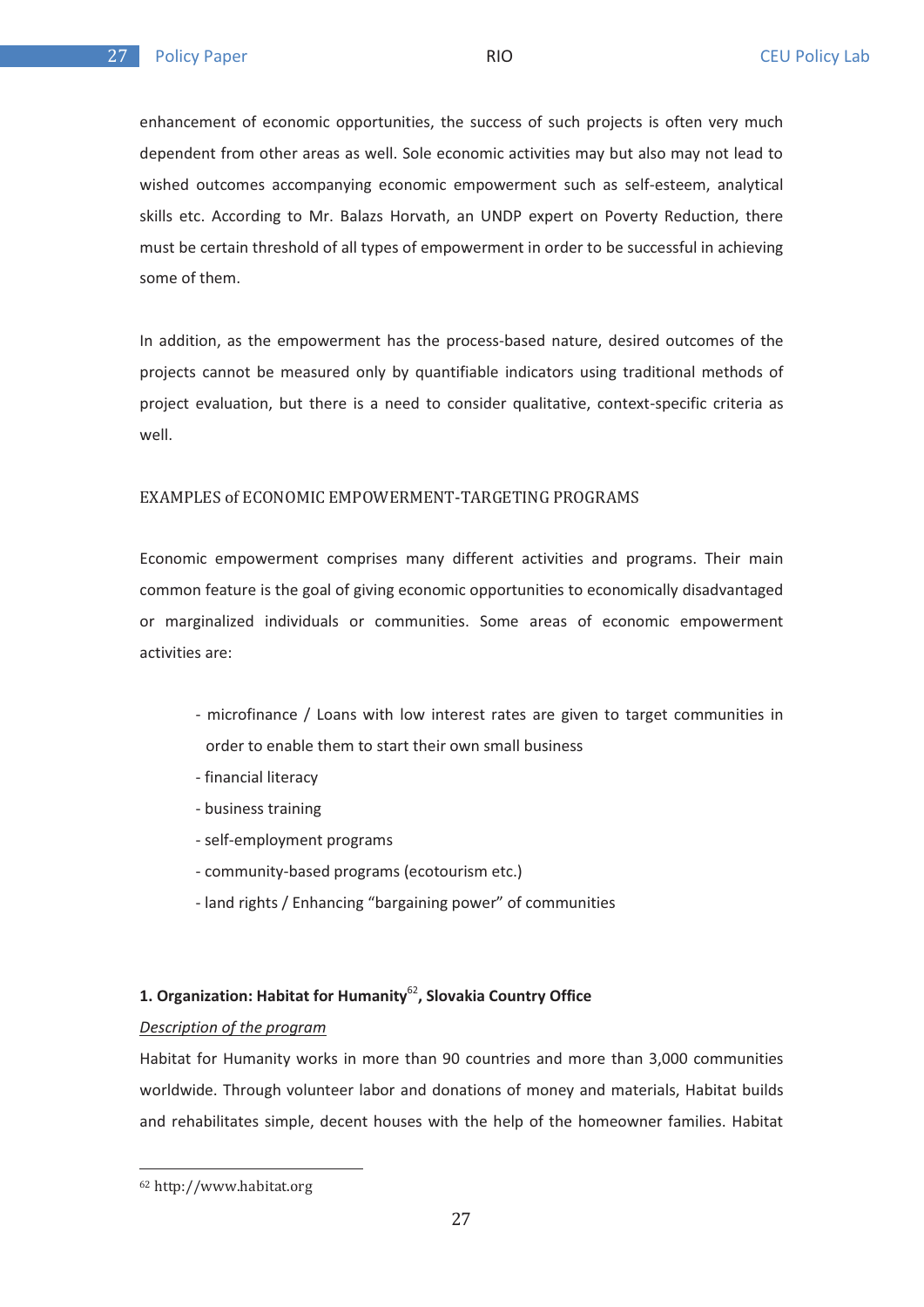houses are then sold to partner families at no profit and financed with affordable loans. The homeowners' monthly mortgage payments go into a Revolving Fund that is used to build or renovate still more Habitat houses. In addition to a down payment and the monthly mortgage payments, homeowners invest hundreds of hours of their own labor into building their Habitat home and the homes of others.

The following examples of Habitat projects in Slovakia were selected because they are both relevant for economic empowerment and nicely illustrate that not always all the power dimensions cannot always be approached directly.

#### **1.1 Program:** *Microloans for home improvements*

In rural areas of Slovakia, many homes are not properly insulated and protected from harsh winter conditions. Low-income, predominately Roma, families cannot afford to renovate their homes and install proper windows and doors. They are forced to pay lavish sums for heat, as prices for utilities have risen sharply. At the same time, they cannot obtain loans from commercial banks, as they are deemed unreliable clients.

Since 2004, Habitat for Humanity has been working in Slovakia in partnership with a local nonprofit organization, Environmental Training Project (ETP) Slovakia. At first, it was providing small home-improvement loans for a Roma community in the east of the country. Later, Habitat activities expanded to several towns and villages in the same region.

#### **1.2 Program:** *Financial education*

In partnership with the Citi Foundation, Habitat for Humanity is providing financial education trainings to new, potential or existing Habitat homeowners who, through the training, gain the skills and tools needed to become more financially literate and capable. By attending workshops of financial education designed to teach credit, savings, and money management the families are better prepared to gain access to and manage microfinance loan products for housing and microenterprise and to manage their financial assets more effectively.

#### *Relation of program to economic empowerment*

In light of the outlined activities, Habitat for Humanity seems to integrate the concept of economic empowerment in their mission, however, not in all power dimensions. The most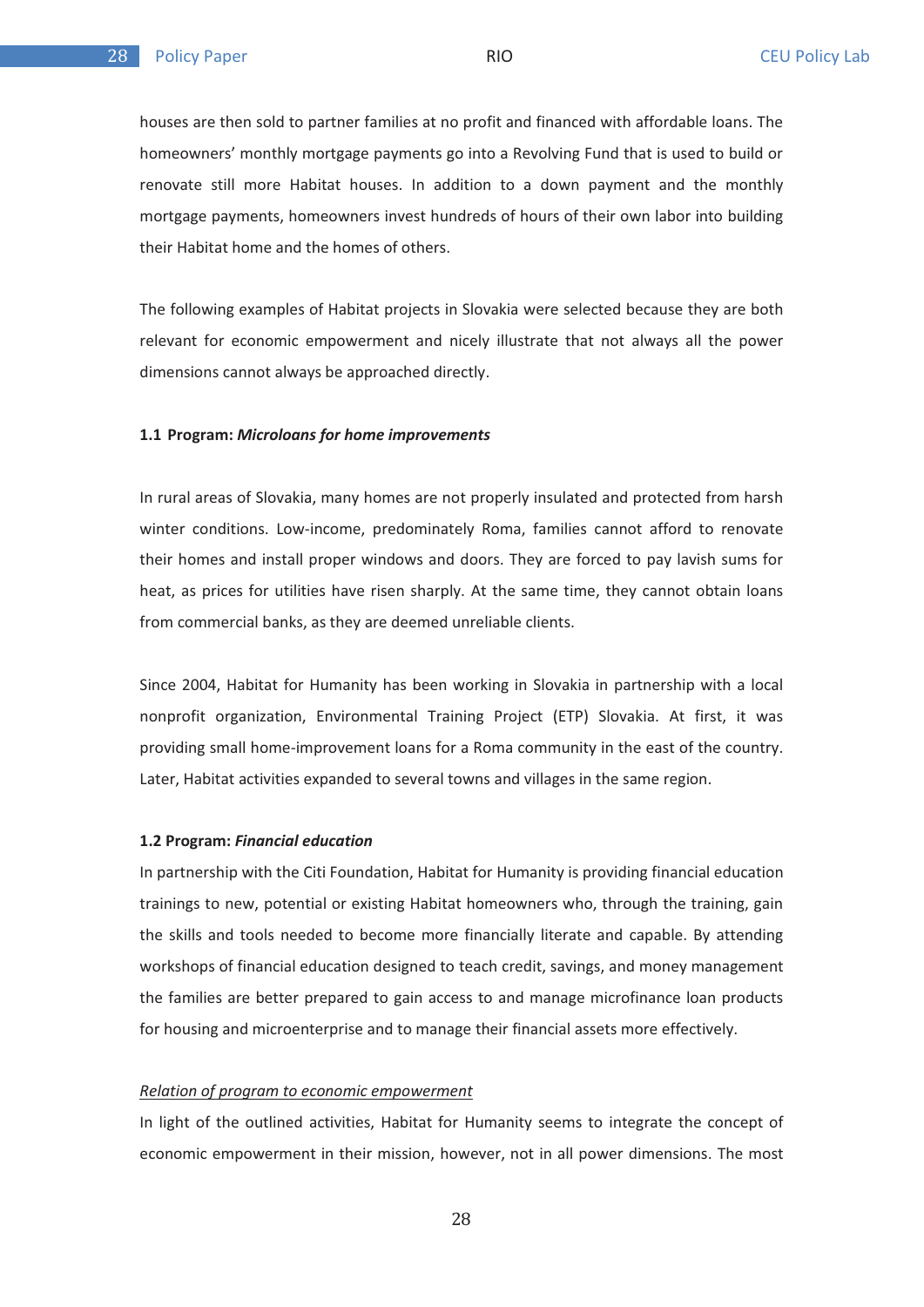visible dimension is **power to**. Through the provision of the microloans and financial education, targeted people are empowered to improve their own houses and gain own financial literacy. Thus, **power within** may be built as the higher status which accompanies higher economic status. Other two dimensions, power over and power with can be however present only indirectly and projects themselves are not aimed at supporting them.

As already mentioned, economic empowerment is a *process* a therefore should not be "output-oriented" but rather focused on the impact and beneficiaries. This aspect seems to be diminished in case of Habitat for Humanity, wherein the main indicators of program "success" are the purely-quantitative number of beneficiaries. The main mission is to provide decent accommodation through building as many Habitat houses as possible.

Despite the fact that analyzed activities of Habitat for Humanity do not directly target women as so the *gender dimension* is not stressed, women are approached at least indirectly through the support of entire families. In this regard, we can talk rather about community empowerment which is also in line with the opinion of Mr. Dik: "HFH has the role of "building communities". Yet the question remains, whether by families are not meant only homeowners who are usually men. If only homeowners are approached by workshops related to house renewal or financial literacy, then the effectiveness and potential for balanced development of community is seriously endangered. Therefore much more attention should be given to the composition of targeted families and the real impacts of the projects.

#### **2. Organization: UNDP- Bratislava Regional Centre for Europe and CIS63**

#### *Description of the program*

United Nations Development Program advocates for human development and integrating the Millennium Development Goals into national development strategies. UNDP Regional Centre Bratislava which is focused on the area of Europe and Commonwealth of Independent states (former members of the Soviet Union) build on this mission and at the same time works in several broad thematic areas related to development such as democratic governance, capacity development etc.

 $\frac{63}{2}$  http://ouropoondeis.undp.org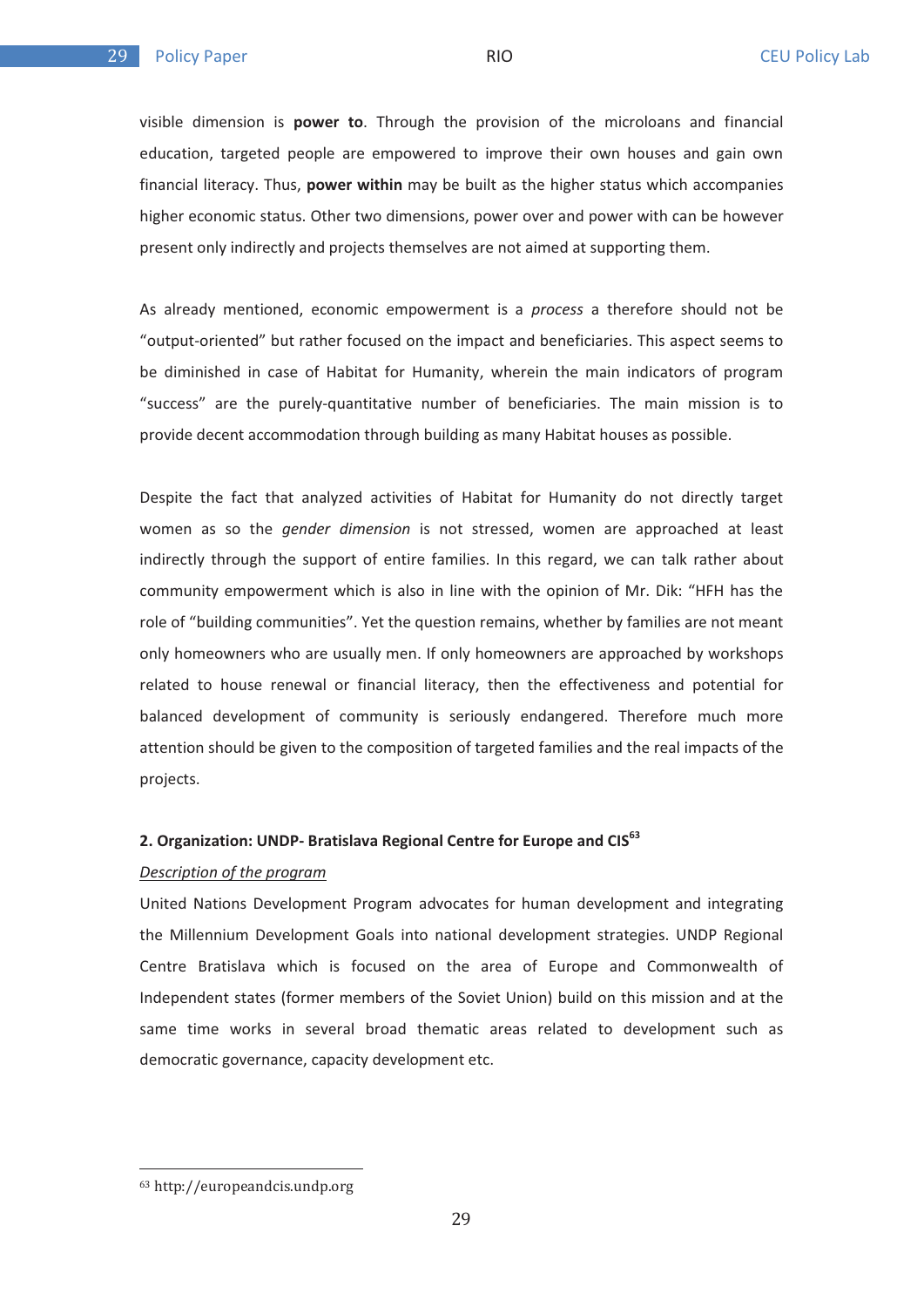The most relevant area for the purposes of this research paper is poverty reduction, which is divided into the following projects and initiatives: Social inclusion, Millennium Development Goals, Aid for Trade, Growing inclusive business, Civic engagement and Public finance for development. Noteworthy are mainly those projects which are directly related to economic empowerment, namely "Aid for Trade" and "Growing Inclusive Business" projects. Accordingly, these projects were for this reason selected for further analysis.

#### **2.1 Program:** *"Aid for Trade"*

This project<sup>64</sup> works in eleven countries in the region and has developed nationally specific interventions. All activities are carried out jointly with national partners so that beneficiaries can develop the skills that will allow them to better gain from trade. The project assists small and medium sized enterprises (SMEs) and farmers as they strengthen their capacities throughout the entire business process – from planning, management and finance to processing, standards, branding, market access and productive capacities.

## 2.2 Program: "Growing Inclusive Business<sup>65</sup>"

This initiative demonstrates how businesses can profit while also having a positive effect on people and the environment. Inclusive businesses can gain new customers, expand their workforce and strengthen supply and delivery chains and generate profit - and people living in poverty can access new jobs and sources of income, helping to meet their basic needs.

One of the success stories is the inclusive business of a carpet manufacturer in Azerbaijan, who took over a formerly state-owned enterprise. Nowadays it maintains traditional carpet weaving techniques, uses natural dyes, and employs 140 women, who make up the majority of its workforce. Another best-practice is Edipack in Albania that produces packaging from recycled materials that it sources from local small and medium sized enterprises (SMEs) and Roma micro-entrepreneurs. In this way, supporting economic development indirectly supports economic opportunity for the year.

#### *Relation of program to economic empowerment*

In the UNDP projects described above, the concept of economic empowerment is central. As noted by Mr. Balazs Horvath, the leader of the Poverty Reduction Practice UNDP, "there is a mainstream where the market works OK. But in the spheres where market fails to deliver an

<sup>&</sup>lt;sup>64</sup> http://europeandcis.undp.org/poverty بىيىسى<br>- 65 Ibid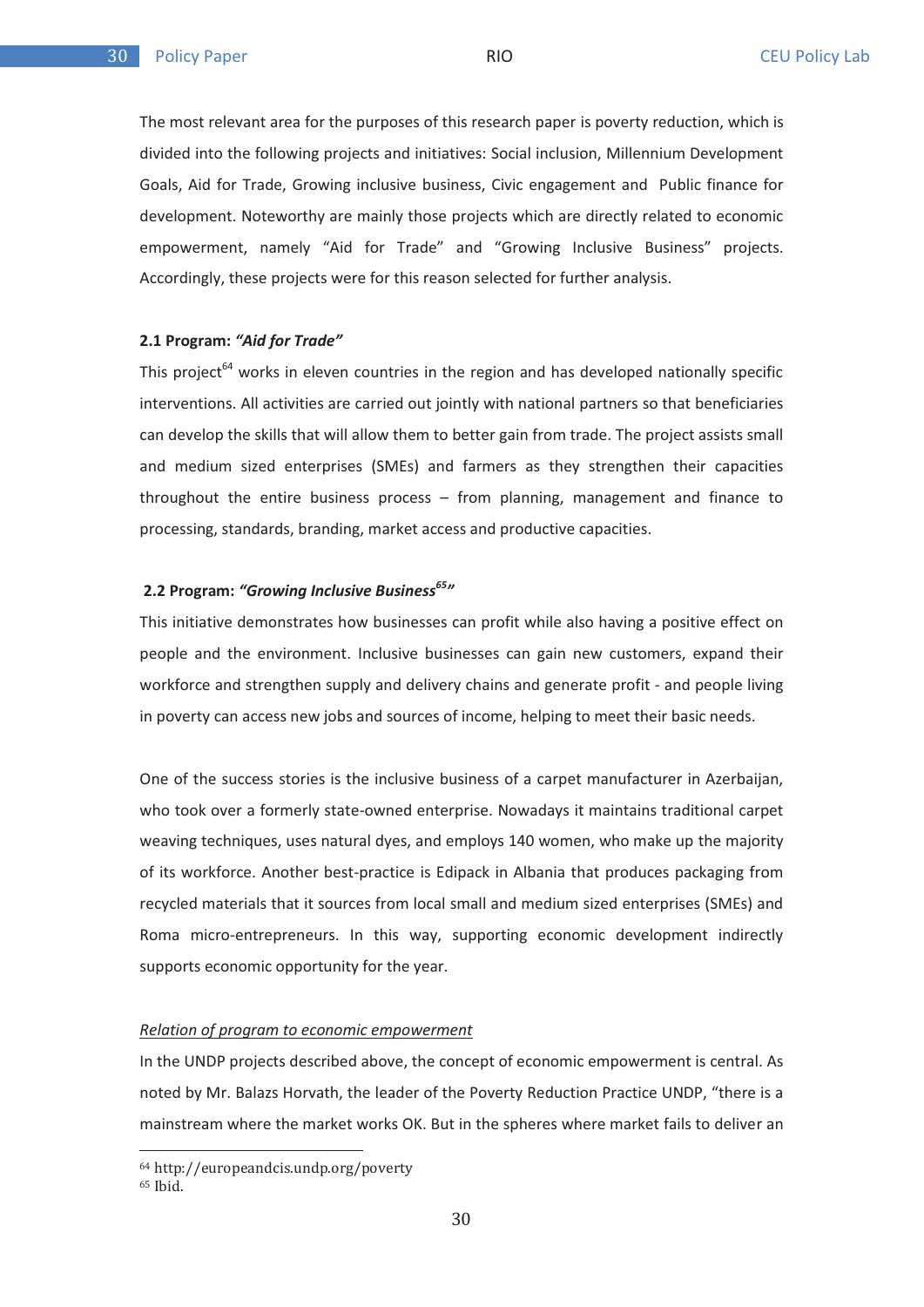equitable outcome there is a need for intervention. And this is where UNDP comes in." This suggestion expresses the clear goal of UNDP to achieve appropriate access to market for everyone which can be regarded as **power to**.

As Mr. Horvath further mentioned, the most affected are poor people as well as people who experience social exclusion which "overlaps with economic exclusion but it goes beyond that, because it covers also access to social services and social networks." This targets **power within**. The **power with** dimension of economic empowerment can be also identified in case of UNDP. Through strengthening business capacities of SMEs for instance in branding or other integrating trade issues, local producers are required to cooperate with each other and form alliances in order to achieve better business results.

It should be highlighted that UNDP recognizes the importance of both external and internal empowerment. As Mr. Balazs expressed, "economic empowerment is a desirable state, an outcome, a result of the interplay of various actors either internal or external." Solely external empowerment would be very inefficient, whereas solely internal empowerment would be restrictive as well. Yet the expression of Mr. Balazs also shows that the understanding of empowerment is rather output-oriented and hence is not in line with *process-based character* of empowerment. Instead of "desirable state", economic empowerment should be regarded as a long-lasting, complex way to achieve desired outcomes.

Particular attention is paid by UNDP to both poor and socially excluded populations such as Roma, women and disabled people. In the words of Mr. Horvath: "Roma are both a poor and socially excluded minority, which means a huge loss of human potential and also has economic impacts." That is one of the reasons they should be economically incorporated. Right now UNDP is working on social protection systems, because "disabled or handicapped people should be able to get employed. And there are remarkably cheap ways how to achieve that. And suddenly you have a whole new audience." Yet the gender dimension of economic empowerment is regarded as highest priority: "If you go to Central Asia we have even more smashing argument that is not about Roma, because due to exclusion of women they are missing half of their human capital."

31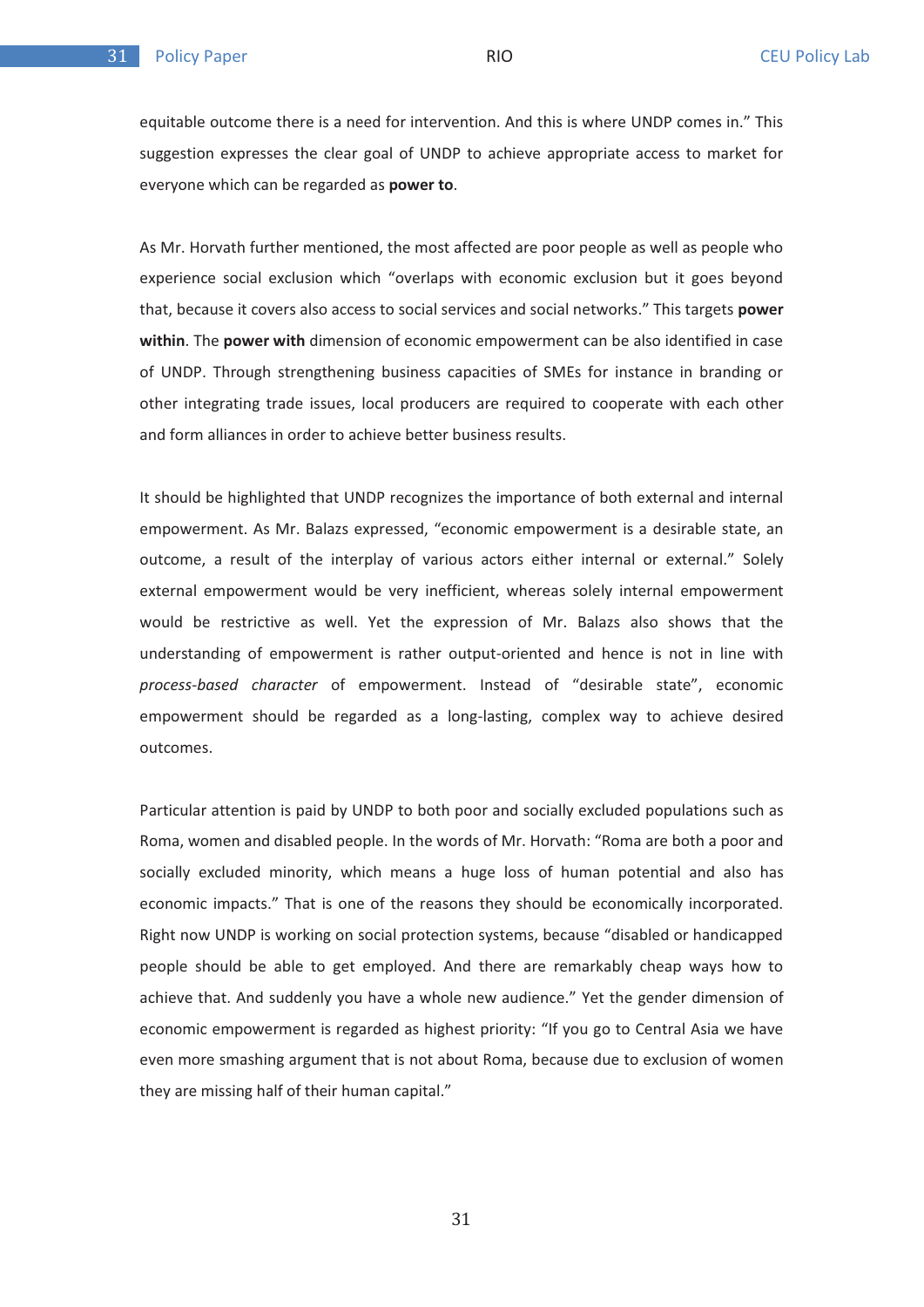It is worth mentioning that UNDP not only uses the concept of economic empowerment frequently, they simultaneously try to enhance other types of empowerment: "Having enforceable property rights is critical for the poor to become a part of market based activities." This is what links economic and legal empowerment. In addition, the distinction between individual and collective empowerment is not very sharp, but it can be observed that UNDP is mostly focused on empowerment at the community level: "We go to rural areas where is a number of things that stand in the way of creating jobs or self-employment. We usually work with municipalities and local communities."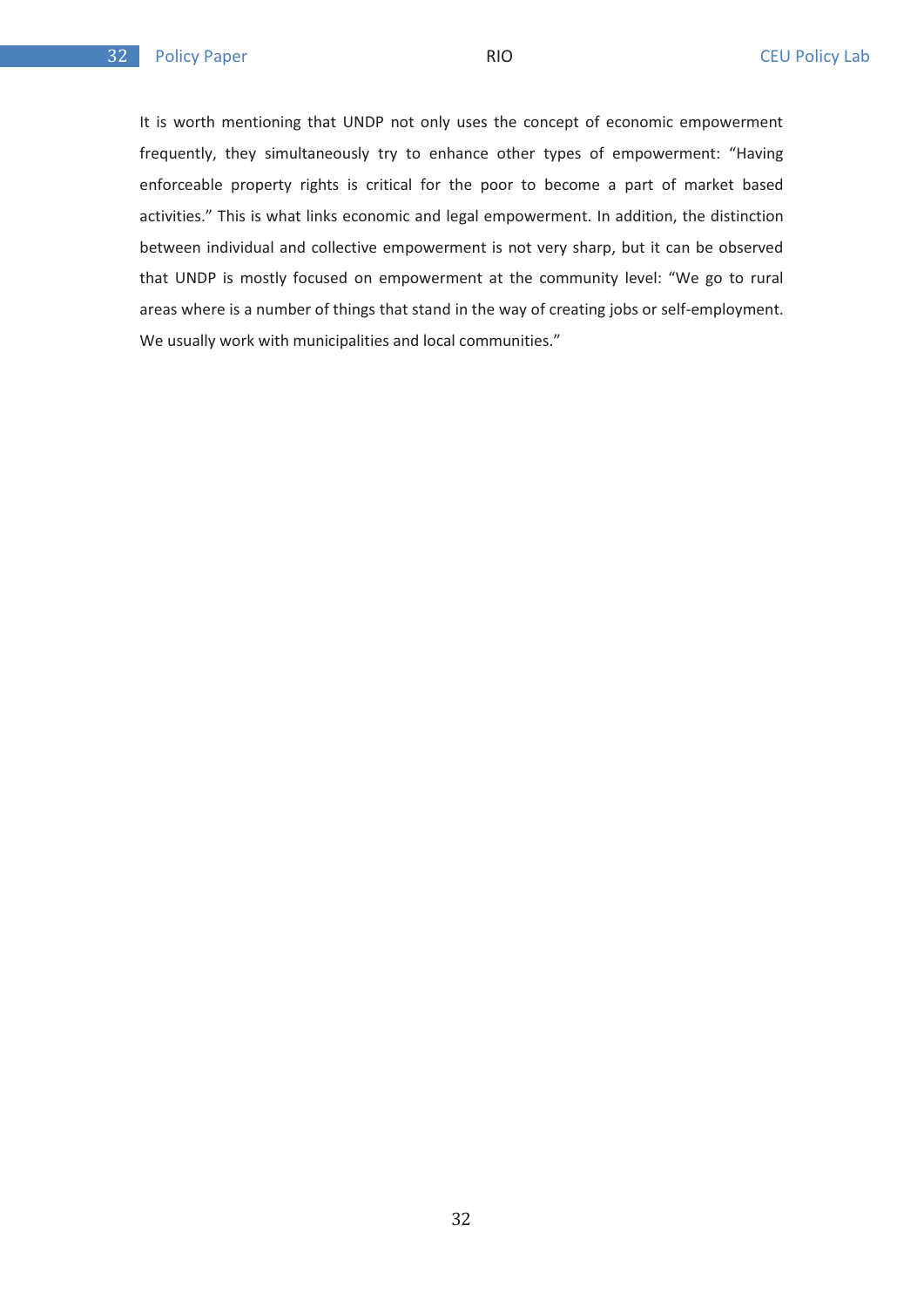$22<sub>2</sub>$ 

# **Recommendations and conclusions**

The sections below provide recommendations for the fine-tuning of RIO programs across each of the four targeted dimensions of empowerment. The four RIO "case study" programs selected for concrete feedback across these dimensions are: 1) "My Dream," run by Colorful Pearls Association for Southerner Roma Women (training and personal development for Roma women), 2) a program run by Roma Center Skopje (capacity-building of Romani women leaders and activists), 3) a program run by ROMA SOS (fostering activism in Roma girls) and 4) Roma Mothers' Empowerment Center run by OSF in partnership with the American Jewish Joint Distribution Committee (one of the ongoing operational activities of RIO). Following these recommendations, the policy paper concludes with several key lessons drawn from the research.

#### *Recommendations for political empowerment*

#### *Create more-formal networks of women leaders*

In order to have more successful political empowerment oriented programs, the creation of women leaders' networks is essential. This was evident in the case of the program conducted by Rights for All organization in BiH. Their research indicated that female Roma leaders play a crucial role in process of gaining and/or sharing knowledge about women's human rights and domestic violence, especially within Roma communities. This was due primarily because to their ability to develop a long lasting trust based relationship with Roma women. However, for these sorts of advocacy networks to deliver desired and quantifiable results, a more formal, incentivized approach would be needed than that of RIO's Roma Center Skopje (RCS) project.

There is no indication that the RCS project secured a sense of buy-in among network leaders to program goals and objectives. The informal network created by RCS lacked women leaders from different backgrounds, i.e. successful politicians, academics, experts, who could build the aforementioned type of relationship. Furthermore, RCS's purpose was not clearly defined. As the issue of political empowerment has a wide spectrum it is of pivotal importance for the network to ensure an evidence-based output (report, or any other type of official document/evidence) that can be used for further activities, such as lobbying, which can lead to a concrete policy change and/or improved implementation of existing legal frameworks.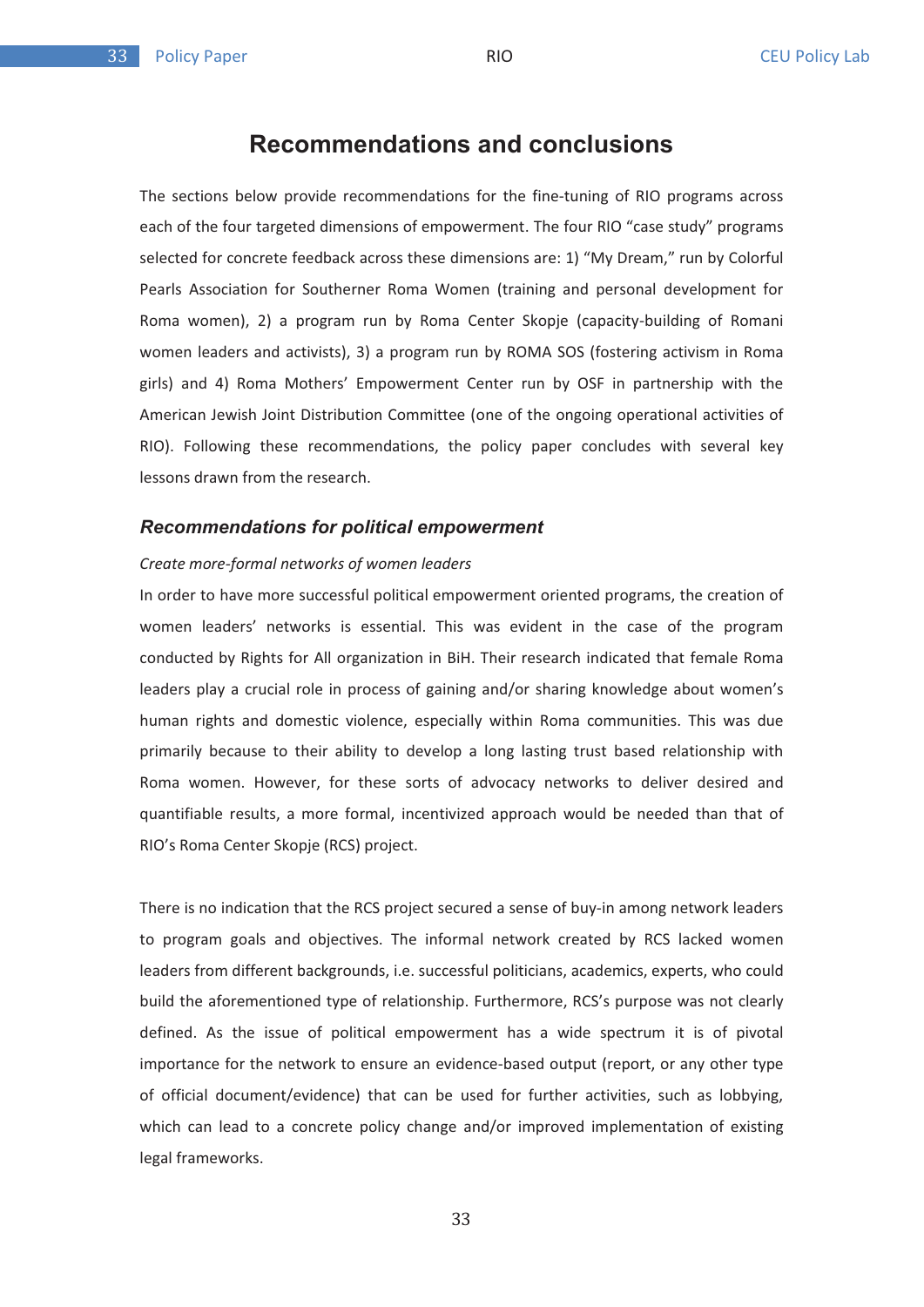#### *Insist on inclusion of relevant government officials*

Many empowerment programs are well designed for raising awareness and increasing levels of knowledge of women from rural areas. More relevance should be placed on securing continuous government support for these types of programs. The government officials rarely show high support for project events or this support is expressed in purely demagogical manner, which was evident in projects implemented by Colorful Pearls Association for Southerner Roma Women (CPA) and Roma Center Skopje (RCS). Neither CPA nor RCS specified how they would attempt to secure this government support or establish partnerships. In the future, more emphasis should be placed on devising new ways of including government representatives in all project (design and) implementation phases.

#### *Increase the sustainability and awareness of Women Empowerment Centers*

The creation of women empowerment centers, as envisaged by Roma Organization for Multicultural Affirmation S.O.S. – Prilep (ROMA S.O.S.) aims to provide better access to legal aid, health care, education and/or the job market. However, the sustainability of such centers is always difficult for civil society organizations as they are purely dependent on donor funds. In order to achieve greater sustainability, these centers should be "run" by civil society experts but at least partially funded by the government. ROMA S.O.S. (and other RIO beneficiaries) should be made aware of the recent government programs that emerged in several Central and Eastern European countries in which taxpayers may allocate a certain percentage of their due tax expenditure to a civil society organization ("percentage philanthropy"66). These efforts could aid in the sustainability of much-needed empowerment centers in this particular region. These activities should include efforts towards awarenessraising and government inclusion through advocacy and lobbying.

#### *Recommendations for legal empowerment*

#### *Strengthen advocacy toolkit*

Advocacy work—influencing adoption or implementation of laws which specifically or disproportionately affect Roma— is a core objective in two of the four RIO programs analyzed (that of the Roma Center Skopje (RCS) and ROMA SOS). In the case of Roma Center Skopje, this takes the form of national-level capacity-building and networking for Roma

 $66$  For further information on percentage philanthropy programs in Hungary, Poland, Lithuania, For the thermometer of percentage pinature by programs in the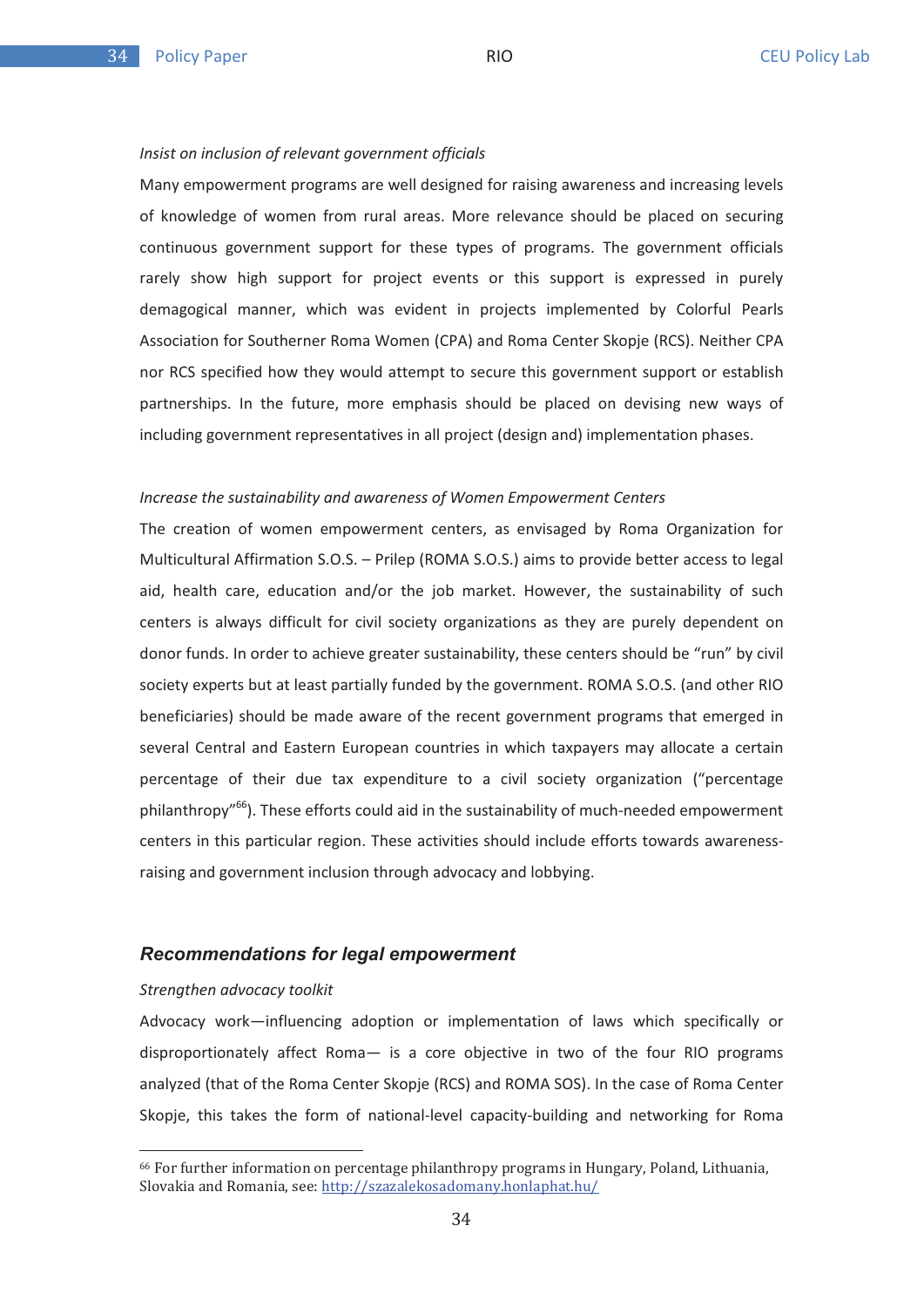women activists, whereas ROMA SOS seeks to influence local policies as part of a program to empower future Romani women activists. However, in both of these programs, advocacy work is part-time or takes an ad-hoc approach, tackling issues as they arise using tools like open letters to government officials and awareness-raising campaigns. This approach is contrary to the longer-term model recommended by both Asian Development Bank and HALT, as well as regional policy advocacy experts like the International Center for Policy Advocacy (formerly and Open Society initiative<sup>67</sup>). As such, targeted capacity-building for NGOs and individuals advocating for policy changes is recommended, in order to increase the likelihood of their efforts having measurable effects, both in terms of building participant skill sets and improving policy outcomes.

#### *Focus in on providing local access to existing legal resources*

Changes in law are often slow in coming, while under-served populations need immediate access to the rights and resources that many existing laws provide. Thus, in addition to supporting advocacy at the judicial and legislative level, a bridge between the existing system and citizens is needed. Both of the legal empowerment case studies (the Asian Development Bank and HALT) emphasized the importance of awareness-raising, one-on-one support, and access to local legal services for under-served populations. While two of the four RIO programs (Colorful Pearls Association and RIO's Roma Mothers' Empowerment Centers) include community-level awareness-raising about health and employment issues, neither specifically targets helping Roma women exercise their legal right to services. As such, integration of this element is recommended in order to bolster the legal empowerment of this population.

Of RIO's programs, the Mothers' / Women's Empowerment Centers are best positioned to provide this service, as their long-term goal is to establish themselves as a resource center for a variety of needs and issues affecting Roma women and their communities. Thus, integrating information on how to access legal services, or even periodic "office hours" from these service providers (e.g. ombudsman, administrative officials) held within the Centers is recommended.

#### *Recommendations for educational empowerment*

*Complement programs for adolescents /adults with a strong focus on early education* 

 $\frac{67}{2}$  with policides of  $\frac{67}{2}$  and  $\frac{67}{2}$  and  $\frac{67}{2}$  and  $\frac{67}{2}$  and  $\frac{67}{2}$  and  $\frac{67}{2}$  and  $\frac{67}{2}$  and  $\frac{67}{2}$  and  $\frac{67}{2}$  and  $\frac{67}{2}$  and  $\frac{67}{2}$  and  $\frac{67}{2}$  and  $\frac{67}{2}$  a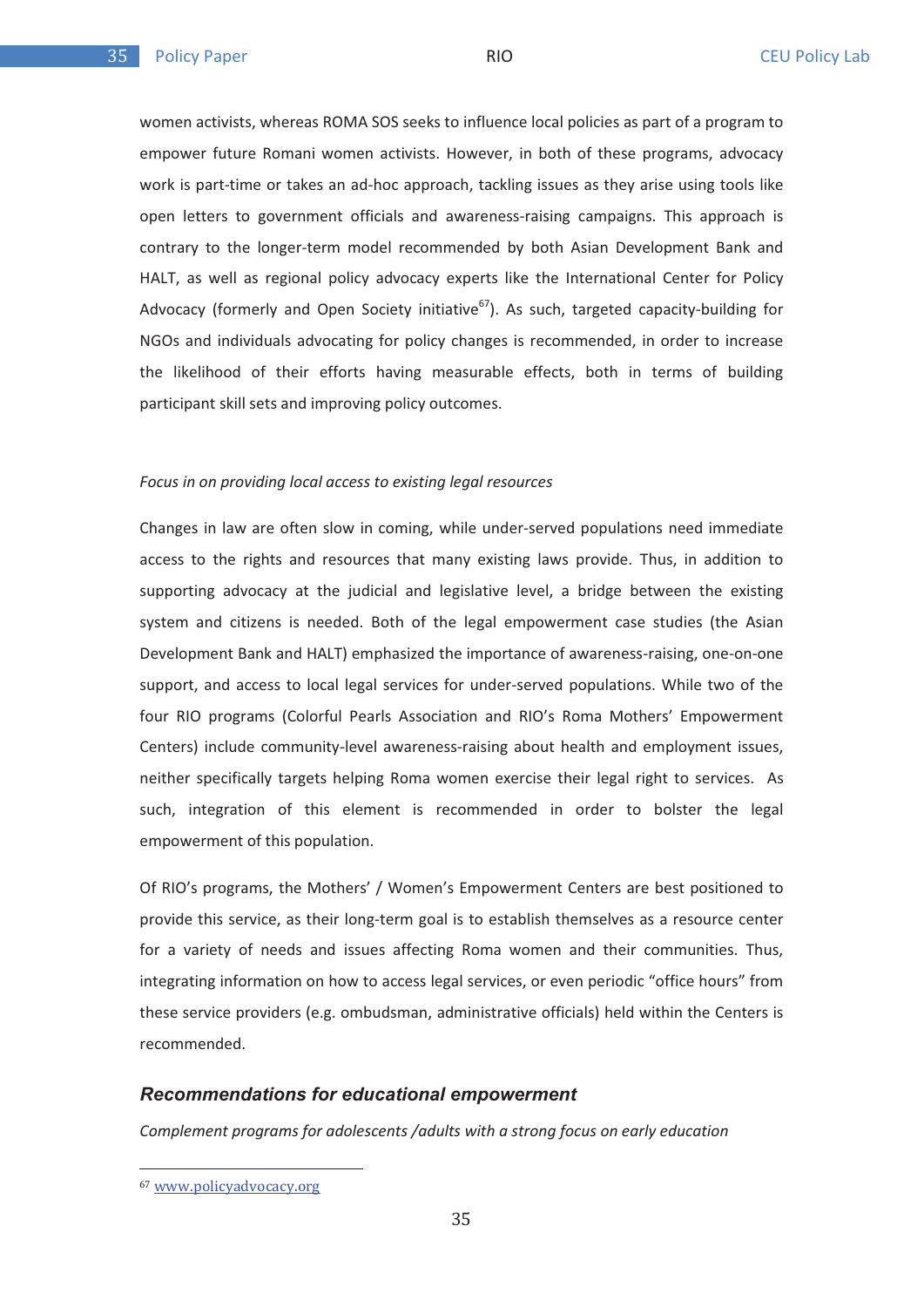RIO's current programs focus primarily on educational empowerment for older girls and adults, rather than at the primary and pre-school levels, where the potential for getting students engaged in the educational system and up-to speed for academic achievement is the highest<sup>68</sup>. The seminars, workshops and trainings are designed to raise awareness and help to promote gender equality, maternal health, employment, or local advocacy. Except for English language teaching (RWI project) the other events are ad-hoc and short-term. This might be the case because the target age group is adults (the girls are included in gender equality issues), and at this age it can be difficult for them to go through a formal academictype education process, which will also require time that they don't have.

However, as it was shown on the examples of "A Good Start" and "Every Child in Pre-School" early educational attainment of children is essential to their ability to continue education, find a job and become equal members of society. This is true for both Roma men and women, but especially important for latter, as they suffer from double discrimination – as Roma and as women, and are usually more poor and less likely to be employed than men<sup>69</sup>

In addition to the community work focus, it is recommended to:

- Focus especially on young children and ensure their ability to attend school regularly (see Ovidiu Ro case study);
- Develop their other skills and talents through after-school classes, workshops and trainings, as it positively influences their cognitive skills and makes them well-rounded as individuals;
- Ensure follow-up, in the sense that the children should have the chance to continue their education beyond the life/scope of the program. Supporting children only to a certain age puts the efforts of the child and his/her family at risk and could waste the financial resources of RIO;
- Influence policy making through cooperation with the government in order to institutionalize the improvement in education system, desegregation and *de facto* equal access

<sup>&</sup>lt;sup>68</sup> See **"Preschool Education and Its Lasting Effects: Research and Policy Implications", W.** bee **Tresensor Baltearion and Te Basting Briefels Research and Toney Impreditors** , w.<br>Steven Barnett, Rutgers University, Sept 2008; and David Boulton, *New York Times*, December 24,  $2010.$ 

<sup>&</sup>lt;u>sore.</u><br>69 Corsi, M., Crepaldi, C., Samek Lodovici, M., Boccagni, P., Vasilescu, C. (2008) "Ethnic Minority and Roma Women in Europe: A Case for Gender Equality?. European Commission Directorateand Roma Women in Early Et I dase for denier Equality ... But open dominission Breedere<br>General for Employment, Social Affairs and Equal Opportunities, G.1 Unit. Available online: ec.europa.eu/social/BlobServlet?docId=4833&langId=en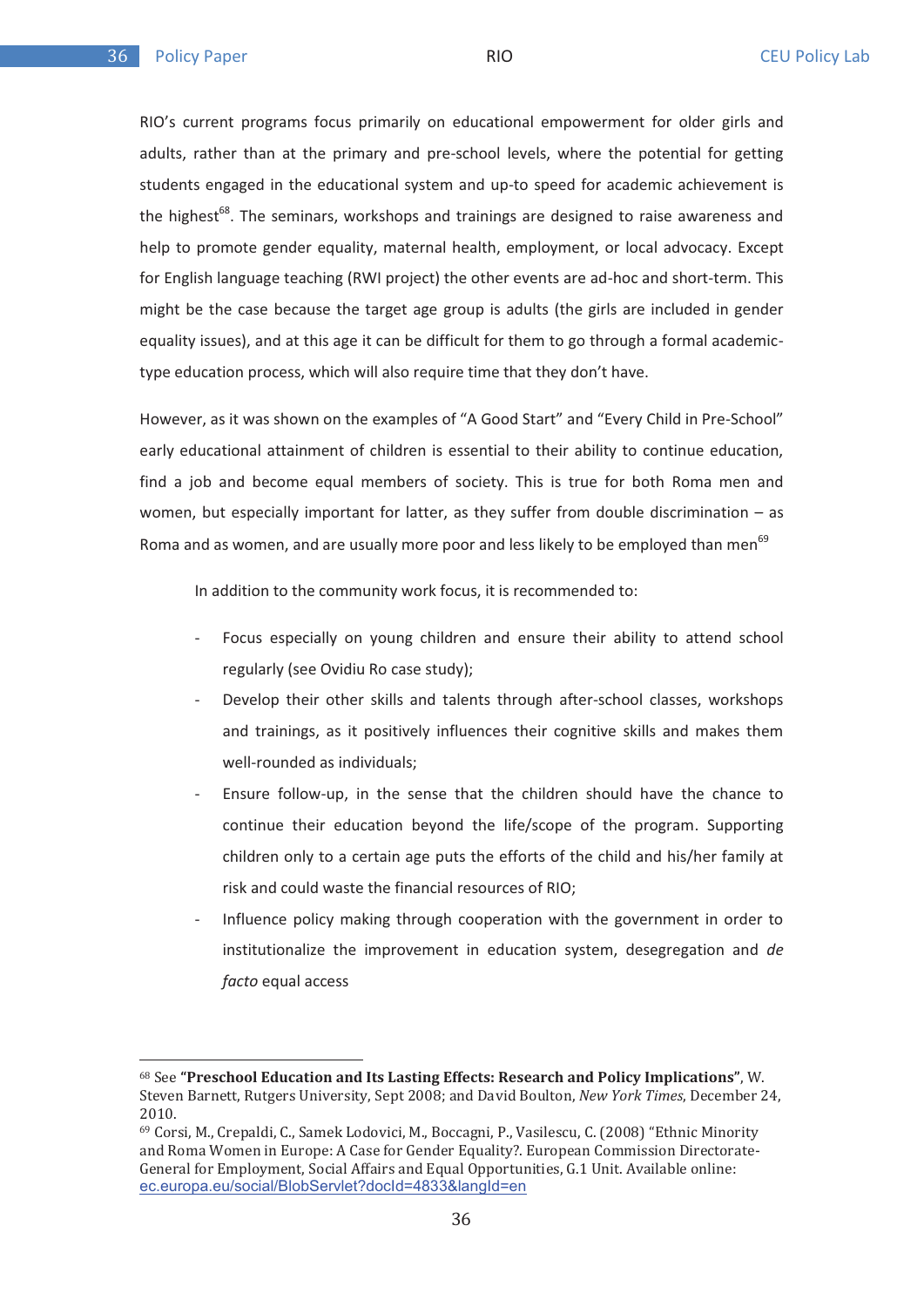#### *Recommendations for economic empowerment*

#### *"Micro" level: Pair job training with local employment opportunities*

The project "My Dream"—addressing personal development of Romani women in Hungary—is directly related to economic empowerment. Providing personal training to individuals in various fields of expertise might significantly help them to be more competitive on the labour market and thereby improve their earning opportunities. Individual support provided by mentors helps to adjust the training to the individual's needs which in turn leads to higher chances of "power within" and "power to" enhancement.

On the other hand, the absence of working positions in the residence area of targeted group might be huge limitation in empowering Romani women economically. Moreover, there are many other factors that have to be taken into account when accessing economic opportunities of Romani women such as a need to take care family, distance from the working place, and others

#### *Macro level: Collect evidence and advocate*

In order to work on issues such as potential discrimination in hiring policies, macro-level policy steps should complement local initiatives. In order to guarantee effective economic empowerment of targeted women, challenges should be tackled by additional policy actions such as joint action of RIO-trained Romani leaders. In order to do this, concrete data is needed on the challenges Roma women face in seeking or retaining employment in order to 1) determine if, and what type of policy intervention is appropriate and 2) provide Romani leaders and activists with evidence with which to make their case.

#### *Build participant ownership*

The project Roma Mothers' Empowerment Centers (MECs) represents the nice example of achieving economic empowerment in a very effective way. Selecting Romani mothers as a target group, a spill-over effect to other family members might be easily present because mothers are in charge of a household and the well-being of its members. Hence, by enhancing Romani mother's access to public services and other community activities through establishment of self-help clubs, the economic situation of entire Roma families might significantly improve. Thereby **power to** and **power with** aspects of empowerment can progress. Moreover, as the MECs are established in under-served rural locations, **power within** is promoted as well. Given these positive elements of the project, it can be seems that it has substantial potential for empowering Roma communities in a broader sense.

37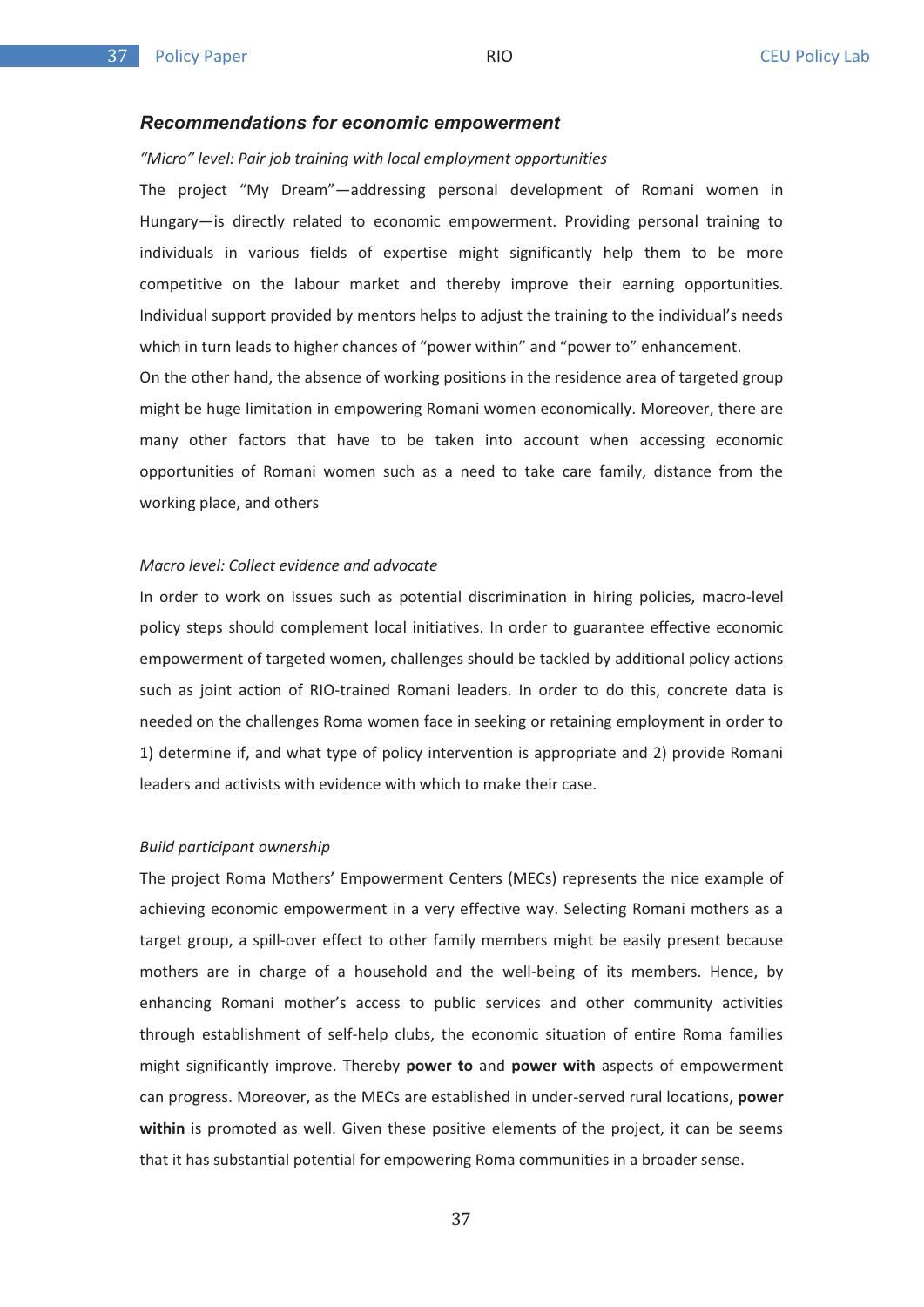Yet the crucial condition for success is the active approaching of targeted mothers and the recognition inside their communities. If MECs would be seen as something artificial and implemented from "above", positive spill-over effects and whole idea of self-help clubs might be endangered. Therefore, the emphasis should be put on "indigenous" action by providing favorable conditions for self-empowerment and cooperation among mothers involved. Additionally, measures must be taken to ensure that Romani mothers involved in the MECs are self-organized and driving their own empowerment.

## *General conclusions: Supporting empowerment initiatives*

#### *Interlocking empowerment*

The four types of empowerment analyzed (political, legal, educational and economic) are often interlocking, and even hierarchical. A basic level of economic empowerment was shown to be vital to successful programs in the other three areas, wherein participation in programs, events and opportunities yielded opportunity costs for participating households. Both political and legal frameworks were shown to be under-utilized without a strong educational component. Finally, where programs had specifically built employment opportunities into their activities, educational empowerment could be, at times, translated into economic empowerment, as in the case of "My Dream" (Colorful Pearls Association).

#### *Empowerment: catching the "slippery fish"*

Of the indicators used by organizations to track "empowerment" in their beneficiaries, few of those surveyed actually focused on participants' experience or feelings of their own empowerment. Overwhelmingly, external, quantitative indicators (e.g. number of participants, hours of instruction) were used to measure program "success." Additional quantitative or qualitative indicators measuring participant beliefs or actions relating to their own empowerment would complement these existing, output-driven indicators, and may give a more complete picture of program impact.

"Empowerment," as a long-term process with few visible outputs, is particularly difficult to capture in concrete indicators. However, having a clear vision of the targeted dimension of empowerment from the beginning can guide this process. For example, a program fostering

38